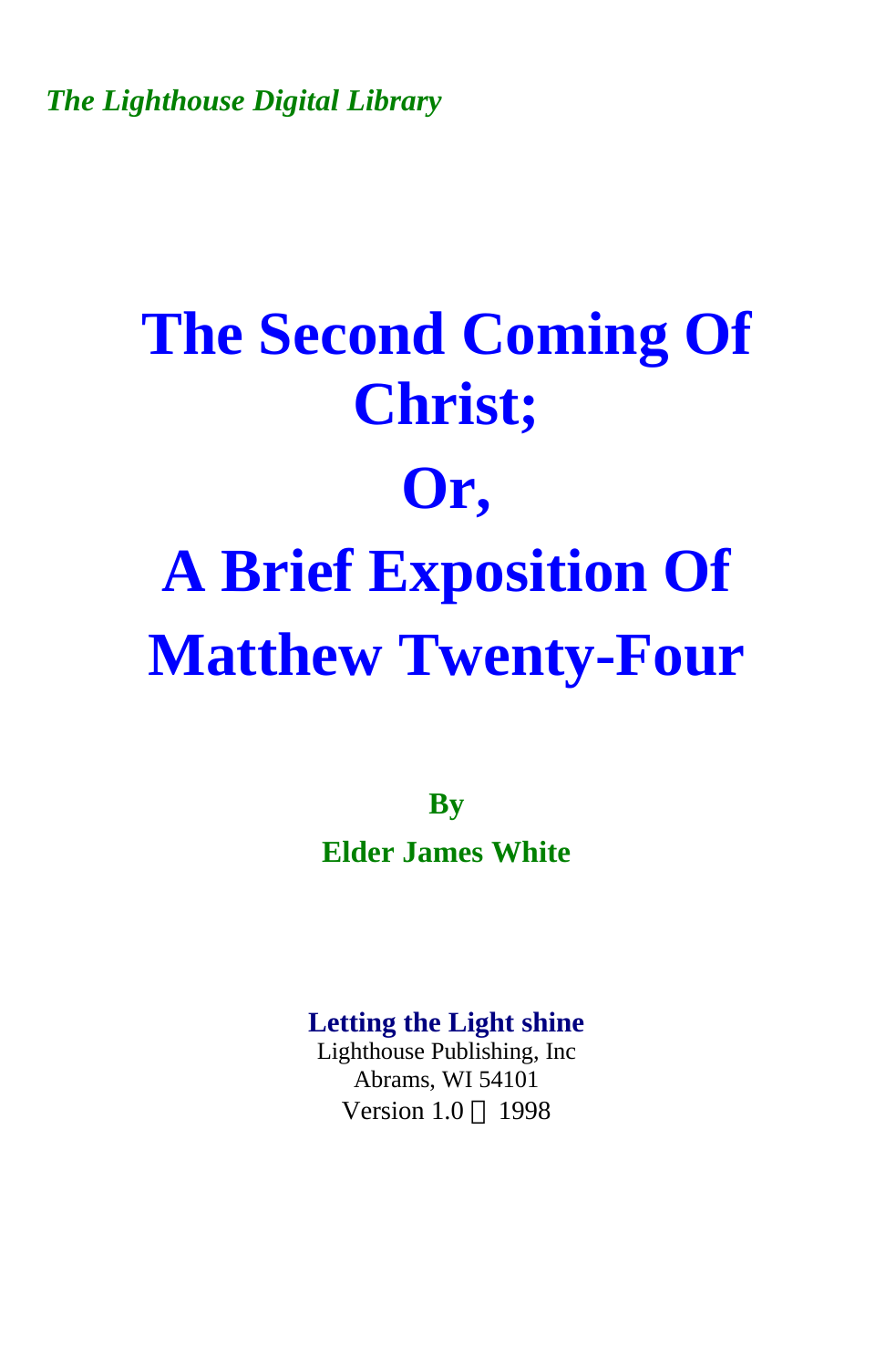# **Matthew Twenty-Four.**

What shall be the sign of thy coming, and of the end of the world?" - DISCIPLES.

"When ye shall see all these things, know that it is near, even at the doors." - JESUS. Matt.24:3, 33.

CAN anything be learned from the Bible relative to the period of the second advent? is a question unsettled in many minds. This is a grave inquiry; and, from the very nature of the subject, is worthy of close investigation, and a candid answer. It is a matter of painful regret that not a few, under the influence of popular prejudice, have decided that the period of the second advent is a secret, hidden with the Lord. While these may scarcely be reached with this subject, as long as they remain under the influence of those religious teachers who denounce all investigation of it as prying into the secrets of the Almighty, there is still a larger class who wait for evidence before deciding. It is with ardent hope of benefiting these, that we write.

We accept the Bible as a revelation from Heaven. What God has revealed in that book, let no man call a mystery, or a secret of the Almighty, "The secret things belong unto the Lord our God; but those things which are revealed belong unto us and to our children forever." Deut.29:29. If the sacred Scriptures do not designate any period in particular for the second appearing of Christ, then men should at once abandon the vain search for proofs of his soon coming. But if prophecy, in a most clear and harmonious manner, does point to the period of that great event, and if there is evidence that "it is near, even at the doors," the subject at once assumes vast importance.

When the disciples inquire, "What shall be the sign of thy coming, and of the end of the world?" Jesus does not reprove them for inquiring into that which was purposely hidden from all men; but he answers that question in the most definite manner. He even states that there should be signs of that event in the sun, in the moon, and in the stars; and adds, "When ye shall see all these things, know that it is near, even at the doors." The simple fact that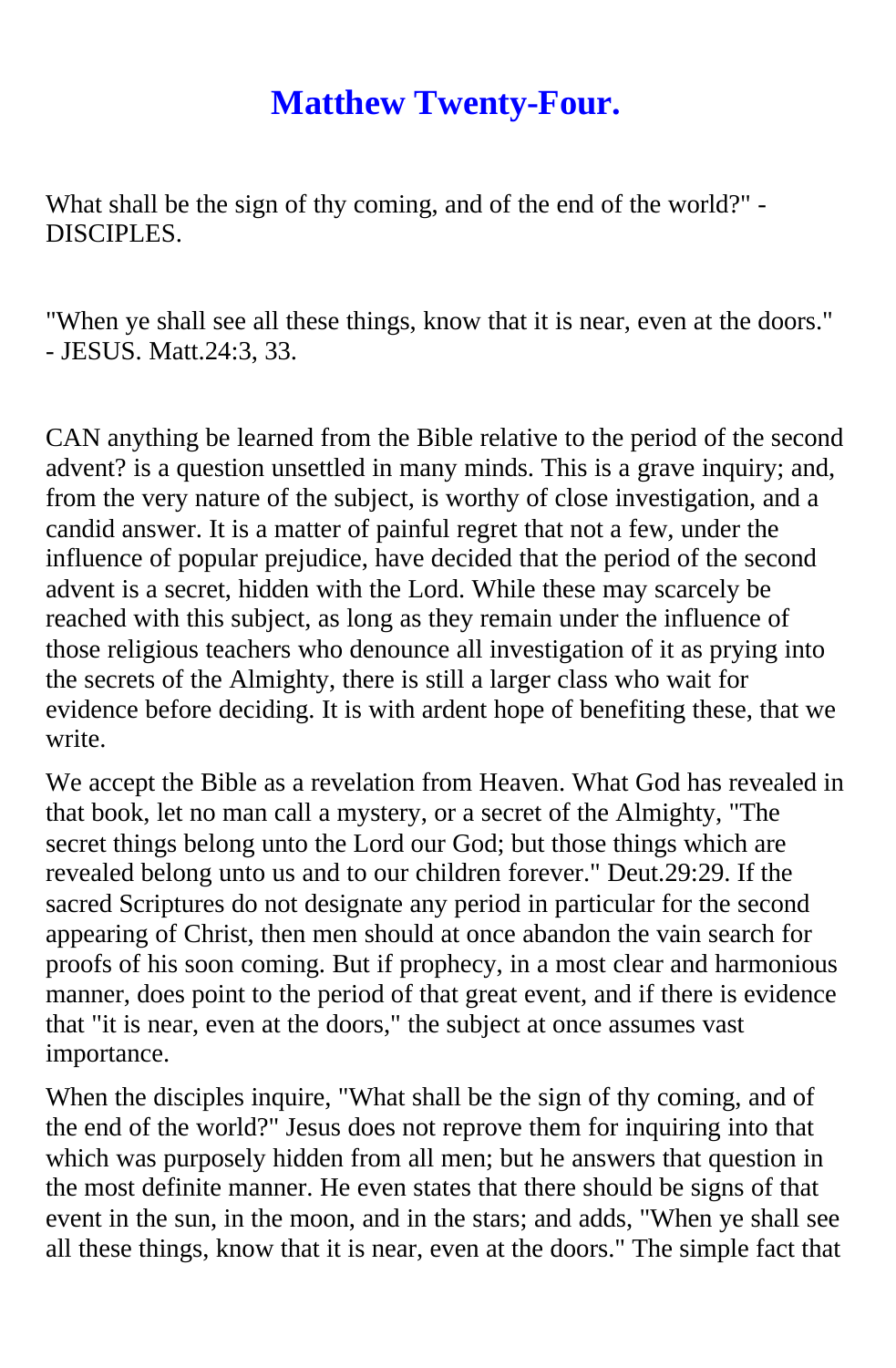the Lord mentions signs of his second advent, is the best proof possible that his people were not to remain ignorant of the relative nearness of the event. Add to this evidence his declaration that when these signs should be seen, his people should know that it was near, even at the doors, and the case becomes an exceedingly strong one.

No truth of inspiration can be more clearly stated than that God reveals his designs to his prophets, that men and nations may be warned before their accomplishment. "Surely the Lord God will do nothing, but he revealeth his secret unto his servants the prophets." Amos 3:7. Before visiting with judgments, God has uniformly sent forth warnings sufficient to enable the believing to escape his wrath, and to condemn those who have not heeded the warning. This was the case before the flood. "By faith Noah, being warned of God of things not seen as yet, moved with fear, prepared an ark for the saving of his house, by the which he condemned the world." Heb.11:7.

At a later period, when the nations had become sunken in idolatry and crime, and the destruction of wicked Sodom was determined, the Lord said, "Shall I hide from Abraham that thing which I do, seeing that Abraham shall surely become a great and mighty nation, and all the nations of the earth shall be blessed in him?" Gen.18:17,18. And due notice was given to righteous Lot, who, with his daughters, was preserved; and none, even in that guilty city, perished without due warning. Lot evidently warned the people; and, in thus communing with them, was "vexed with the filthy conversation of the wicked." 2Pet.2:7,8. When he warned his sons-in-law, "he seemed as one that mocked." Gen.19:14. And when "the men of the city, even the men of Sodom, compassed the house round, both old and young, all the people from every quarter." Lot warned them, and entreated them to desist from their wickedness. And they at once did that which all sinners, since the days of righteous Lot, have been disposed to do to those who faithfully warn them of their sins; namely, they charged him with being a judge.

Before the destruction of Jerusalem by Titus, a forerunner was sent to prepare the way before the Lord. Those who did not receive Christ, were rejected, "because," as he said to Jerusalem, when warning the people of the destruction of their city and temple, "thou knewest not the time of thy visitation." Luke 19:44. We have on record the Lord's prediction of the destruction of Jerusalem during the time of the generation that rejected him, which was fulfilled in less than forty years from the time of his crucifixion.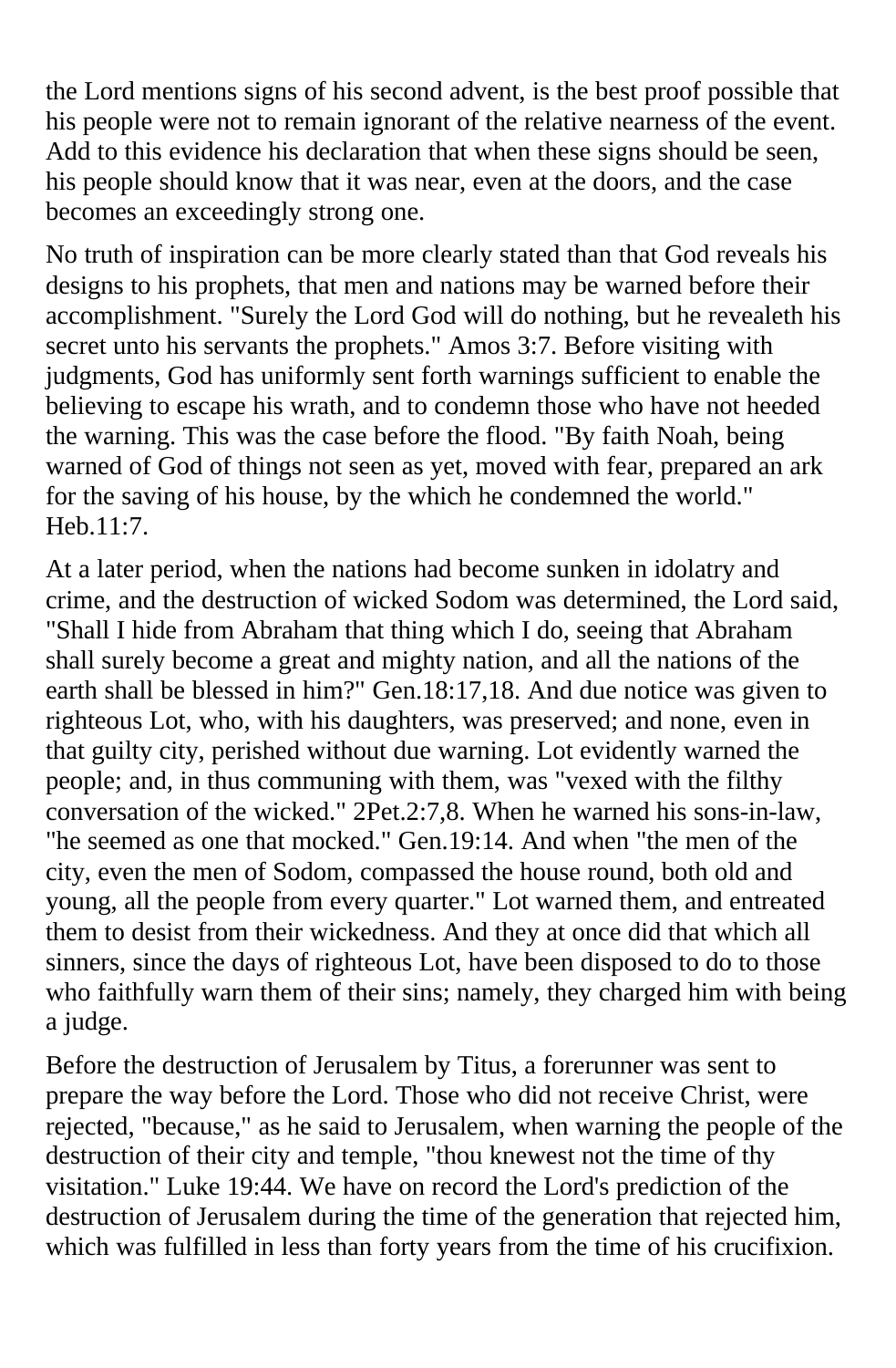And, that the Christians in Judea might escape its impending doom, they were told that when they should "see Jerusalem compassed with armies," or, as recorded by Matthew, "the abomination of desolation, spoken of by Daniel the prophet, stand in the holy place," they were to "flee to the mountains." Luke 21:20; Matt.24:15. They heeded the admonition, and escaped in safety to Pella. Such is the testimony of inspiration respecting the dealings of God with his people in past ages. And it cannot be supposed that God will change his course relative to the future, when that future is to realize the crowning consummation of all prophetic declarations. Probably no one chapter of the Bible speaks more fully, and more definitely, upon the subject of the second coming of Christ, than Matt.24. We invite the attention of the candid reader to a brief explanation of the entire chapter.

Verse 1. "And Jesus went out, and departed from the temple; and his disciples came to him for to show him the buildings of the temple." Jesus had been addressing the multitude, in the presence of his disciples. He had reproved the scribes and Pharisees for their sins, and had declared the doom of the Jews, their city, and their temple. Chap.23. The disciples supposed that the temple would stand forever. And they called the attention of Christ to its magnificence and strength, as if to convince him that he was mistaken.

Verse 2. "And Jesus said unto them, See ye not all these things? Verily I say unto you, There shall not be left here one stone upon another, that shall not be thrown down." This statement from the Master could but deeply interest the disciples. And whether they supposed that the destruction of the temple, the coming of Christ and the end of the age, would all occur, at the same time, or at different periods, it matters not; since Christ, in his answer in this chapter, has distinctly spoken of each separately, and has given each its place in the prophetic history of events.

Verse 3. "And as he sat upon the mount of Olives, the disciples came unto him privately, saying, Tell us, when shall these things be? and what shall be the sign of thy coming, and of the end of the world?" These questions relate, first, to the destruction of Jerusalem; and, second, to Christ's second coming at the end of the Christian age. They were distinctly answered by our Lord, not, however, before the promiscuous multitude; but on the occasion of a private interview with his disciples. Christ here speaks to his disciples; hence his words are addressed to the church ever after. Mark the caution given by our Lord as he commences to answer these questions.

Verses 4, 5. "And Jesus answered and said unto them, Take heed that no man deceive you. For many shall come in my name, saying, I am Christ;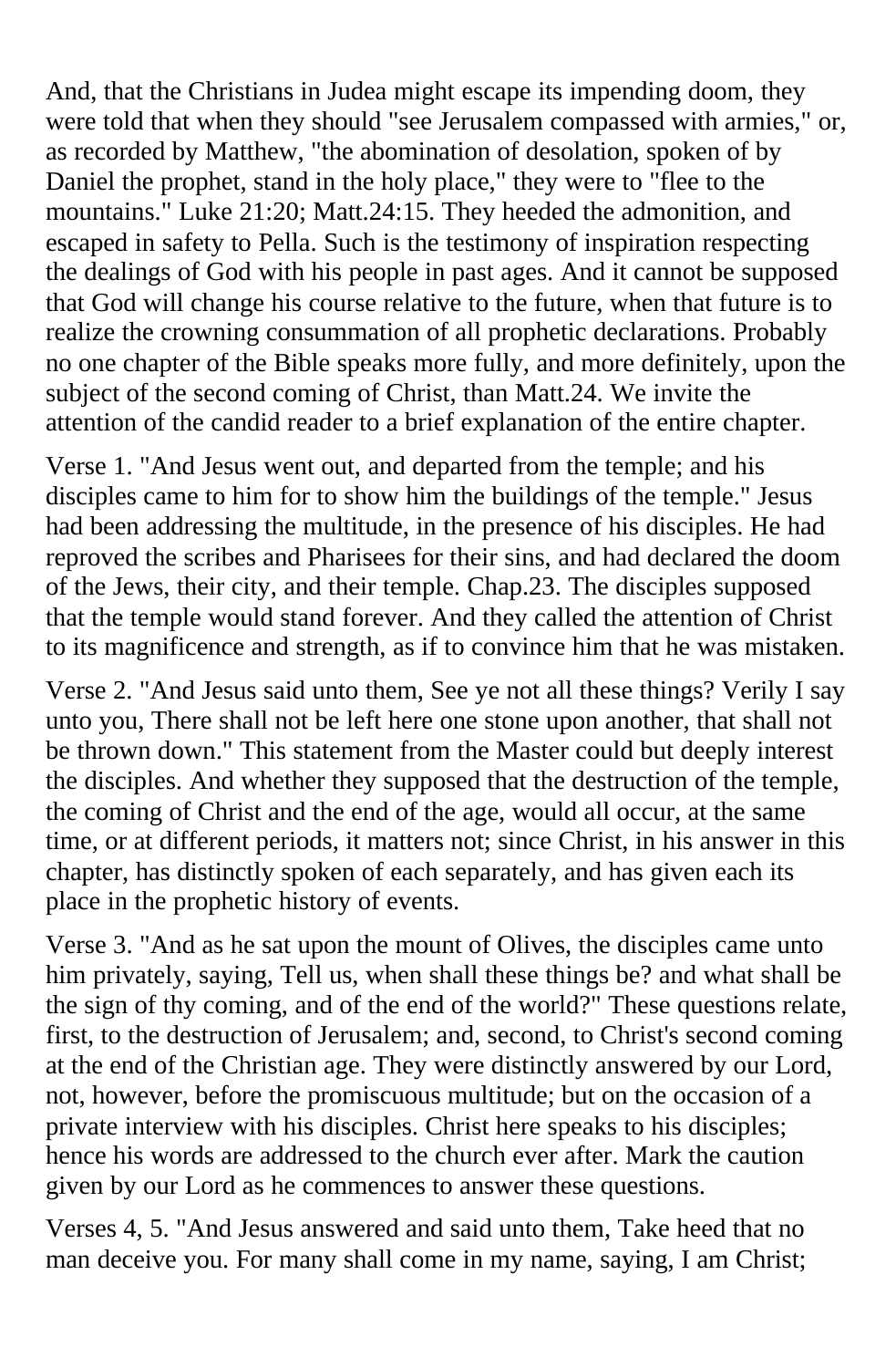and shall deceive many." Jesus knew the heart of man, and that many impostors would arise, and deceive multitudes. He here warns his disciples, and guards them against the deceptions of corrupt and ambitious men. Such was the general expectation of the appearance of the Messiah among the Jews, that many would set up the claim that they were the Christ, to carry out selfish purposes. Buck, in his "Theological Dictionary," gives a list of false Christs as they have appeared during the Christian dispensation.

1. Caziba, who set himself up at the head of the Jewish nation, and proclaimed himself their long-expected Messiah. To facilitate the success of his bold enterprise, he changed his name to that of Barchocheba, alluding to the Star foretold by Balaam. Adrian raised an army, and sent it against him. He retired into a town called Bither, where he was besieged. Barchocheba was killed in the siege, the city was taken, and a dreadful havoc succeeded. The Jews themselves allow that, during this short war against the Romans in defense of this false Messiah, they lost five or six hundred thousand souls. This was in the former part of the second century.

2. In the reign of Theodosius the younger, in the year of our Lord 434, another impostor arose, called Moses Cretensis. He pretended to be a second Moses, sent to deliver the Jews who dwelt in Crete.

3. In the reign of Justin, about 520, another impostor appeared, who called himself the son of Moses. His name was Dunaan. He entered into a city of Arabia Felix, and there he greatly oppressed the Christians; but he was taken prisoner, and put to death by Elesban, an Ethiopian general.

4. In the year 529, the Jews and Samaritans rebelled against the Emperor Justinian, and set up one Justin for their king; and accounted him the Messiah. The emperor sent an army against them, killed great numbers of them, took their pretended Messiah prisoner, and immediately put him to death.

5. In the year 571, was born Mahomet, in Arabia. At first he professed himself the Messiah who was promised to the Jews. By this means, he drew many of that unhappy people after him. In some sense, therefore, he may be considered in the number of false Messiahs.

6. About the year 721, in the time of Leo Isaurus, arose another false Messiah in Spain; his name was Serenus. He drew great numbers after him, to their no small loss and disappointment, but all his pretensions came to nothing.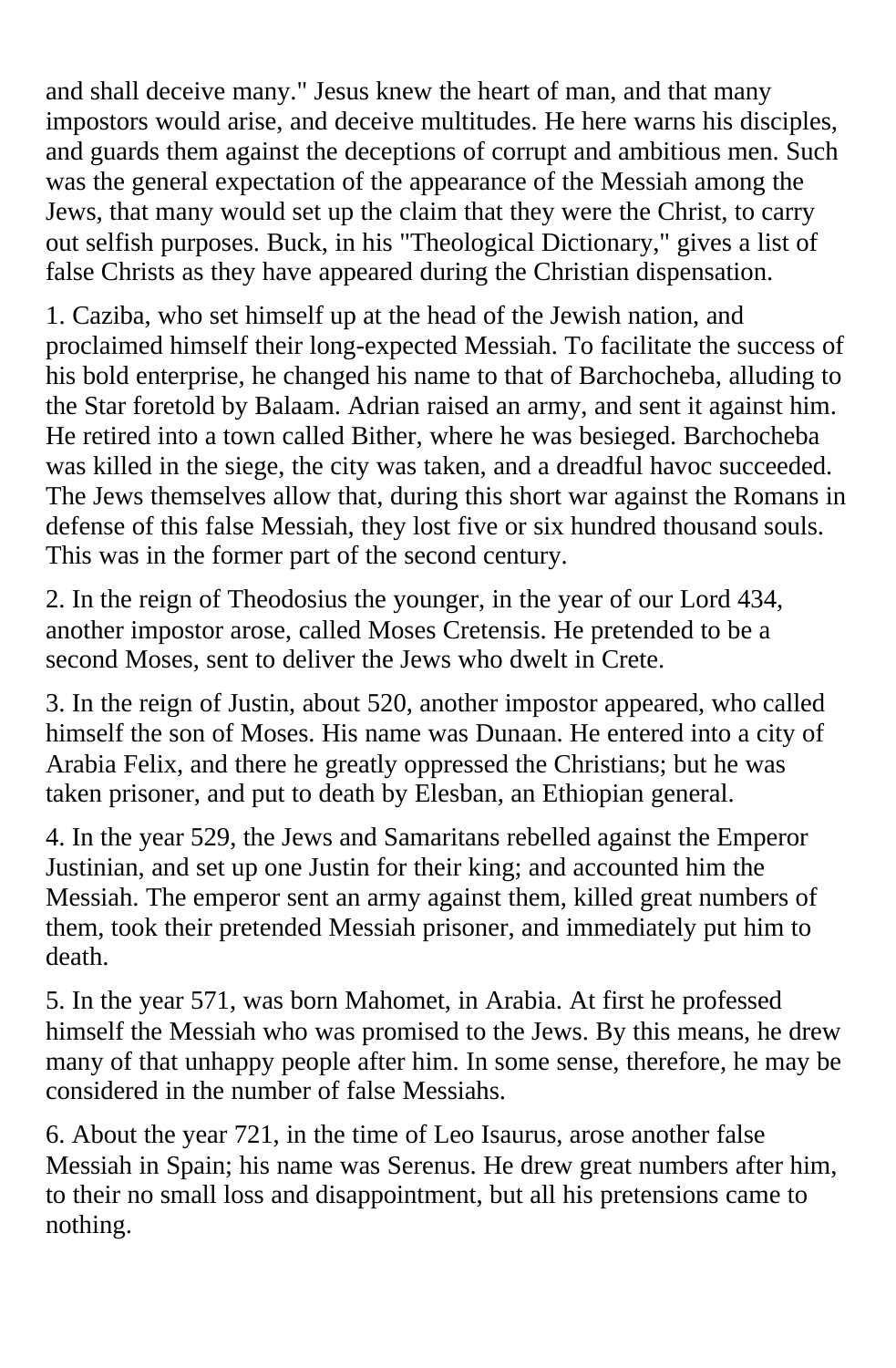7. The twelfth century was fruitful in false Messiahs; for about the year 1137, there appeared one in France, who was put to death, and many of those who followed him.

8. In the year 1138, the Persians were disturbed with a Jew who called himself the Messiah. He collected together a vast army. But he, too, was put to death, and his followers treated with great inhumanity.

9. In the year 1157, a false Messiah stirred up the Jews at Corduba, in Spain. The wiser and better sort looked upon him as a madman, but the great body of the Jews in that nation believed in him. On this occasion almost all the Jews in Spain were destroyed.

10. In the year 1167, another false Messiah arose in the kingdom of Fez, which brought great troubles and persecution upon the Jews that were scattered through that country.

11. In the same year an Arabian set up for the Messiah, and pretended to work miracles. When search was made for him, his followers fled.

12. Not long after this, a Jew, who dwelt beyond Euphrates, called himself the Messiah, and drew vast multitudes of people after him.

13. In the year 1174, a magician and false Christ arose in Persia, who was called David Almusser. He pretended that he could make himself invisible; but he was soon taken and put to death, and a heavy fine laid upon his brethren the Jews.

14. In the year 1176, another of these impostors arose in Moravia. But the reign of delusion is short, and his fate appears to have been similar to that of his predecessor.

15. In the year 1199, a famous cheat and rebel appeared in Persia, called David el David. He was a man of learning, a great magician, and pretended to be the Messiah. He raised an army against the king, but was taken and imprisoned.

16. We are told of another false Christ in this same century, by Maimonides and Solomon; but they take no notice either of his name, country, or good or ill success. Here we may observe that no less than ten false Christs arose in the twelfth century, and brought prodigious calamities and destruction upon the Jews in various quarters of the world.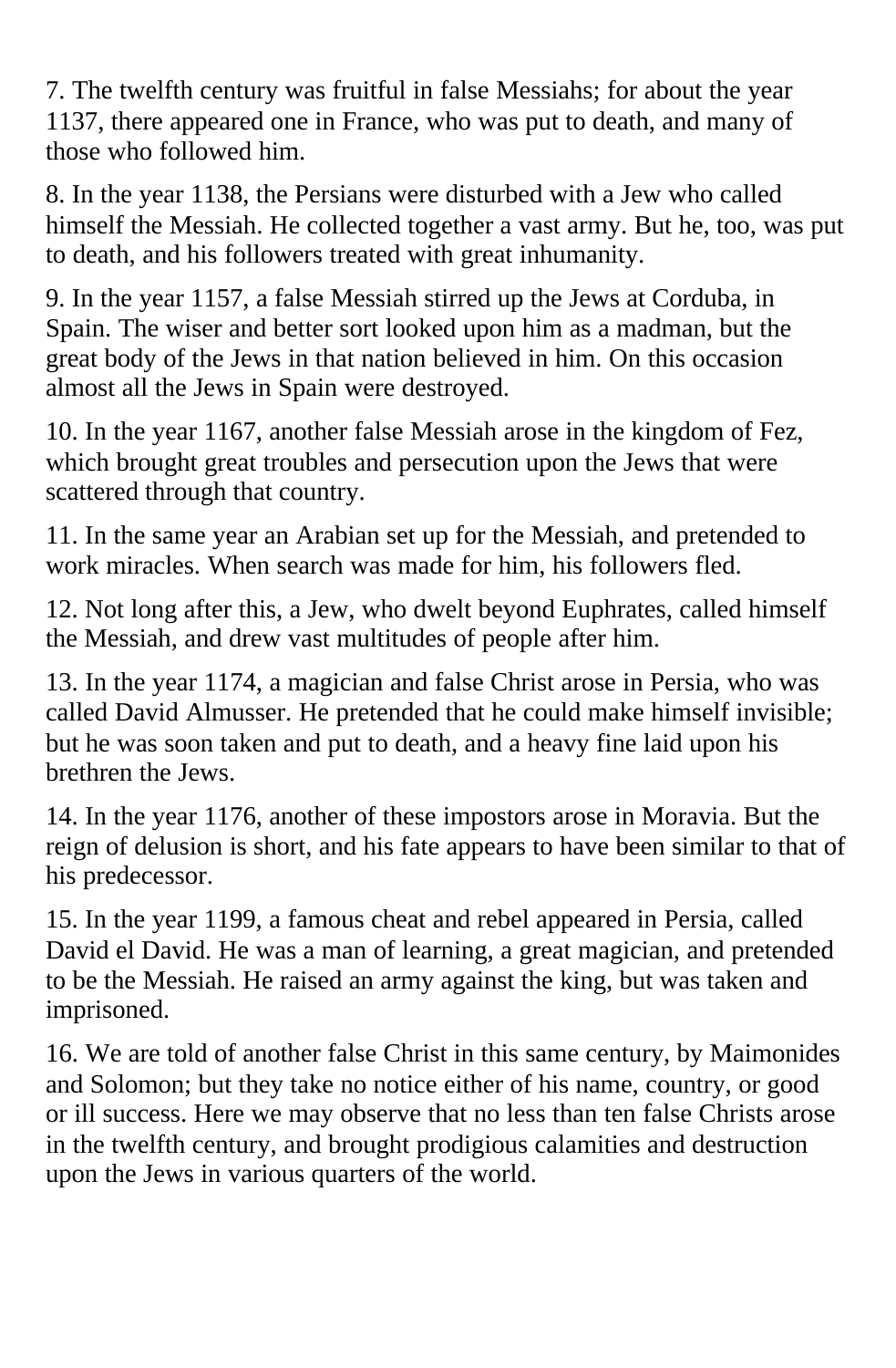17. In the year 1497, we find another false Christ, whose name was Ismael Sophus, who deluded the Jews in Spain. He also perished, and as many as believed in him were dispersed.

18. In the year 1500, Rabbi Lemlem, a German Jew of Austria, declared himself a forerunner of the Messiah, and pulled down his own oven, promising his brethren that they should bake their bread in the Holy Land next year.

19. In the year 1509, one whose name was Plefferkorn, a Jew of Cologne, pretended to be the Messiah. He afterward affected, however, to turn Christian.

20. In the year 1534, Rabbi Salomo Malcho, giving out that he was the Messiah, was burnt to death by Charles the fifth, of Spain.

21. In the years 1615, a false Christ arose in the East Indies, and was greatly followed by the Portuguese Jews, who were scattered over that country.

22. In the year 1624, another in the Low Countries pretended to be the Messiah of the family of David, and of the line of Nathan. He promised to destroy Rome, and to overthrow the kingdom of Antichrist, and the Turkish Empire.

23. In the year 1666, appeared the false Messiah Sabatai Sevi, who made so great a noise, and gained such a number of proselytes. He was born at Aleppo, imposed on the Jews for a considerable time; but afterward, with a view of saving his life, turned Mahometan, and was at last beheaded.

24. The last false Christ that had made any considerable number of converts, was one Rabbi Mordecai, a Jew of Germany; he appeared in the year 1682. It was not long before he was found out to be an impostor, and was obliged to fly from Italy to Poland, to save his life.

Here, then, we have a record of twenty-four false Christs who arose at different periods during about thirteen hundred years of the Christian age, and deceived "many," as the Lord had said.

Verses 6-8. "And ye shall hear of wars and rumors of wars. See that ye be not troubled; for all these things must come to pass, but the end is not yet. For nation shall rise against nation, and kingdom against kingdom. And there shall be famines, and pestilences, and earthquakes, in divers places. All these are the beginning of sorrows."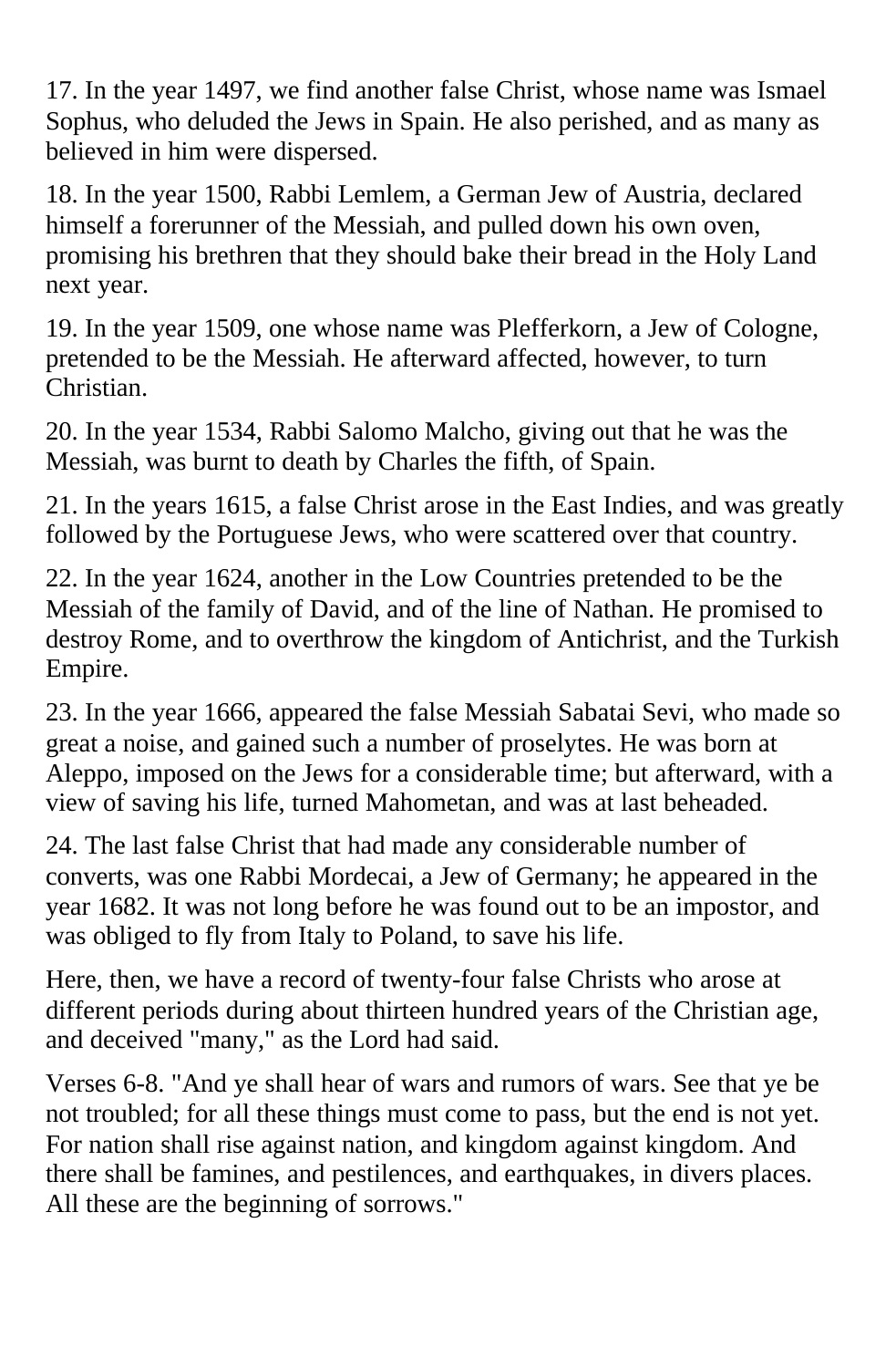Wars, famines, pestilences, and earthquakes, have occurred at different periods since these words were spoken. Therefore, these, as they have ever existed, cannot be regarded as the especial signs of the end. It may be urged, however, with a good degree of consistency, that the Scriptures teach that these calamities would exist in the last days to that extent as to constitute a sign of the approaching Judgment. We wish to keep the important fact distinctly before the mind, that the sacred Scriptures do teach when men may not, and when they may, look for the second appearing of Jesus Christ.

The sacred writers had so uniformly associated such judgments as war, famine, pestilence, and earthquake, with the last Judgment, that the disciples would be in danger of concluding that the end would immediately follow the first appearance of these calamities; hence the caution given: "These things must come to pass, but the end is not yet." Here the disciples were clearly taught that they should not expect the end in their day. This fact is worthy of the candid attention of those who object to the proclamation of the second advent of Christ in the form of an especial message. These sometimes assert that it was right for the disciples to look for Christ in their day, and that it has been scriptural and right for all Christians to look for the second appearing of Christ in their time, from the days of the chosen twelve to the present time. And they decide that no more can be learned and believed upon this subject in our time, than by the Christians of past generations,. and that the public mind should not now be moved upon this great question, any more than in all past time since the first advent of Christ.

We have seen that this position is incorrect so far as the early disciples were concerned. They are cited to the distant future as the time when their Lord should come. They are assured that they need not be troubled at hearing of wars and rumors of wars; "for all these things must come to pass, but the end is not yet." Our Lord then guides the minds of his disciples, as we shall see in the examination of this chapter, down over the time of the great apostasy, and the long period of the rule of papal Rome, before mentioning a sign of his second advent. He does not intimate that his people during these long periods may expect the end. No, not once. But when he comes near our time, the Lord gives signs in the sun, in the moon, and in the stars, and adds: "When ye shall see all these things, know that it is near, even at the doors."

Mark this: Our Lord does not mention wars, famines, pestilences, and earthquakes, as signs of his second advent; but, rather, as events of common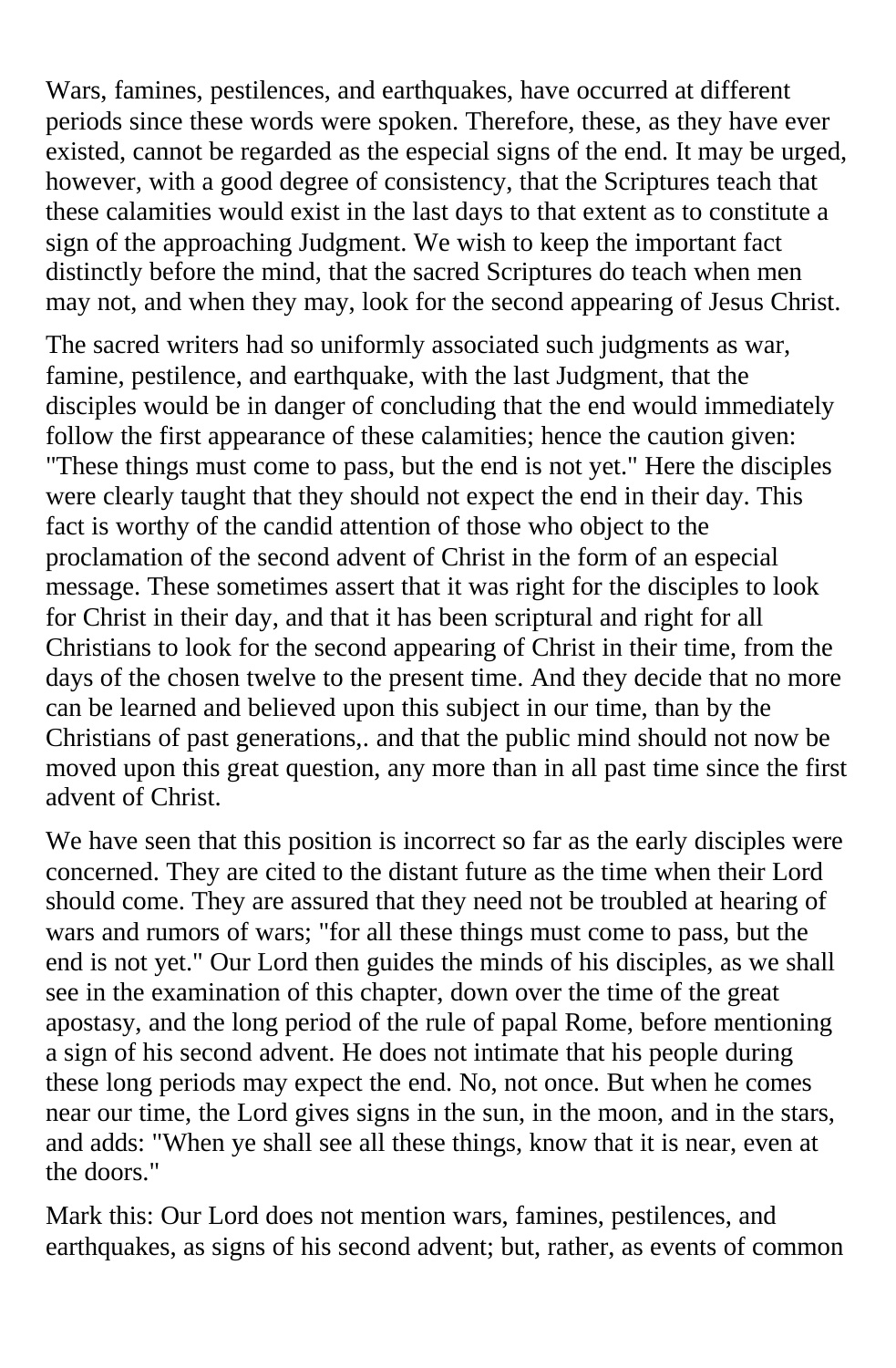occurrence all the way through the Christian age, which must exist before the end. And history attests the fact that these calamities have covered at least seventeen centuries. The following is from a work of Noah Webster, LL. D., published in 1799:-

"By famine and sword, 580,000 Jews were destroyed between A.D. 96 and A.D. 180.

"In Antioch, from A.D. 96 to A.D. 180, earthquakes destroyed 13 cities, and over 100,000 lives.

"In Rome, A.D. 169, pestilence destroyed 10,000 daily.

"In Rome, A.D. 187, pestilence appeared, and continued three years.

"In London, A.D. 310, by famine, 40,000 died.

"In A.D. 446, Sept. 17th, an earthquake

shook down the walls of Constantinople, and 57 towers fell.

"In Rome, A.D. 539, in one district 50,000 died.

"In Antioch, A.D. 588, an earthquake killed 60,000.

"In A.D. 590, the plague killed 10,000 daily in Turkey.

"In A.D. 679, a severe famine in England three years.

"In A.D. 717, in Constantinople, 300,000 died of plague.

"In A.D. 1005, earthquakes three months, followed by pestilence, by which it is said one-third of the human race died.

"In A.D. 1077, in Constantinople, so many died by plague and famine, the living could not bury them.

"In A.D. 1124, in Italy, there was such famine that the dead lay in the streets, not buried; and in England, one-third of the people died of plague. "In A.D. 1294, in England, thousands died of famine.

"In A.D. 1345, in London, 50,000 died of plague and famine, and were buried in one graveyard; in Norwich, 50,000; in Venice, 100,000; in Florence, 100,000; in Eastern nations, 20,000,000. It was called the black death.

"In A.D. 1352, in China, 900,000 died of famine.

"In A.D. 1450, in Milan, 60,000 died of plague.

"In A.D. 1611, in Constantinople, 200,000 died of plague.

"In A.D. 1625, in London, 35,000 died of plague

"In A.D. 1626, in Lyons, 600,000 died of plague.

"In A.D. 1665, in London, 68,000 died of plague.

"In A.D. 1755, in the East, an earthquake destroyed the city of Lisbon, killing 50,000. In Mitylene and the Archipelago it shook down 2,000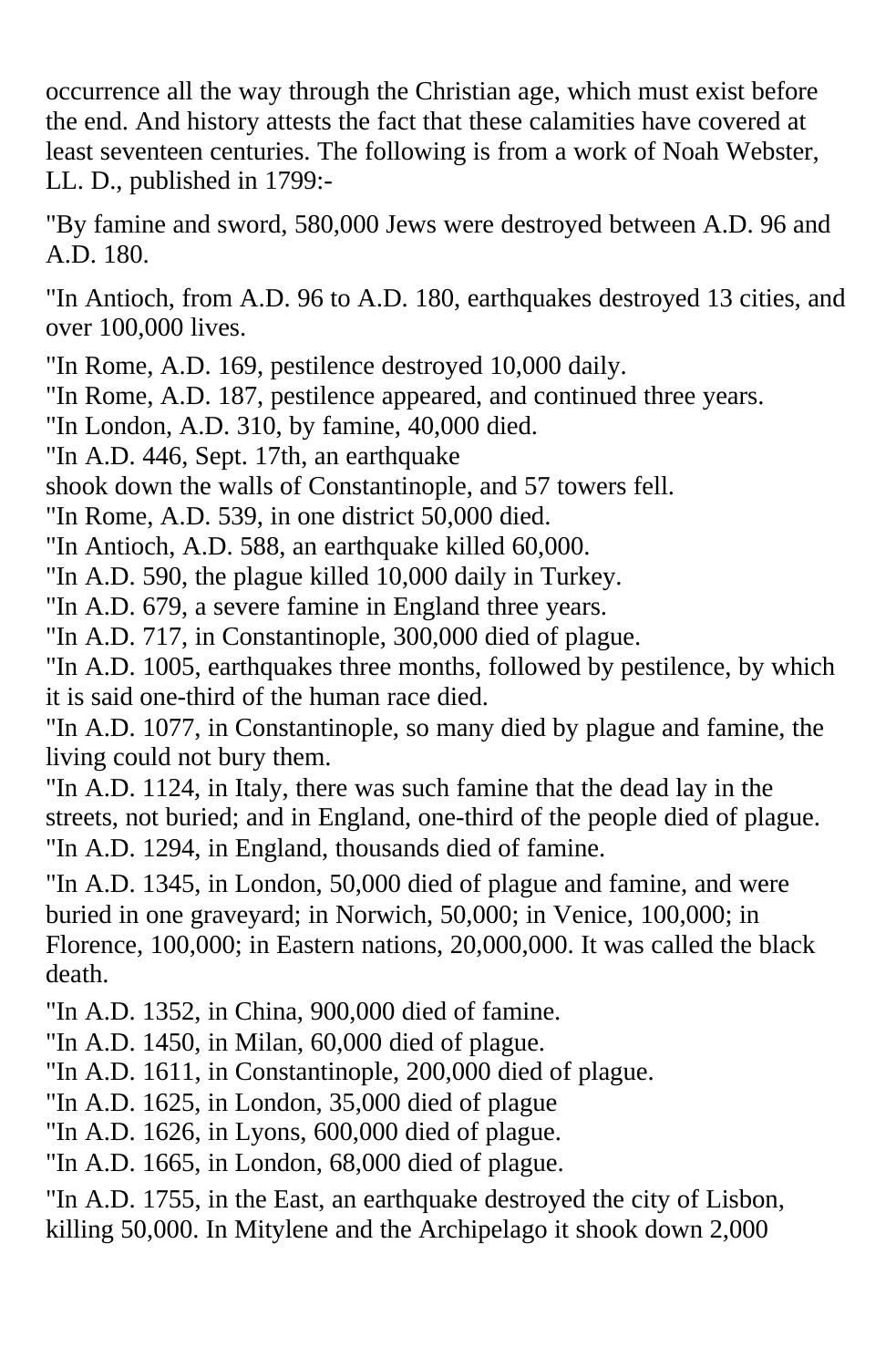houses. It shook all the Spanish coast. The plague followed, which destroyed 150,000 lives in Constantinople.

Verses 9, 10. "Then shall they deliver you up to be afflicted, and shall kill you; and ye shall be hated of all nations for my name's sake.

And then shall many be offended, and shall betray one another, and shall hate one another." Here is a brief description of the afflictions and martyrdom of the church. Thousands of the faithful followers of Jesus were most cruelly put to death by pagan Rome; yet the prophecy doubtless applies more particularly to the long period of papal persecutions, in which not less than fifty millions of Christians were put to death in the most cruel manner wicked men and demons could invent. In these verses we are brought down over the long period of the martyrdom of the church of Jesus Christ, to near the present generation.

## **FALSE PROPHETS.**

Verse 11. "And many false prophets shall rise, and shall deceive many." In the common use of the word, a prophet is one that foretells; but the word sometimes means simply a teacher. Prophets of God declare the future, being instructed by good angels and the Spirit of God. False Prophets make predictions by the agency of wicked spirits and the power of Satan. And while this is true of those who are under the direct inspiration of superior beings, good or evil, consecrated teachers of divine truth may be regarded as God's prophets; and teachers of error may be properly called false prophets. True and false prophets may be known.

The prophets of God are teachers of purity, reprovers of sin, and faithful in warning the people of coming dangers. The duties of those whom God calls to speak in his great name, are clearly expressed by the sacred writers. We here quote from three of them.

Isa.58:1. "Cry aloud, spare not, lift up thy voice like a trumpet, and show my people their transgression, and the house of Jacob their sins."

Joel 2:1. "Blow ye the trumpet in Zion, and sound an alarm in my holy mountain. Let all the inhabitants of the land tremble; for the day of the Lord cometh, for it is nigh at hand."

2Tim.4:1,2. "I charge thee therefore before God, and the Lord Jesus Christ, who shall judge the quick and the dead at his appearing and his kingdom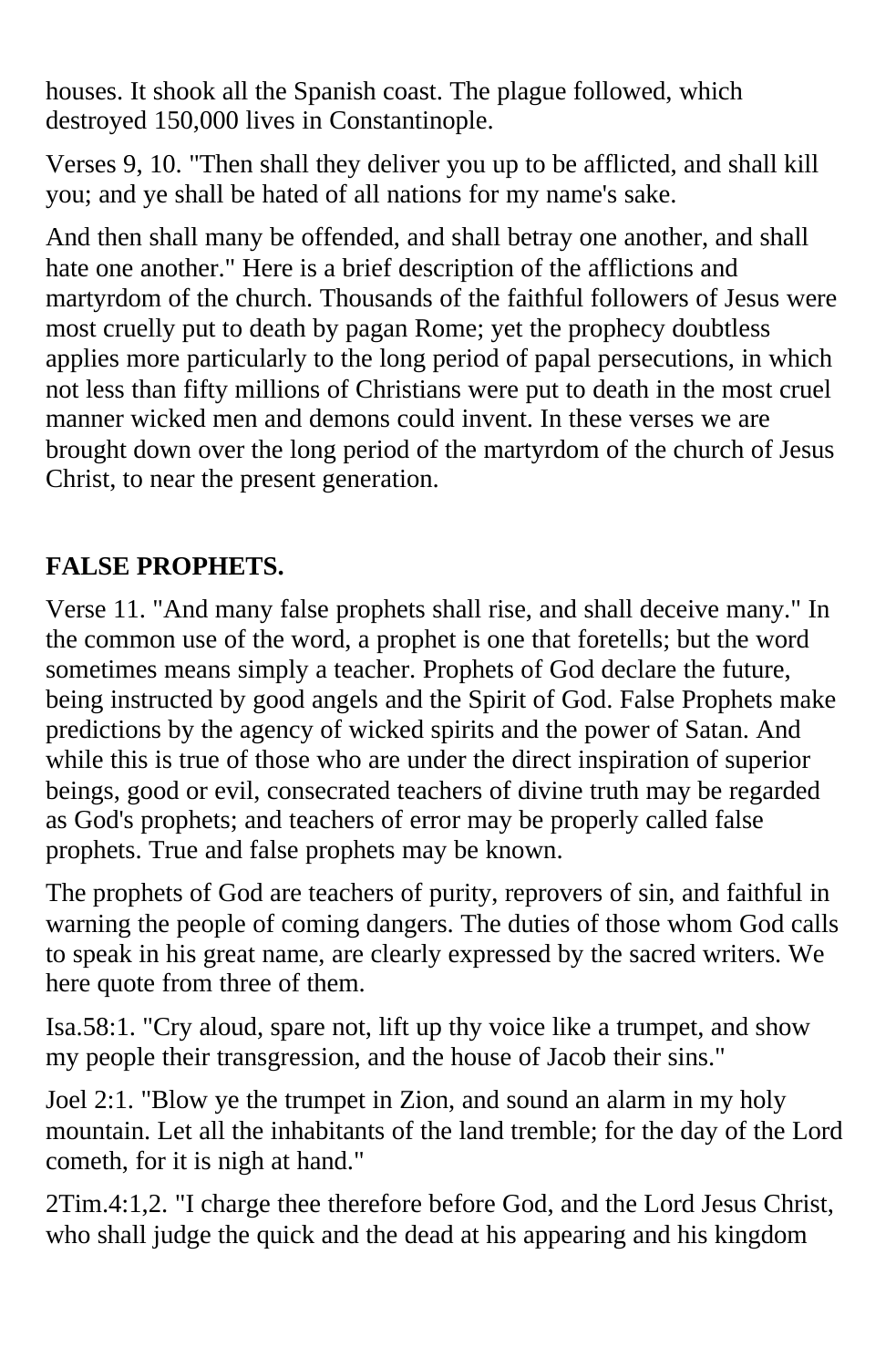preach the word; be instant is season and out of season; reprove, rebuke, exhort, with all long-suffering and doctrine."

False prophets do not reprove the people for their sins, they do not warn them of coming danger; but they proclaim peace to the sinner. Their teachings lead form God and his word, and are such as to please the unconverted mind. The inspired writers have also spoken definitely of the testimony and work of false prophets. We here give several for example.

Eze.13:9,10. "And mine hand shall be upon

the prophets that see vanity, and that divine lies. They shall not be in the assembly of my people, neither shall they be written in the writing of the house of Israel, neither shall they enter into the land of Israel; and ye shall know that I am the Lord God. Because, even because they have seduced my people, saying, Peace; and there was no peace; and one built up a wall, and lo, others daubed it with untempered mortar."

Jer.6:13,14. "For from the least of them even unto the greatest of them, every one is given to covetousness; and from the prophet even unto the priest, every one dealeth falsely. They have healed, also, the hurt of the daughter of my people slightly, saying, Peace, peace; when there is no peace."

Jer.14:13,14. "Then said I, Ah, Lord God! behold, the prophets say unto them, Ye shall not see the sword, neither shall ye have famine; but I will give you assured peace in this place. Then the Lord said unto me. The prophets prophesy lies in my name. I sent them not, neither have I commanded them, neither spake unto them."

After stating the duty of the faithful servant of God to preach the word, to reprove, rebuke, and exhort with all long-suffering and doctrine, the apostle says: "For the time will come when they will not endure sound doctrine; but after their own lusts shall they heap to themselves teachers having itching ears; and they shall turn away their ears from the truth, and shall be turned unto fables." 2Tim.4:3,4. That time has now fully come. The people choose pleasing fables, which do not disturb them in their sins, rather than the reproving, searching declarations of the word of God. They love to be deceived by the teachings of false prophets, and "say to the seers, See not, and to the prophets, Prophesy not unto us right things, speak unto us smooth things, prophesy deceits." Isa.30:10.

"Shall I not visit for these things? saith the Lord. Shall not my soul be avenged on such a nation as this? A wonderful and horrible thing is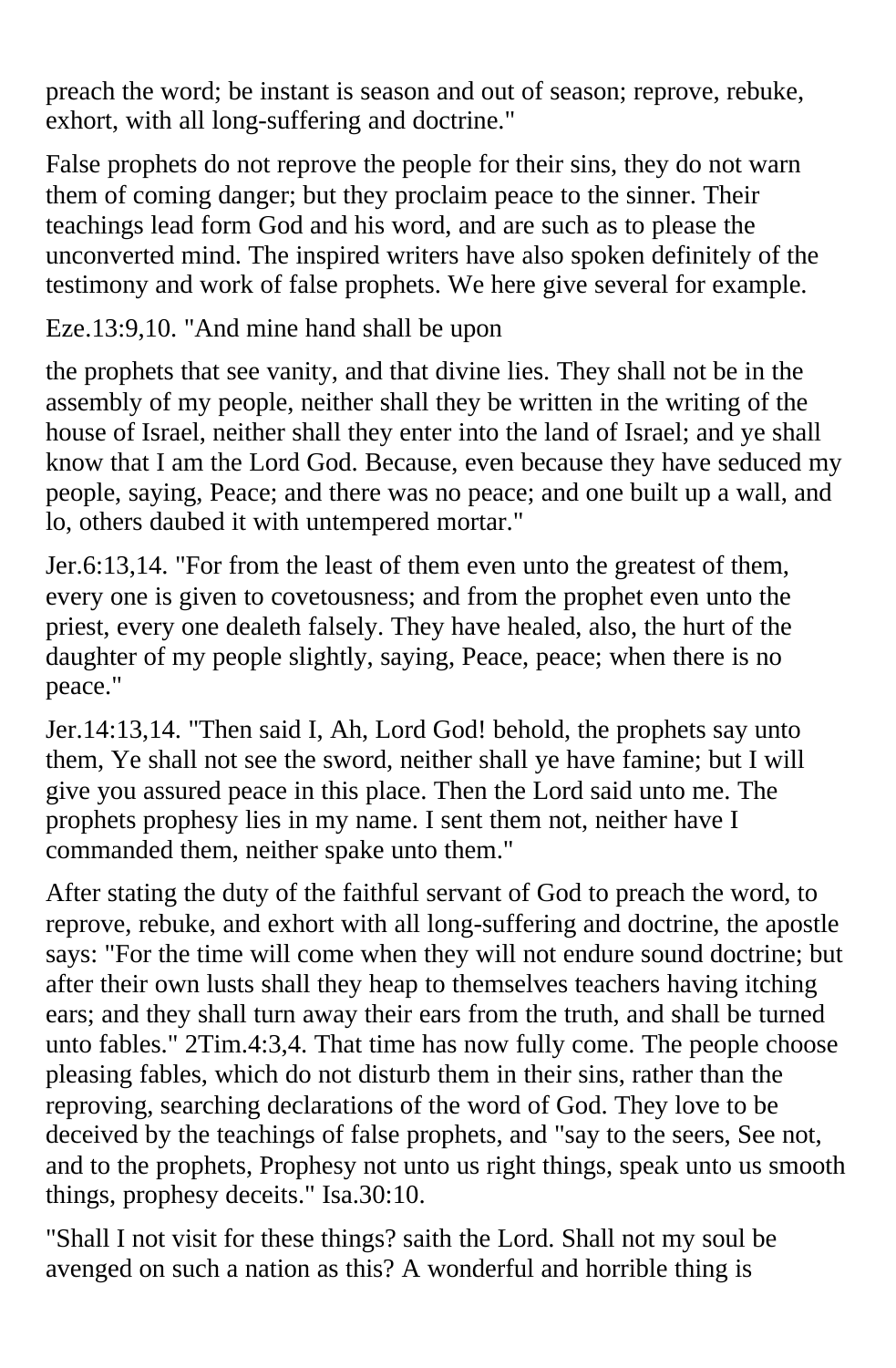committed in the land; the prophets prophesy falsely, and the priests bear rule by their means; and my people love to have it so; and what will ye do in the end thereof? Jer.5:29-31. The ears of the people are filled with the pleasing fables of the world's conversion, a good time coming, and that we are just entering the golden age. The threatenings of God's word on the proud, the haughty, the vain, the rich, the sinners in Zion, and those out of Zion, are kept back by the false teachers of these times. Many of them even dare to teach that the moral code of the ten commandments is abrogated. And as the result of such a course, and of such teaching, we see, in the professed church of Jesus Christ, that

## **INIQUITY ABOUNDS.**

Verse 12. "And because iniquity shall abound, the love of many shall wax cold." It is evident that both the abounding of iniquity, and the waxing cold of the love of many, are fulfilled in the professed church of Jesus Christ. Men must first experience the love of God, and of heavenly things, before that love can grow cold. Hence, common, unconverted sinners are not here referred to as apostatizing. And, again, the prevalence of iniquity in the unconverted world alone, would stimulate the church to greater diligence, and more godliness, instead of being a cause of apostasy. Hence the iniquity here mentioned is in the very heart of the professed church, diffusing its chilly influence through the whole body. As the result, the love of many has grown cold. With this, agree the words of the apostle:

"This know also, that in the last days perilous times shall come. For men shall be lovers of their own selves, covetous, boasters, proud, blasphemers, disobedient to parents, unthankful, unholy, false accusers, incontinent, fierce, despisers of those that are good, traitors, heady, high-minded, lovers of pleasures more than lovers of God; having a form of godliness, but denying the power thereof; from such turn away." 2Tim.3:1-5. Here is a catalogue of sixteen sins, all resting upon those who have a form of godliness. These are not infidels and common worldly sinners, for they have not a form of godliness; but they are men and women professing to be followers of Jesus Christ. And although they make a profession of piety as high as Heaven, they are covered all over with popular sins. And by reason of their example, and their chilly influence, many are led from the humble path to Heaven, and their love becomes cold.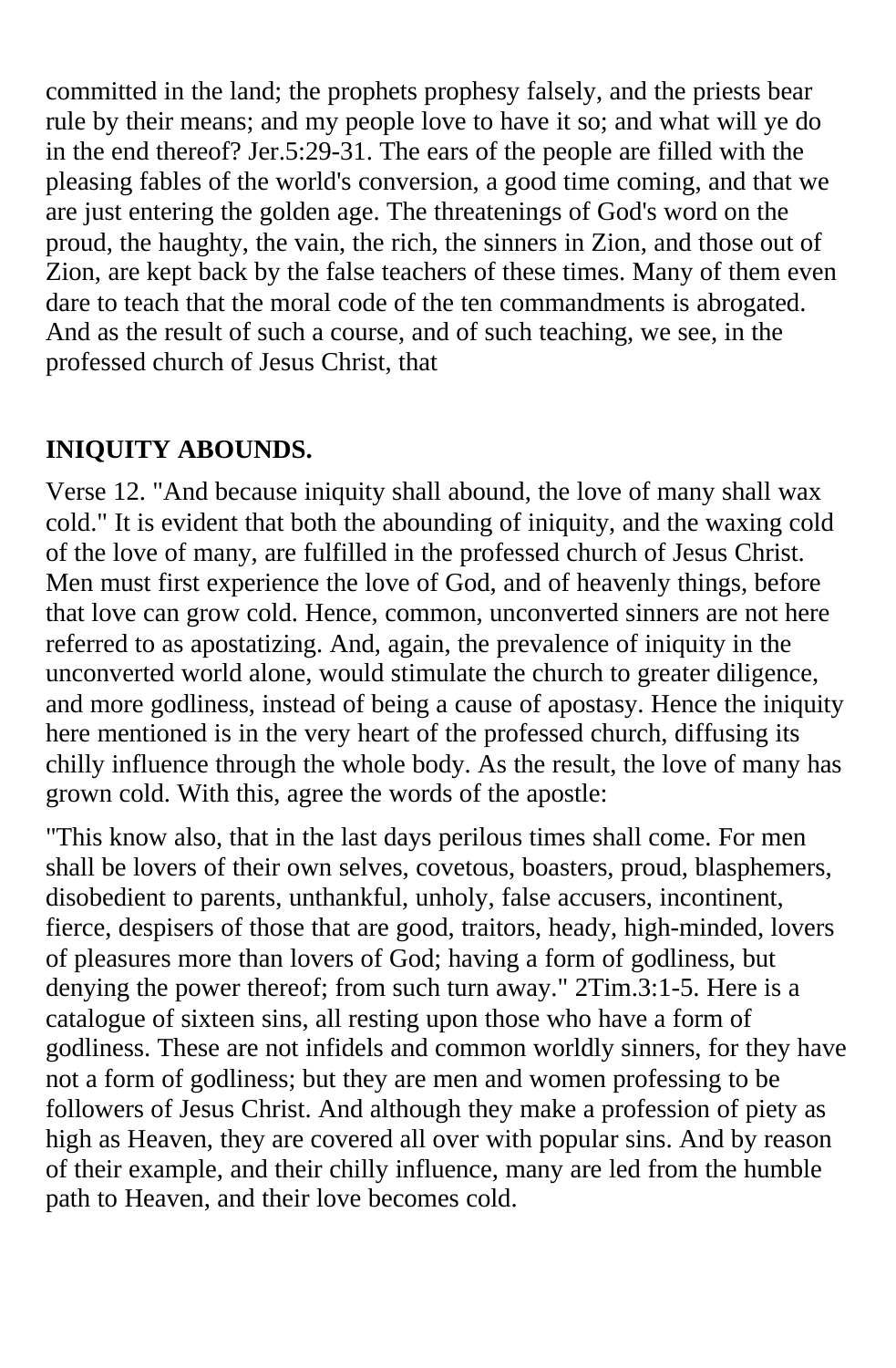#### **THE END.**

VERSE 13. "But he that shall endure unto the end, the same shall be saved." The word end, wherever used in this chapter, refers to the end of the age, and to nothing else. It is the end associated in the New Testament with the second appearing of Jesus Christ. The disciples did not ask their Lord (see verse 3) when they should die; but "what shall be the sign of thy coming, and of the end of the world?" Neither does the Lord speak of death, when he says (see verse 6), "But the end is not yet." And it would be strange indeed to suppose that the word end, in verse 14, meant death. If any think such a position admissible, let them read it into the text, as follows: And this gospel of the kingdom shall be preached in all the world, for a witness to all nations, and then shall death come. Absurdity!

Verse 14. "And this gospel of the kingdom shall be preached in all the world for a witness unto all nations, and then shall the end come." This is the first sign of the end given by our Lord in answer to the question, "What shall be the sign of thy coming, and of the end of the world?" But this verse, by many, is supposed to prove that all men will be converted, and that then there will be one thousand years in which all will know the Lord, from the least to the greatest." Some hold that the one thousand years of Rev.20, are prophetic, each day in the year representing a year, making three hundred and sixty-five thousand years. And many of these, very men teach that nothing can be known of the period of the second advent. But would they not know when their supposed millennium, whether it be literal time, or prophetic, had commenced? Certainly they would. Then they would know when it would terminate, and bring the coming of the Son of Man, and the Judgment. If those enjoying the millennium could not tell when it commenced, then it would hardly be worth having. If they could tell when it commenced, most certainly they could tell when it would close. These men should be the very last to oppose the view that the prophetic word points to the very generation that shall witness the second advent.

But the text does not say that every individual will even hear this gospel of the kingdom. It does not state that any one will be converted and made holy by it. And we find it far from intimating that a world would be converted, and remain so one thousand years, and that those who should enjoy that happy period would know nothing of when it would terminate by the coming of the Son of Man, and the unveiled glories of Jehovah, Jesus, and the mighty angels. The text simply states: First. "And this gospel of the kingdom shall be preached in all the world. Second. "For a witness unto all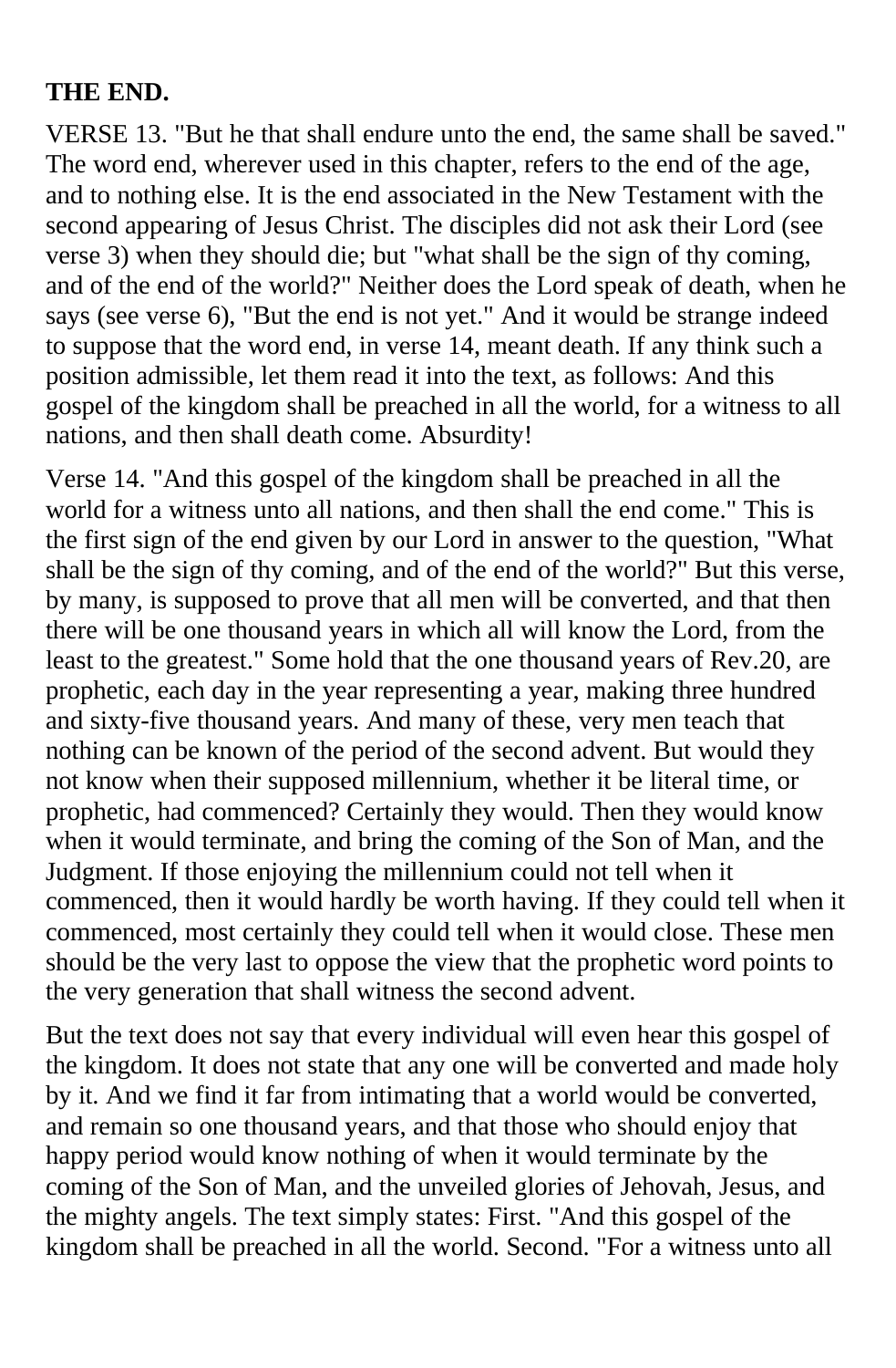nations. Third. "And then [not one thousand years later, nor three hundred and sixty-five thousand; but THEN] shall the end come." If we understand the phrase, "this gospel of the kingdom," to be the gospel in the common acceptation of the word, is not the work very nearly accomplished?

J. Litch, in his "Prophetic Expositions," p. 147, under the heading, "Signs of the Times," says: "Rev. J. O. Choules, author of a voluminous work, a History of Missions, from the apostolic age down to the present day, being asked, last May (1842), if he knew of any nation which never had received the gospel, replied that he did not; but he thought the promise implied something more than its being barely preached in each nation. The same question was proposed to Rev. Mr. James, general financial agent of the American Bible Society, and nearly the same answer was elicited. Dr. Nathan Bangs, for many years at the head of the Methodist missionary operations, was asked the question last July, and after reflecting some time, replied that he believed there was a tribe, somewhere upon the north-west coast of North America, to whom it had never been preached."

Wm. Miller, in his "Lectures," p. 288, says: "Is not this sign already accomplished? Bible translated into more than two hundred different languages; missionaries sent among all nations known to us on the globe. The gospel has now spread over the four quarters of the globe. It began in Asia. In the apostles' days, that quarter was full of light. From thence it went into Africa; and, for a number of centuries, Africa stretched out her hands unto God. Europe, too, has had a long visitation of gospel blessings; and now America, the last quarter of the globe, is reaping a harvest of souls for the last day. The gospel, like the sun, arose in the east, and will set in the west."

But if the term, "this gospel of the kingdom," be understood as applying to the proclamation of, or to that portion of the gospel which relates to, the coming and kingdom of Christ, the fulfillment is equally evident. And it seems necessary to so understand the passage, as it was given in answer to the question, "What shall be the sign of thy coming, and of the end of the world?"

Campbell's translation of this verse decidedly favors this view of the subject: "And this good tidings of the reign shall be published through all the world, for the information of all nations, and then shall come the end." Whiting's version also gives the same idea: "And this good news of the kingdom will be preached in all the world, for a testimony to all nations, and then will the end come."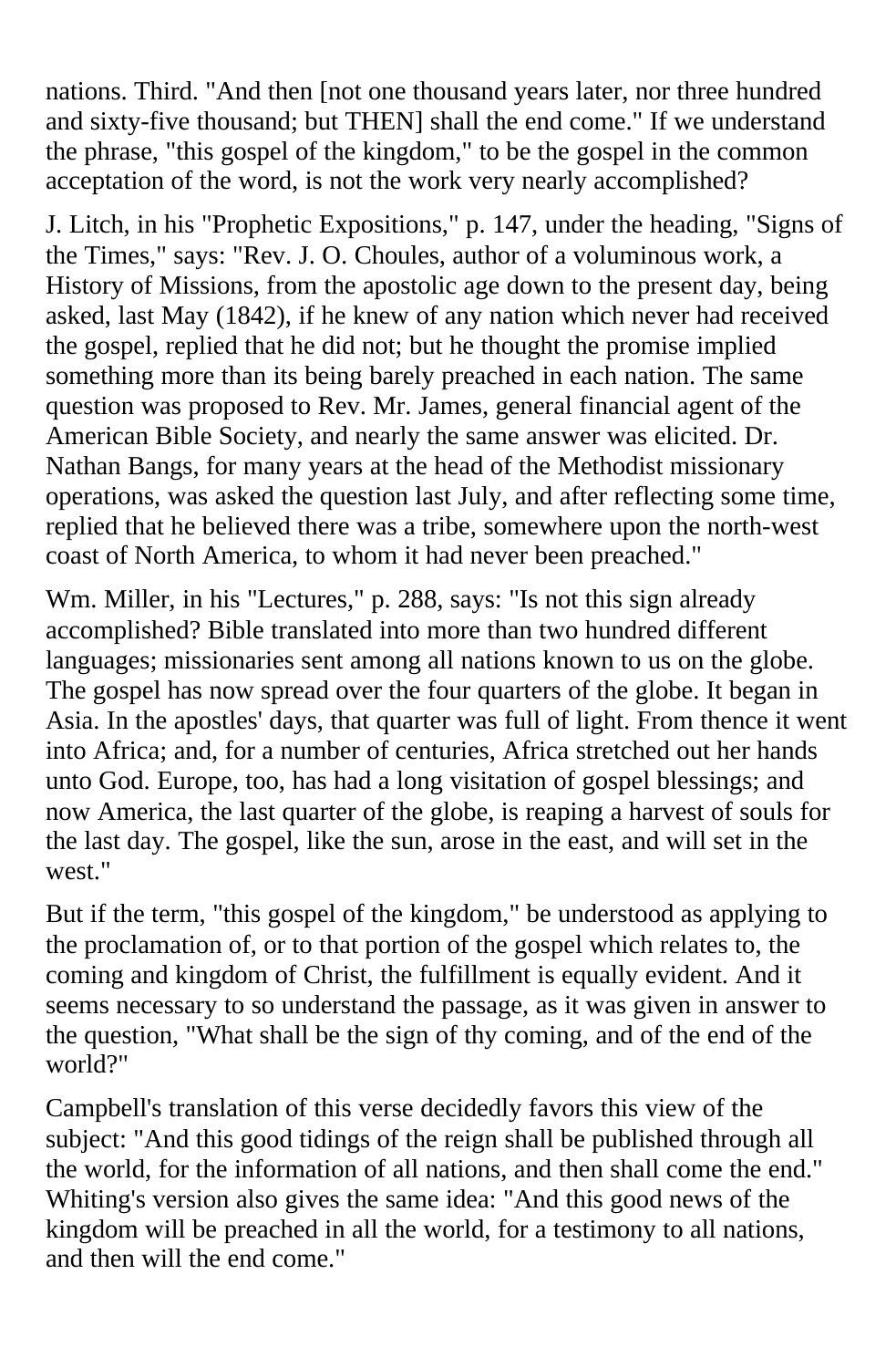J. Litch, in his lecture on Matt.24, Advent Herald, Nov. 23, 1850, says: "Many supposed the wars of Napoleon were the wars of the last days, to precede the millennium; and that the battle of Waterloo was the battle of Armageddon, as it is called. But the discussion of the subject of prophecy drew forth inquiry, and a few discovered the true light, the doctrine of Christ's personal reign on earth, and began to teach it. Among these was a Spanish Roman Catholic, who wrote an able and voluminous work under the anonymous signature of Ben Ezra. His work fell into the hands of Edward Irving, the celebrated and eloquent advocate of the doctrine of the pre-millennial advent of Christ. It opened his eyes to the glorious truth, and led him to devote himself most zealously to its advocacy. He first translated Ben Ezra, and subsequently wrote and published several valuable works on the subject. For a time, the excitement on the subject in England, under his labors, was as intense as it subsequently was in this country, under the labors of Mr. Miller. Thousands flocked to hear him wherever he went, and listened with wonder at the strange and glorious truths he brought forth from the word of God. The cause received an impulse under his efforts which it will never lose till time shall end. Many of the clergy of the Established Church, as well as dissenting ministers of all denominations, caught the theme, and joined to spread it abroad."

"Nor has the influence of Rev. Joseph Wolfe been unfelt. He has visited and proclaimed `the gospel of the kingdom,' in the four quarters of the globe, to Protestants, Catholics, Mohammedans, Jews, and pagans. The seed thus sown will not be lost. A work similar to that of Ben Ezra, in Spain, appeared in Germany, the productions of Bengle. This, by the evangelical portion of the German people, is esteemed as a standard work on prophecy. It has been widely circulated and read as far as the German language extends throughout continental Europe. It was from this source the Russian Milkeaters, of whom an account was given in the Advent Herald a few years since, obtained their information on the speedy second advent of Christ.

"The great American movement on this subject, and the diffusion of information with regard to it, within the last ten years, is too well known to need extended remarks in this place. Neither labor nor sacrifice was regarded in the wide and rapid extension of the good news of the kingdom, as far as the English language could make it known. It was sent to the four quarters of the globe, and to the islands of the sea, upon the wings of all the winds."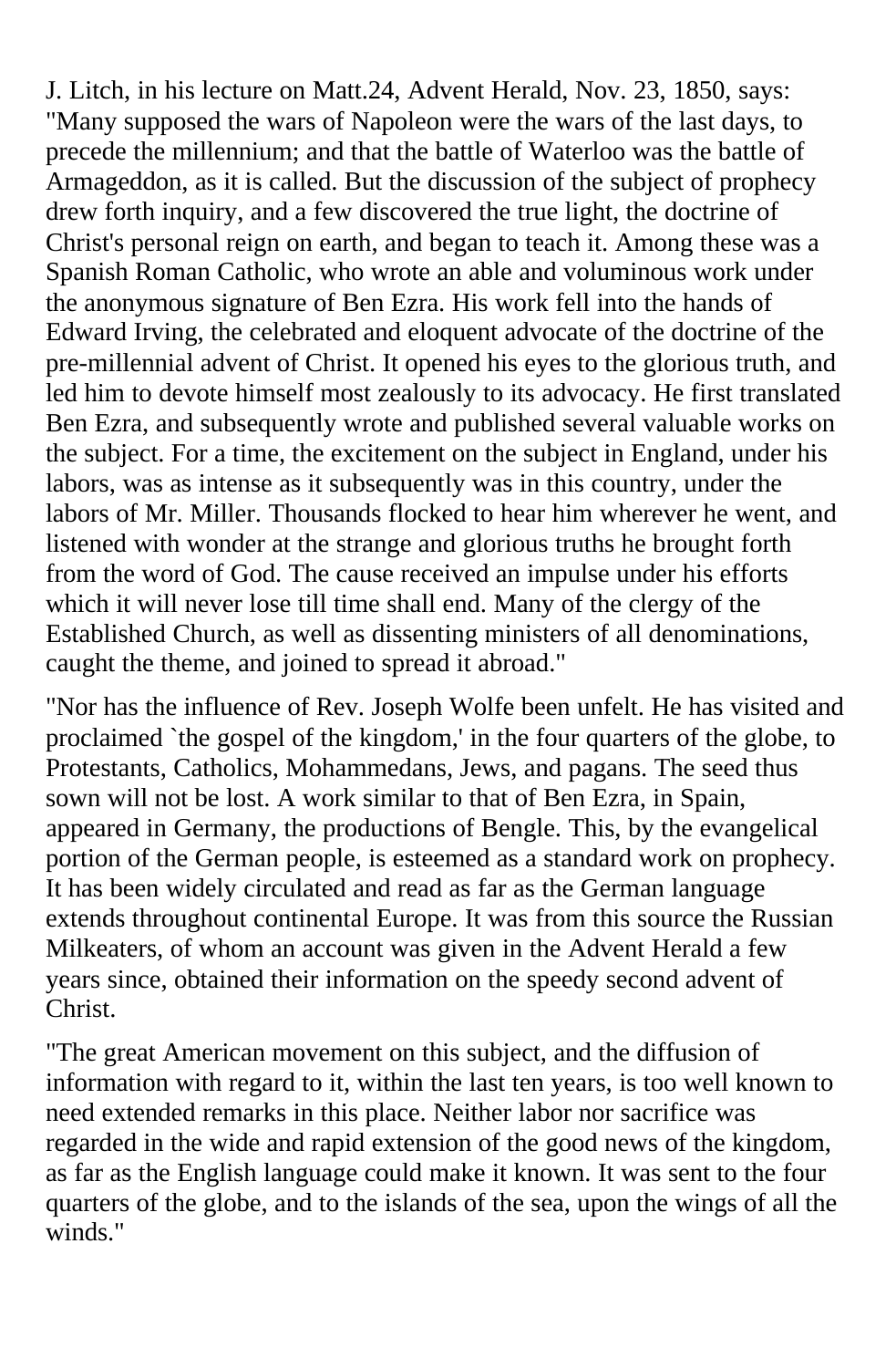E. R. Pinney, in his exposition of Matthew 24, says: "As early as 1842, second-advent publications had been sent to every missionary station in Europe, Asia, Africa, and America, both sides of the Rocky Mountains. We find this doctrine in Tartary, about twenty-five years ago, and the time for the coming of Christ to be in 1844. This fact is obtained from an Irish missionary in Tartary, to whom the question was put by a Tartar priest, when Christ would come the second time. And he made answer that he knew nothing at all about it. The Tartar priest expressed great surprise at such an answer from a missionary who had had come to teach them the doctrines of the Bible, and remarked `that he thought everybody might know that, who had a Bible.' The Tartar priest then gave his views, stating that Christ, he thought, would come about A.D. 1844. The missionary wrote home a statement of the facts, which were published in the Irish Magazine, in 1821. The commanders of our vessels, and the sailors, tell us they touch at no point where they find this proclamation has not preceded them, and frequent inquiries respecting it are made of them."

"I noticed, in a late number of the Voice of Truth, that a brother traveling on the lakes, met with a Russian gentleman, direct from his country, who informed him that the doctrine of `Christ's coming, and the end of the world,' had been preached there, but was received only by the lower classes. Rev. Mr. Mansfield had an interview with a Moravian missionary, stationed in Antigua, who said that several years since, the doctrine of the immediate coming was extensively preached in Germany, and that the whole of the south of Germany was aroused upon the subject.

The Advent Shield, Vol. I, No. 1, pp. 86, 87, says: "We look upon the proclamation which has been made, as being the cry of the angel who proclaimed, 'The hour of his judgment is come.' Rev.14:6,7. It is a sound which is to reach all nations; it is the proclamation of `the everlasting gospel,' or `this gospel of the kingdom.' In one shape or other, this cry has gone abroad through the earth wherever human beings are found, and we have had opportunity to hear of the fact. Within the last six years, publications treating on the subject have been sent to nearly every English and American missionary station on the globe; to all, at least, to which we have had access."

An English writer, Mourant Brock, thus remarks: "It is not merely in Great Britain that the expectation of the near return of the Redeemer is entertained, and the voice of warning raised, but also in America, India, and on the continent of Europe. I was lately told by one of our German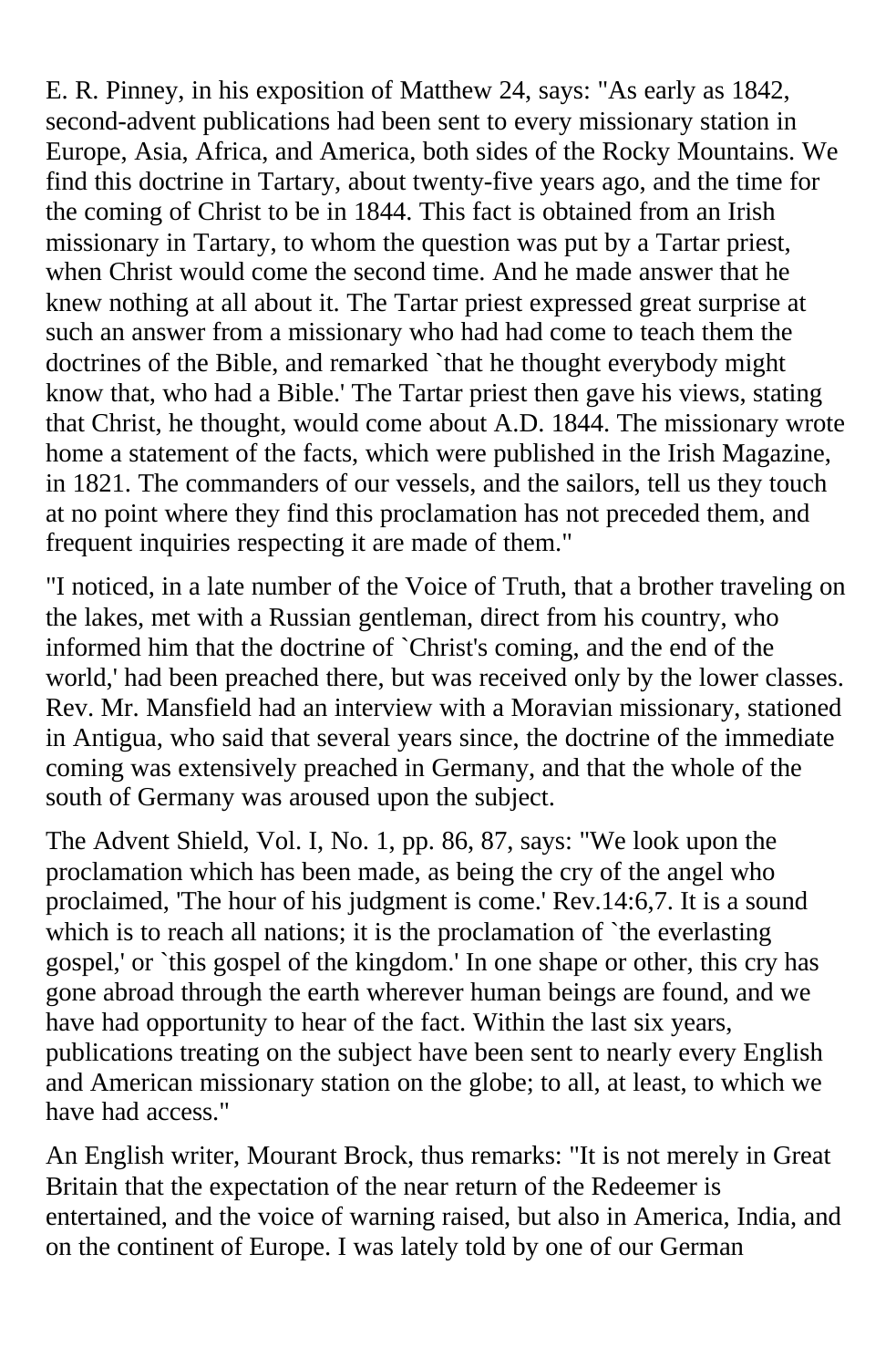missionaries, that in Wirtemburg there is a Christian colony of several hundreds, one of the chief features of which is, the looking for the second advent. And a Christian minister from near the shores of the Caspian Sea, has told me that there is the same daily expectation among his nation. They constantly speak of it as `the day of consolation.' In a little publication, entitled, `Millennium,' the writer says that he understands that in America about three hundred ministers of the word are thus preaching `the gospel of the kingdom;' whilst in this country, he adds, about seven hundred of the Church of England are raising the same cry." - Advent Tracts, Vol. II, p. 135.

The Signs of the Times, for Feb. 14, 1844, says: "A brother, the captain of a vessel now in England, writes his friends that his vessel lay at Newport, in Wales, forty days, on account of storms, during which time a continued concourse of individuals thronged him to inquire about the coming of the Lord, having heard that he was an Adventist. Among these were ministers and laymen that received the truth gladly, and embraced it with all their hearts."

Eld. R. Hutchinson, Midnight Cry, Oct.5, 1843, says: "I send about 1,500 copies of the Voice of Elijah [an Advent paper], to Europe every fortnight, besides what I scatter over the Provinces. This I have done regularly for the last four or five months. The result, eternity will unfold."

Speaking of Eld. Hutchinson, and of his Voice of Elijah, F. G. Brown says: "He has forwarded them to the Canadas, Nova Scotia, New Brunswick, Newfoundland, England, Ireland, Scotland, Wales, France, Germany, Constantinople, Rome, &c., &c."

"But it will be asked, Is the news that such a truth is preached a sufficient proclamation to fulfill the prophecy? Rev.14:6,7; Matt.24:14. The answer is, If it was sufficient in the days of the apostles, it is now. That it was then, is clear from Acts 19:8-10, where Paul preached or taught in Ephesus two years, so that all they in Asia, both Jews and Greeks, heard the word of the Lord Jesus. They could not all have heard a sermon, but they heard the sound of the gospel. In this sense, I have no doubt but the gospel of the kingdom is preached in all the world."

We still wait for the approaching end. But when the purpose of God in the proclamation of the coming reign of Christ shall be fully accomplished, then will the end come.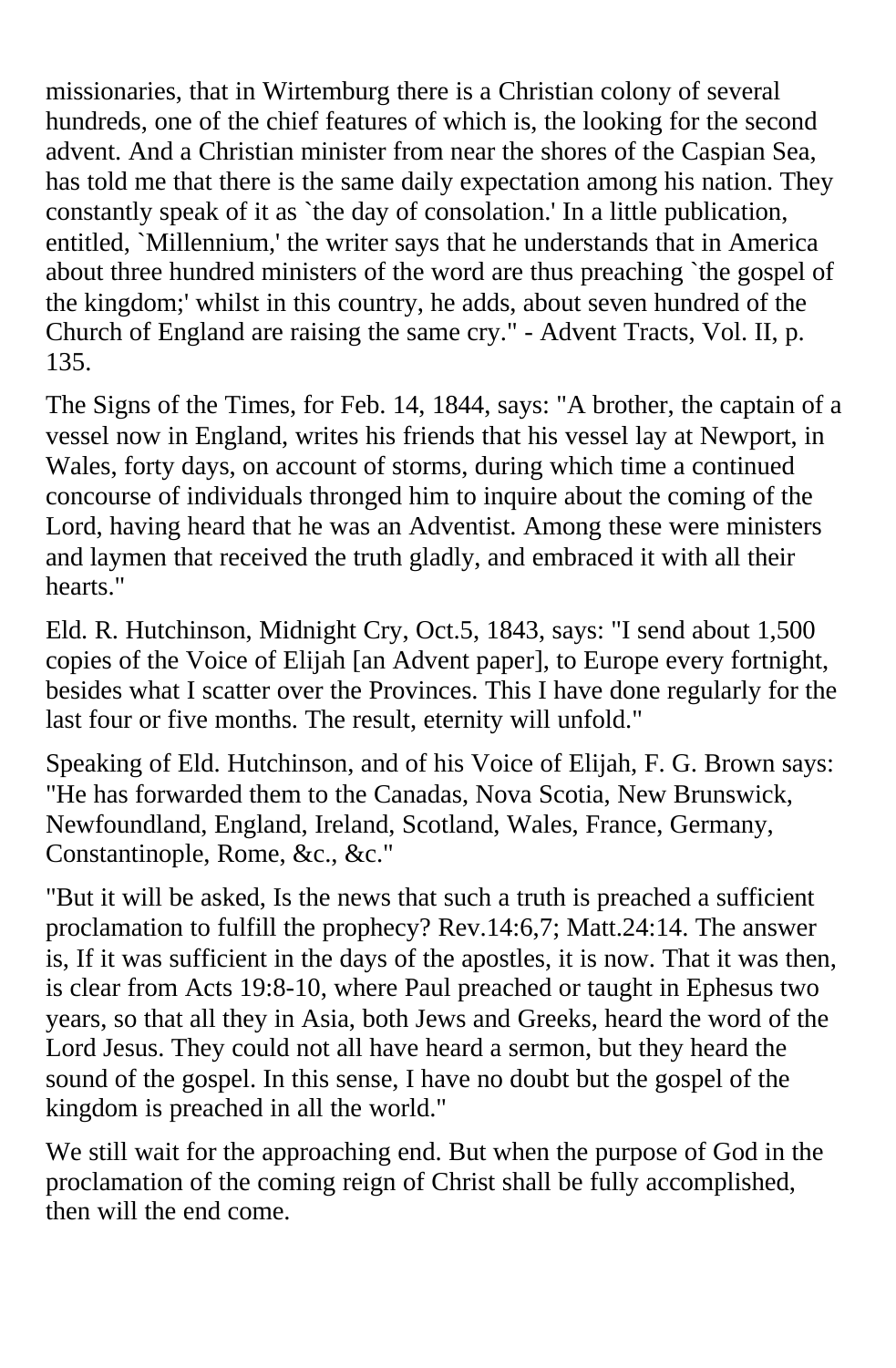## **WHEN SHALL THESE THINGS BE?**

OUR Lord having passed over the important events in the Christian age down to the end, in verses 5-14, goes back and introduces the destruction of Jerusalem, at verse 15, in answer to the inquiry, "When shall these things be?"

Verses 15-20: "When ye, therefore, shall see the abomination of desolation, spoken of by Daniel the prophet, stand in the holy place (whose readeth, let him understand); then let them which be in Judea flee into the mountains; let him which is on the housetop not come down to take anything out of his house; neither let him which is in the field return back to take his clothes. And woe unto them that are with child, and to them that give suck in those days! But pray ye that your flight be not in the winter, neither on the Sabbath-day.

The "abomination of desolation" is called "armies" in Luke 21:20, and refers to the Roman army. "And when ye shall see Jerusalem compassed with armies, then know that the desolation thereof is nigh." This desolating power is spoken of by Daniel as follows: "And the people of the prince that shall come shall destroy the city and the sanctuary; and the end thereof shall be with a flood, and unto the end of the war desolations are determined. . . . And for the overspreading of abominations he shall make it desolate, even until the consummation, and that determined shall be poured upon the desolate." Margin, "desolator." Dan.9:26,27. Here is a clear prophecy of the destruction of Jerusalem by the Roman armies. Our Lord referred to the book of Daniel, and taught his disciples to read and understand it; and when they should see what was there predicted take place, they must make their escape.

The flight of the Christians of Judea to the mountains would be attended with difficulties. And their subsequent condition would be that of hardship and suffering. The Lord knew this, and gave them the instructions and warnings necessary. The statement of verse 19 was given to save them from the sorrows of unnecessary woe. That was a time of trouble. But one, "such as never was," is just before the people of God.

Jesus recognizes the existence of the Sabbath in verse 20, as late as the destruction of Jerusalem, as verily as he does the seasons of the year. The Sabbath, is the uniform term of both Testaments to designate the very day on which Jehovah rested after the creation, the day upon which he put his blessing, and which he set apart for man. Jesus does not speak of the Sabbath as being only a seventh part of time, or one day in seven, and no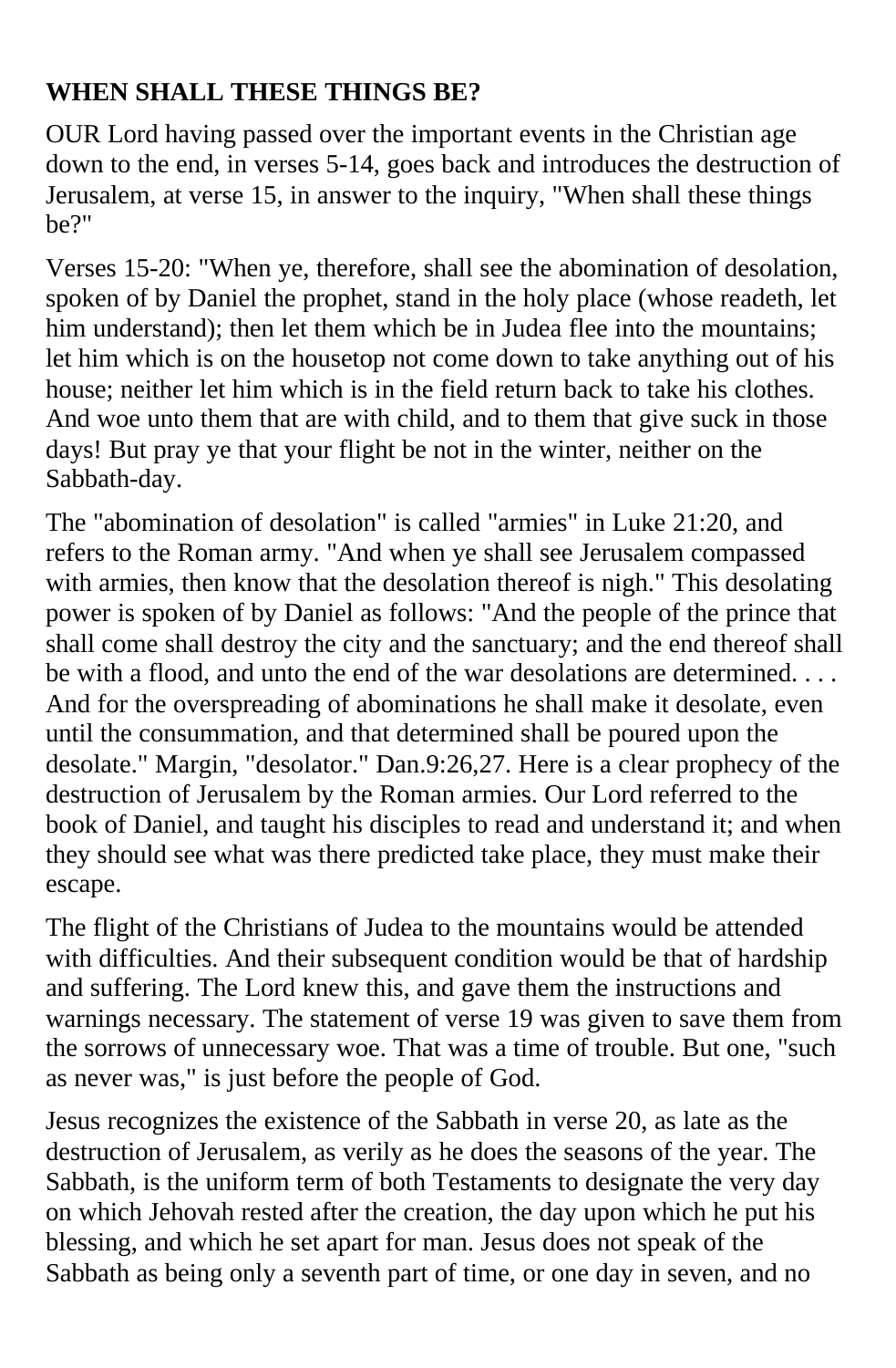day in particular. The Sabbath, is the term used, referring to the last day of the first week of time, and to the last day of each subsequent week. But if the term, the Sabbath, means only a seventh part of time, or one day in seven, and no day in particular, then we may read this definition into the text as follows: But pray ye that your flight be not in the winter, neither on a seventh part of time! or on one day in seven. If such a prayer could be answered, pray tell us when the disciples could take their flight.

Verse 21: "For then shall be great tribulation, such as was not since the beginning of the world in this time, no, nor ever shall be." The "great tribulation" here mentioned is that of the church of Jesus Christ, and not the tribulation of the Jews at the destruction of Jerusalem. We offer the following reasons:-

1. It is a fact that the tribulation of the Christian church, especially under the reign of the papacy, was greater than God's people had suffered before "since the beginning of the world." But it is not true that the tribulation of the Jews at the destruction of Jerusalem was the greatest tribulation of the world ever witnessed. The tribulation of the inhabitants of the cities of the plain when God rained on them fire and brimstone, or, the tribulation when God destroyed all men from the face of the earth, save eight souls, by the flood, was certainly greater than that at the destruction of Jerusalem.

2. The tribulation of the Christian church has been greater than it will ever be again. True, a time of trouble, "such as never was," spoken of in Dan.12:1, is coming upon the world; but we find in the same verse this blessed promise, "And at that time thy people shall be delivered." The tribulation of the Jews at the destruction of Jerusalem was not greater than the world will ever witness. The vials of Jehovah's unmingled wrath are yet to be poured out, not upon the people of one nation only, but upon the guilty thousands of all nations. "The slain of the Lord shall be at that day from one end of the earth even unto the other end of the earth; they shall not be lamented, neither gathered, nor buried." Jer.25:33.

3. If this tribulation be applied to the Jews, nor any other class of unbelieving men, it cannot be harmonized with Dan.12:1, which speaks of the time of trouble such as never was, when Michael shall stand up. Certainly there cannot be two times of trouble, at different periods, greater than ever was, or ever would be. Therefore, we apply the "tribulation" spoken of in Matt.24:21, 29, to the church of Christ, extending down through the 1260 years of papal persecution; and the "trouble" mentioned in Dan.12:1, to the unbelieving world, to be experienced by them in the future.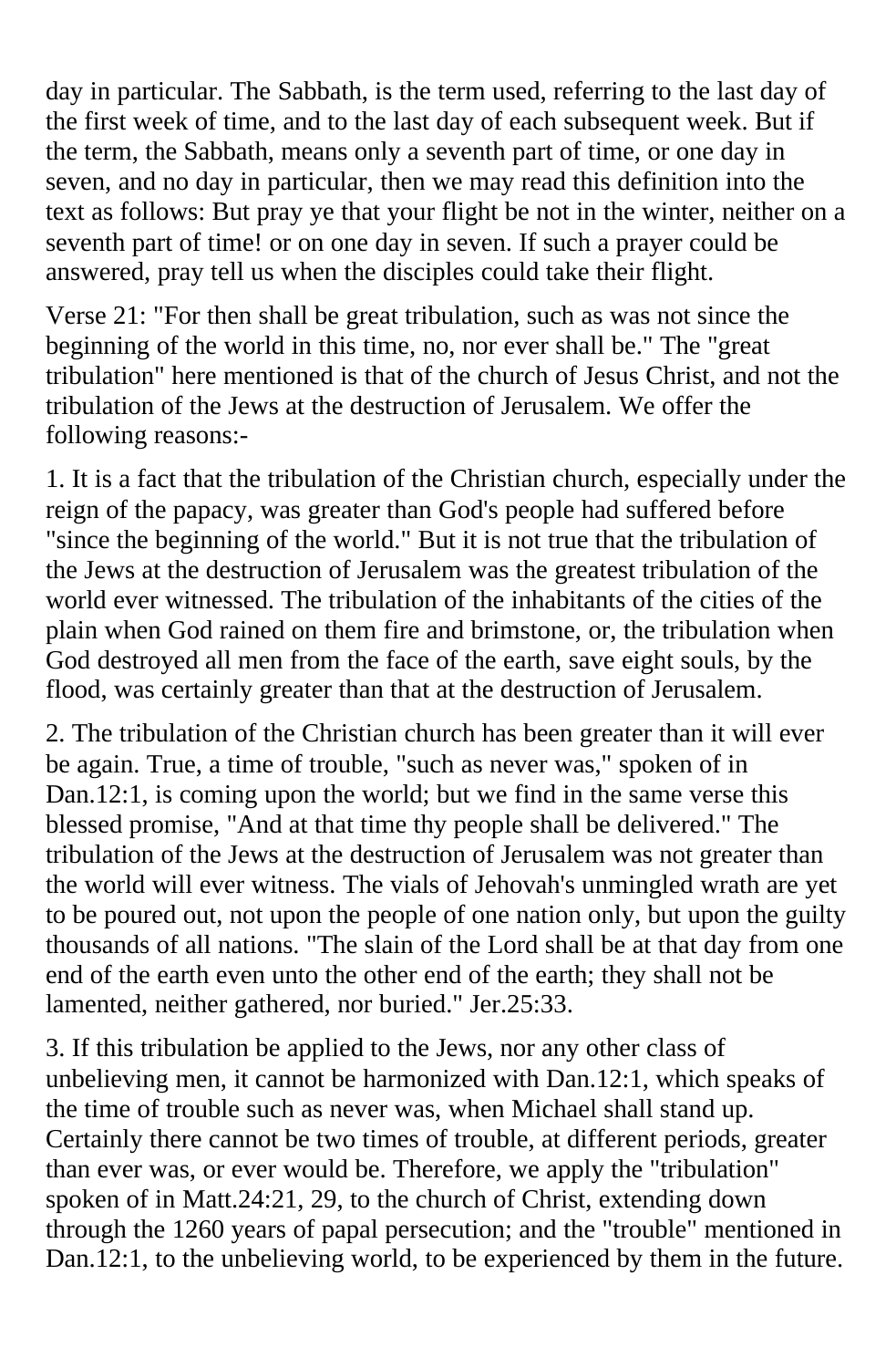4. The period of tribulation was shortened for the elect's sake. Who are the elect here mentioned? The Jews? No; their house had been pronounced desolate. They were left of God in their hardness of heart and blindness of mind. Says Paul, "Lo, we turn to the Gentiles." The elect were the followers of our Lord Jesus Christ. And where were they when tribulation was upon the Jews? They had fled to the mountains. How absurd, then, to say that the days of the tribulation of the Jews, in the city of Jerusalem, were shortened for the sake of the elect, who had fled from the place of tribulation.

5. The connection between verses 20 and 21 shows that the tribulation was to commence with those Christians who were to flee out of the city.

"But pray ye that your flight be not in the winter, neither on the Sabbathday; for then shall be great tribulation." Our Lord here speaks of the tribulation which his people would suffer from the time of their flight onward. We follow them in their flight to the mountains, and then pass along down through the noted persecutions of the church of God under pagan Rome, and we see, indeed, tribulation. And when we come to the period of papal persecution, we see them suffering the most cruel tortures, and dying the most dreadful deaths, that wicked men and demons could inflict. This last period is especially noted in prophecy. The prophet Daniel saw the papacy, its blasphemy, its arrogance, its work of death on the saints, and its duration as a persecuting power, under the symbol of the little horn. "And he shall speak great words against the Most High, and shall wear out the saints of the Most High, and think to change times and laws; and they shall be given into his hand until a time and times and the dividing of time. Chap.7:25. It is generally admitted that "a time and times and the dividing of time" is 1260 years. Commencing the 1260 years A.D. 538, they reach to A.D. 1798, when Berthier, a French general, entered Rome, and took it. The pope was taken prisoner and shut up in the Vatican. The papacy was stripped of its civil power. Here ended the period of tribulation spoken of by our Lord, which was

#### **SHORTENED FOR THE ELECT'S SAKE.**

Verse 22: "And except those days should be shortened, there should no flesh be saved; but for the elect's sake those days shall be shortened." The papacy was clothed with civil power to punish heretics for 1260 years; and had not the period of tribulation of the elect in the providence of God been shortened, the martyrdom of the church would have continued to 1798, in which event, in all human probability, no flesh of the elect would have been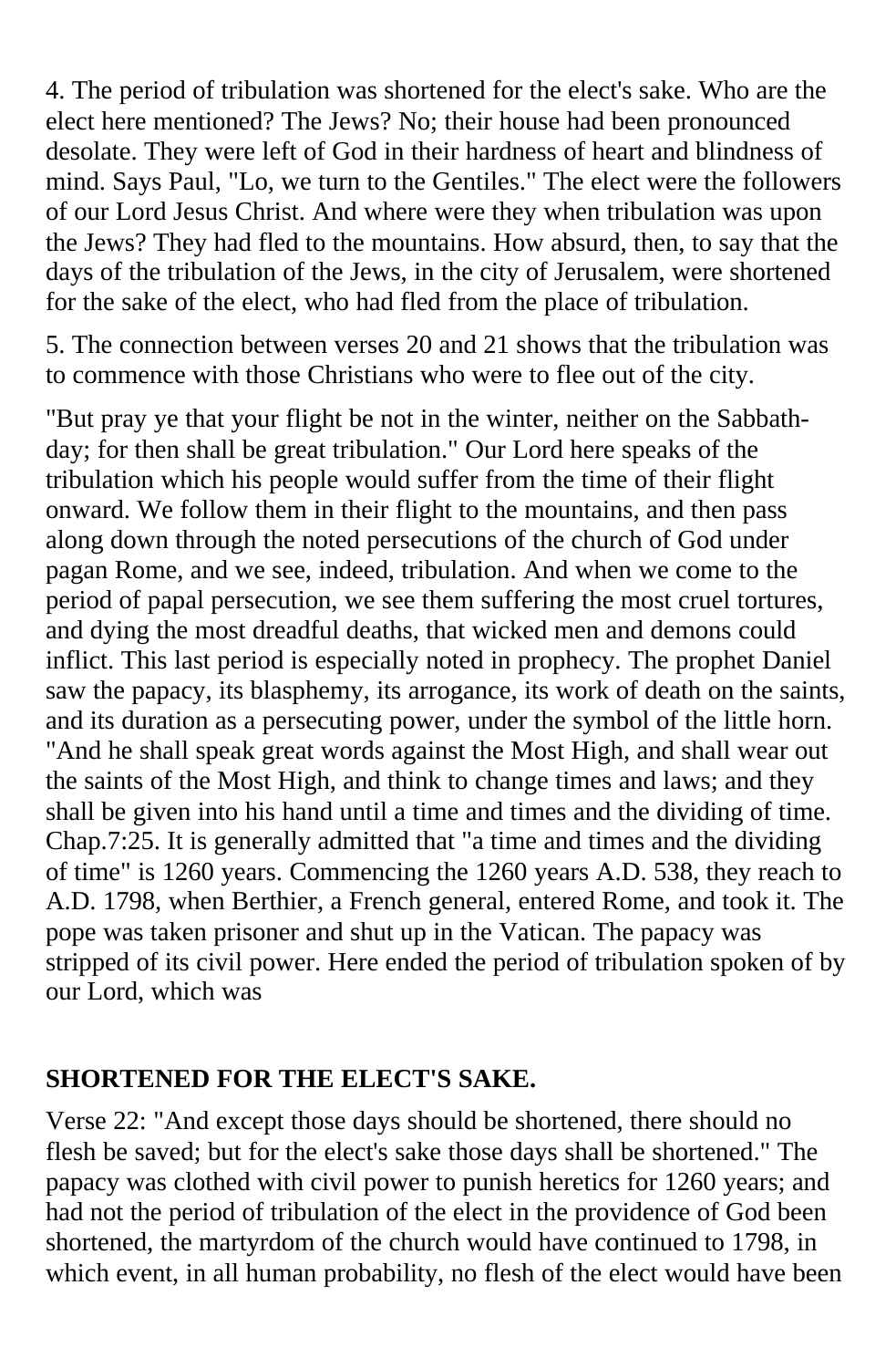saved. But the reformation under Martin Luther, and those associated with this great reformer, modified this tribulation, and continued to restrain the rage and consume the power of the papacy until 1700, since which time, according to all church history, there has been no general persecution against the church. In this was fulfilled the words of the prophets: "The earth helped the woman." Rev.12:16. "They shall be holpen with a little help." Dan.11:34. We are brought in this prophetic discourse of our Lord, down into the eighteenth century, very near the present time. We should naturally expect, then, that the instructions and warnings of the next verse would be applicable to this generation.

Verses 23,24: "Then if any man shall say unto you, Lo, here is Christ, or there, believe it not. For there shall arise false Christs, and false prophets, and shall show great signs and wonders; in so much that, if it were possible, they shall deceive the very elect." Here is a description of the spiritual deception of the present age. False Christs arose soon after the first advent of Christ, to deceive the Jews in regard to that event (see verse 5); likewise false Christs and false prophets have arisen at this day to deceive the people on the subject of the second advent. The Shakers say, "Lo, here is Christ. His second coming is in the person of Ann Lee." "Lo, he is there," say many of the popular ministers of these times. "His second coming is at the conversion of sinners, or at the death of saints." So they have as many second comings of Christ as there are sinners converted, and saints die. Senseless theology this!" Lo, here," exclaim a host of Spiritualists, and they "show great signs and wonders." If possible, they would deceive the very elect. And we regard it as a safe conclusion, that they will yet deceive all others but the elect.

Verses 25,26: "Behold, I have told you before. Wherefore, if they shall say unto you, Behold, he is in the desert; go not forth; behold, he is in the secret chambers; believe it not." Our Lord is here dwelling upon what he has just before told them. His subject is still the teachings of those who say, "Lo, here is Christ!" "Lo, he is there!" If the Mormons say, "Behold, he is in the desert," at Salt Lake City, "go not forth;" yet many of their disciples have gone. Or if you hear proclaimed from the lips of the professed ministers of Jesus, "Behold, he is in the secret chamber," Christ's second coming is spiritual, at death, or at conversion, believe it not. And why not believe such mystical teachings? The reason is given in the next verse.

Verses 27,28: "For as the lightning cometh out of the east, and shineth even unto the west; so shall also the coming of the Son of Man be. For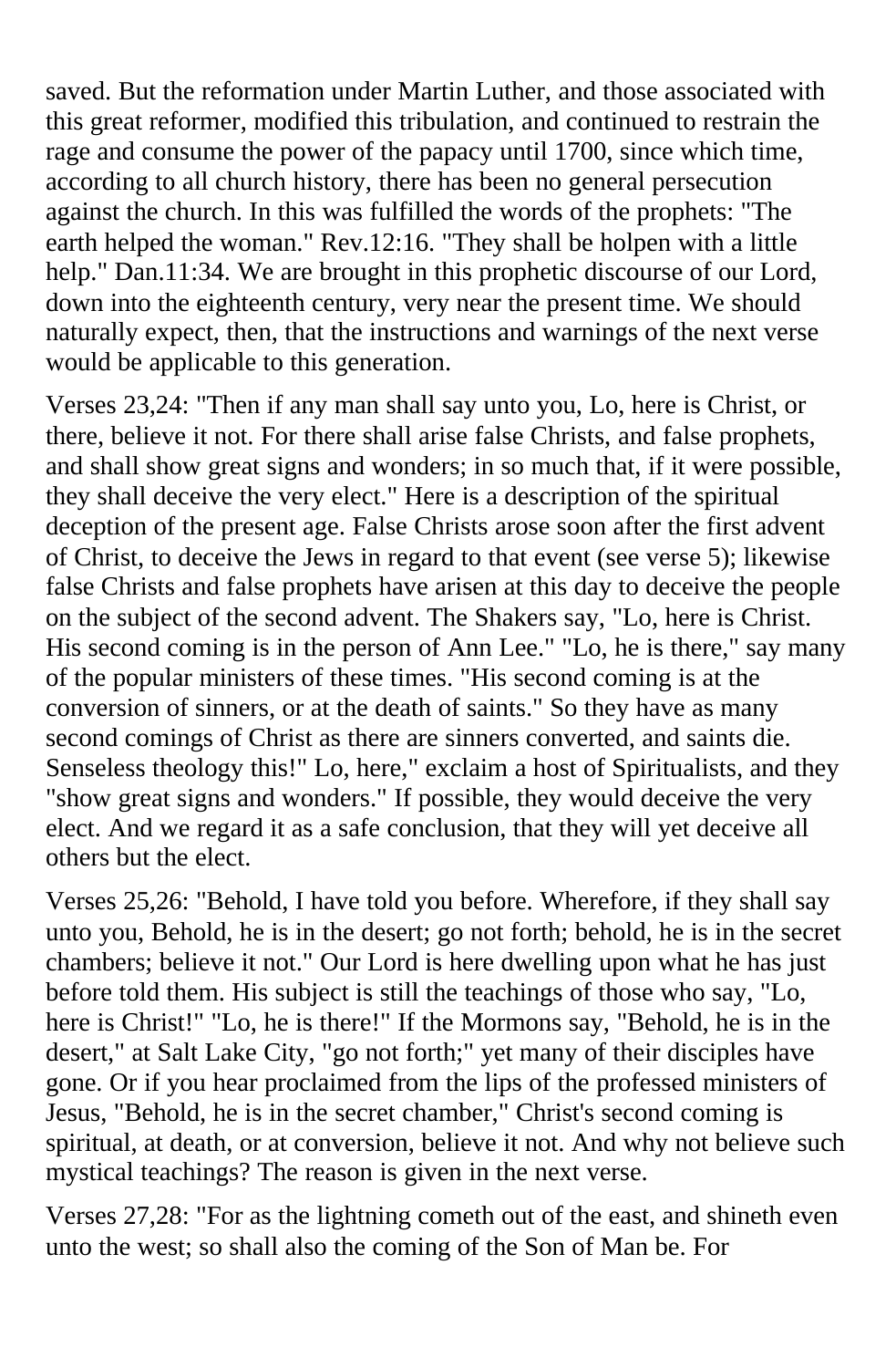wheresoever the carcass is, there will the eagles be gathered together." We are very happy that our Lord has not only pointed out false Christs and false prophets, and has warned us against their mystical teachings, but he has in contrast set before us the manner of his second coming in the plainest terms. The vivid lightning flashing out of the distant east, and shining even to the west, lights up the whole heavens. What, then, when the Lord comes in flaming glory, and all the holy angels with him? The presence of only one holy angel at the new sepulcher where Christ lay in death, caused the Roman guard to shake, and become as dead men. The light and glory of one angel completely over-powered those strong sentinels. The Son of Man is coming in his own kingly glory, and in the glory of his Father, attended by all the holy angels. Then the whole heavens will blaze with glory, and the whole earth will tremble before him.

Verses 29-31: "Immediately after the tribulation of those days shall the sun be darkened, and the moon shall not give her light, and the stars shall fall from heaven, and the powers of the heavens shall be shaken. And then shall appear the sign of the Son of Man in heaven; and then shall all the tribes of the earth mourn, and they shall see the Son of Man coming in the clouds of heaven, with power and great glory. And he shall send his angels with a great sound of a trumpet; and they shall gather together his elect from the four winds, from one end of heaven to the other."

We have before seen that our Lord speaks in this chapter of the long period of tribulation upon his followers, and we have also seen how those days of tribulation were shortened for the elect's sake. "Immediately after the tribulation of those days, shall the sun be darkened," &c. We refer the reader to the noted dark day of May 19, 1780, as the fulfillment of this declaration. Mark this: It does not read, after those days, but "after the tribulation of those days." The days (1260 years, Dan.7:25) reached to 1798, eighteen years this side of the dark day in 1780. Mark 13:24, makes this point still plainer. "But in those days, after that tribulation, the sun shall be darkened." That is, before the 1260 years closed, but after the tribulation or martyrdom of the saints ceased, the sun was darkened. Those who would point to the future, or to the past, prior to the eighteenth century, for the darkening of the sun here mentioned, will do well to read again Mark 13:24: "But in those days, after that tribulation,

## "**THE SUN SHALL BE DARKENED."**

"A something strikingly awful shall forewarn that the world will come to an end, and that the last day is even at the door." - Martin Luther.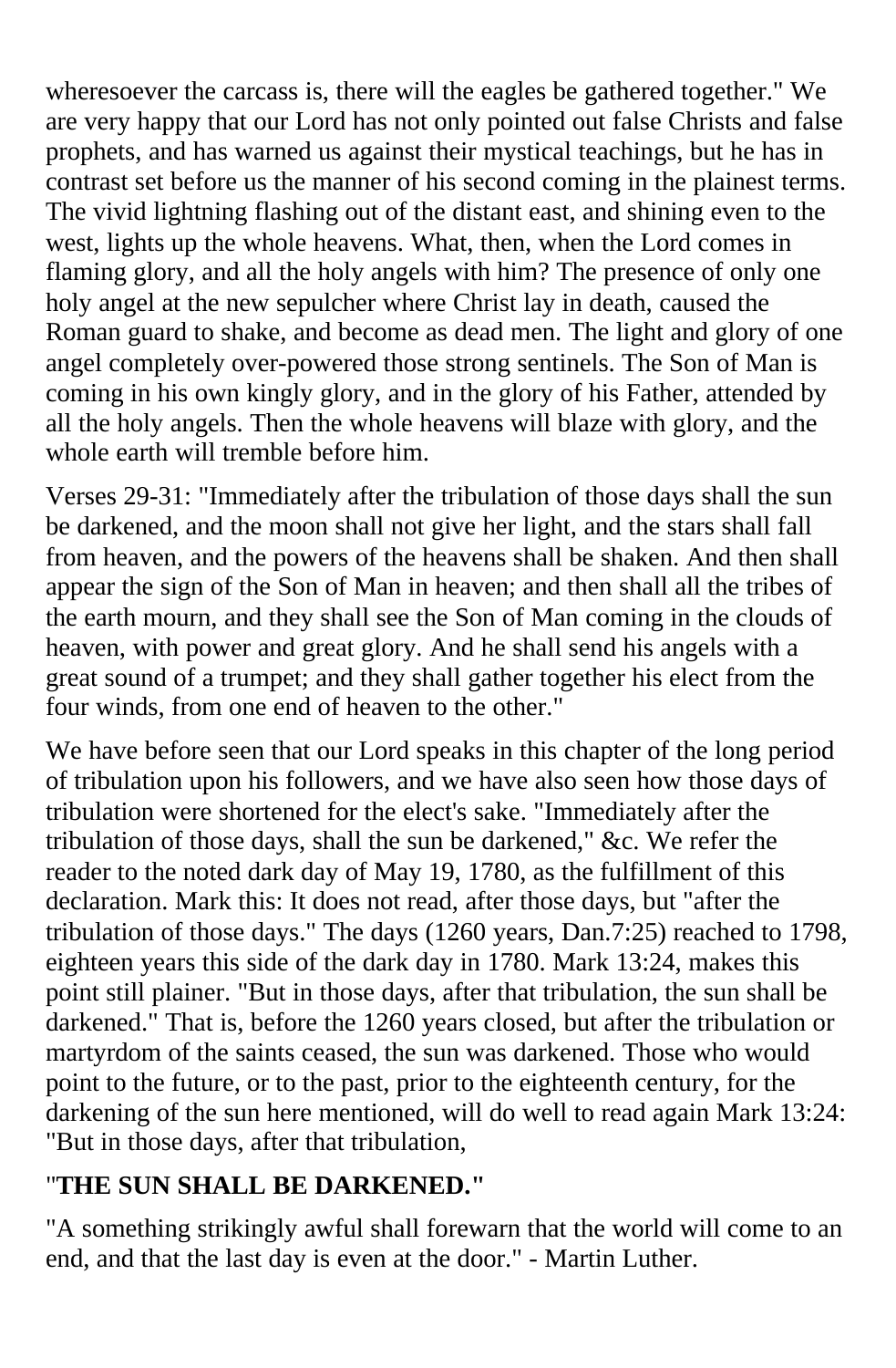In May 19, 1780, there was a remarkable fulfillment of the predicted darkening of the sun; and in reference to the facts and date, there can be no doubt; for, besides the historical accounts, which all agree, there were many aged persons, with whom men of the present generation have mingled and conversed, who witnessed it, and have testified to it.

"In the month of May, 1780, there was a very terrific dark day in New England, when `all faces seemed to gather blackness,' and the people were filled with fear. There was great distress in the village where Edward Lee lived; `men's hearts failing them for fear' that the Judgment day was at hand, and the neighbors all flocked around the holy man; for his lamp was trimmed, and shining brighter than ever, amidst the unnatural darkness. Happy and joyful in God, he pointed them to their only refuge from the wrath to come, and spent the gloomy hours in earnest prayer for the distressed multitude." - Tract No. 379 of Am. Tract Society - Life of Edward Lee.

"The 19th day of May, 1780, was a remarkably dark day. Candles were lighted in many houses. The birds were silent, and disappeared. The fowls retired to roost. It was the general opinion that the day of Judgment was at hand. The legislature of Connecticut was in session, at Hartford, but being unable to transact business, adjourned." - President Dwight, in (Ct.) Historical Collections.

"**ANNIVERSARY OF THE DARK DAY.** - The dark day, May 19, 1780, is thus described by Mr. Stone, in his history of Beverly: `The sun rose clear, but soon assumed a brassy hue. About 10 o'clock, A.M., it became unusually dark. The darkness continued to increase till about one o'clock, when it began to decrease. During this time, candles became necessary. The birds disappeared and were silent, the fowls went to their roosts, the cocks crew as at day break, and everything bore the appearance and gloom of night. The alarm produced by this unusual aspect of the heavens was great.' " - Portsmouth Journal, May 20, 1843.

The supernatural darkening of the sun, May 19, 1780, has been so universally understood that Noah Webster's dictionary, in the edition for 1869, under the head of Explanatory and Pronouncing Vocabulary of Noted Names, says, "The dark day, May 19, 1780; - so called on account of a remarkable darkness on that day, extending over all New England. In some places, persons could not see to read common print in the open air for several hours together. Birds sang their evening songs, disappeared, and became silent; fowls went to roost; cattle sought the barn-yard; and candles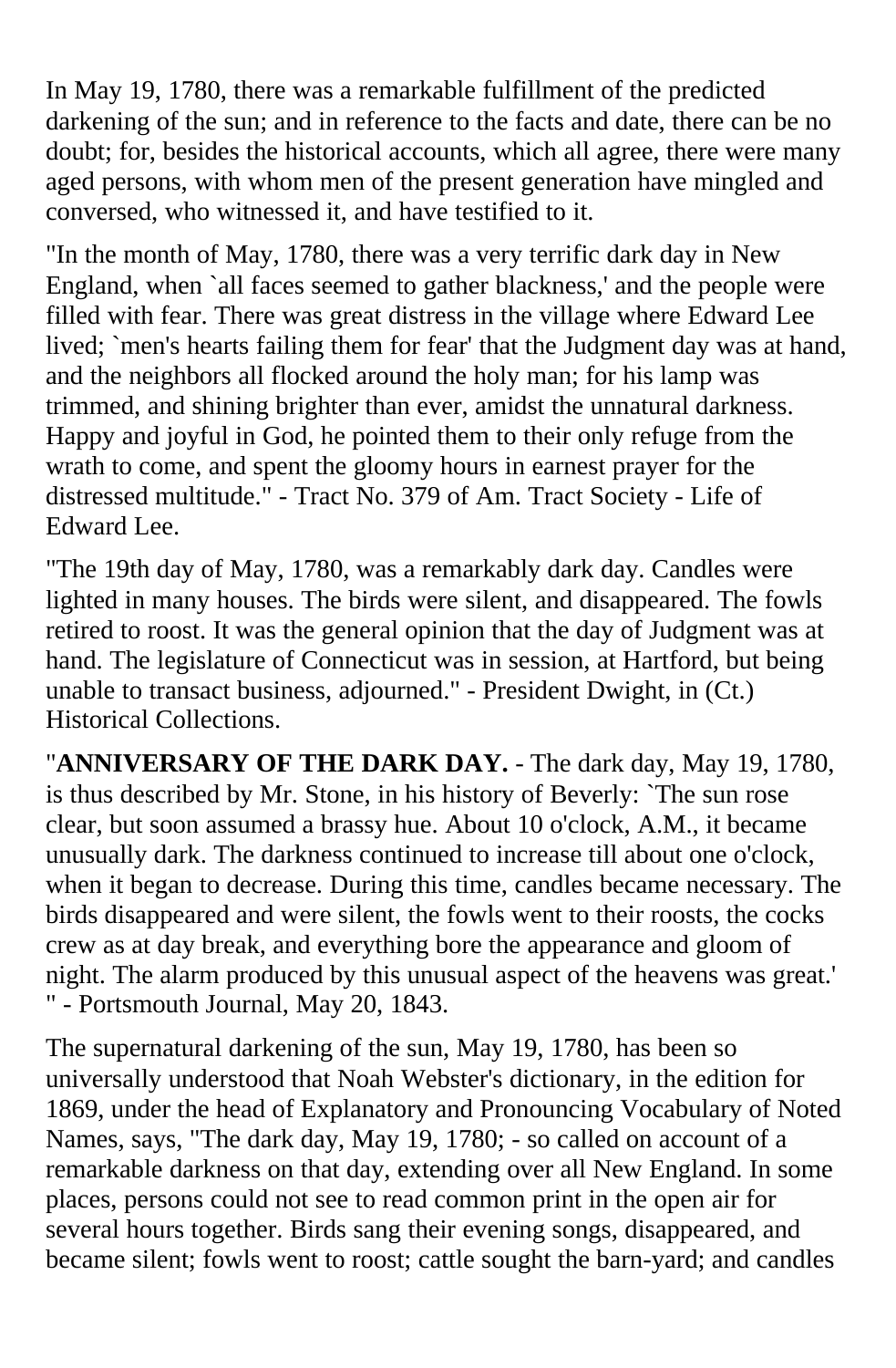were lighted in the houses. The obscuration began about ten o'clock in the morning, and continued till the middle of the next night, but with differences of degree and duration in different places. For several days previous, the wind had been variable, but chiefly from the south-west and the north-east. The true cause of this remarkable phenomenon is not known."

"From Robert Sears' Guide to Knowledge, published in New York, 1844, we extract the following: 'On the 19th of May, 1780, an uncommon darkness took place all over New England, and extended to Canada. It continued about fourteen hours, or from ten o'clock in the morning till midnight. The darkness was so great that people were unable to read common print, or tell the time of the day by their watches, or to dine, or transact their ordinary business, without the light of candles. They became dull and gloomy, and some were excessively frightened. The fowls went to roost. Objects could not be distinguished but at a very little distance, and everything bore the appearance of gloom and night. Similar days have occasionally been known, though inferior in the degree or extent of their darkness. The causes of these phenomena are unknown. They certainly were not the result of eclipses."

## **"THE MOON SHALL NOT GIVE HER LIGHT."**

"The moon shines with a borrowed light, and therefore if the sun from whom she borrows her light is turned into darkness, she must fail, of course, and become bankrupt." - Matthew Henry.

"The night succeeding that day (May 19, 1780,) was of such pitchy darkness, that in some instances, horses could not be compelled to leave the stable when wanted for service. About midnight, the clouds were dispersed, and the moon and stars appeared with unimpaired brilliancy," - Portsmouth Journal, May 20, 1843, - Extract from Stone's History of Beverly.

Mr. Tenny, of Exeter, N. H., quoted by Mr. Gage, to the Historical Society, speaking of the dark day and dark night of May 19, 1780, says: "The darkness of the following evening was probably as gross as has ever been observed since the Almighty first gave birth to light. I could not help conceiving at the time, that if every luminous body in the universe had been shrouded in impenetrable darkness, or struck out of existence, the darkness could not have been more complete. A sheet of white paper held within a few inches of the eyes was equally invisible with the blackest velvet.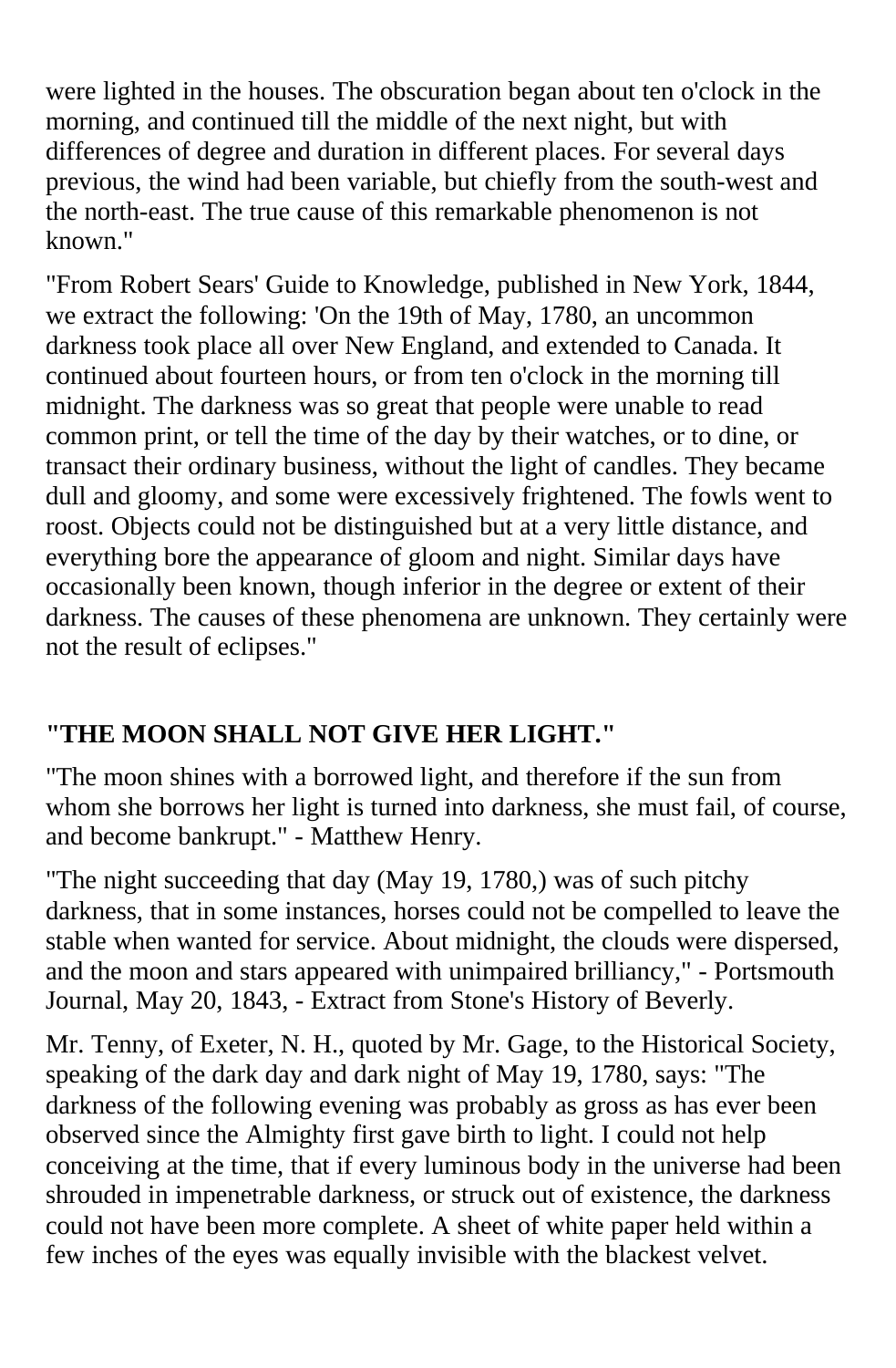Dr. Adams, speaking of the dark night, says: At nine it was a darkness to be felt by more senses than one, as there was a strong smell of soot. Almost every one who happened to be out in the evening, got lost in going home. The darkness was as uncommon in the night as it was in the day, as the moon had fulled the day before."

#### **THE STARS SHALL FALL FROM HEAVEN**.

We here give an extract from an article written by Henry Dana Ward, in regard to the falling stars of Nov. 13, 1833: published in the Journal of Commerce, Nov. 15, 1833. "At the cry, look out of the window, I sprang from a deep sleep, and with wonder saw the east lighted up with the dawn and meteors. The zenith, the north, and the west also, showed the falling stars, in the very image of one thing, and only one, I ever heard of. I called to my wife to behold; and while robing, she exclaimed, `See how the stars fall!' I replied, `That is the wonder!' and we felt in our hearts that it was a sign of the last days. For, truly, `the stars of heaven fell unto the earth, even as a fig-tree casteth her untimely figs, when she is shaken of a mighty wind.' Rev.6:13. This language of the prophet has always been received as metaphorical. Yesterday, it was literally fulfilled. The ancients understood by aster, in Greek, and stella, in Latin, the smaller lights of heaven. The refinement of modern astronomy has made the distinction between stars and heaven and meteors of heaven. Therefore, the idea of the prophet, as it is expressed in the original Greek, was literally fulfilled in the phenomenon of yesterday.

"And how did they fall? Neither myself, nor one of the family, heard any report; and were I to hunt through nature for a simile, I could not find one so apt to illustrate the appearance of the heavens, as that which St. John uses in the prophecy before quoted."

"The stars fell `even as a fig-tree casteth her untimely figs, when she is shaken of a mighty wind.' Here is the exactness of the prophet.

"The falling stars did not come as if from several trees shaken, but from one: those which appeared in the east, fell toward the east; those which appeared in the north, fell toward the north; those which appeared in the west, fell toward the west; and those which appeared in the south (for I went out of my residence into the park), fell toward the south. And they fell not as a ripe fruit falls. Far from it; but they flew, they were cast, like the unripe fruit, which at first refuses to leave the branch; and when, under a violent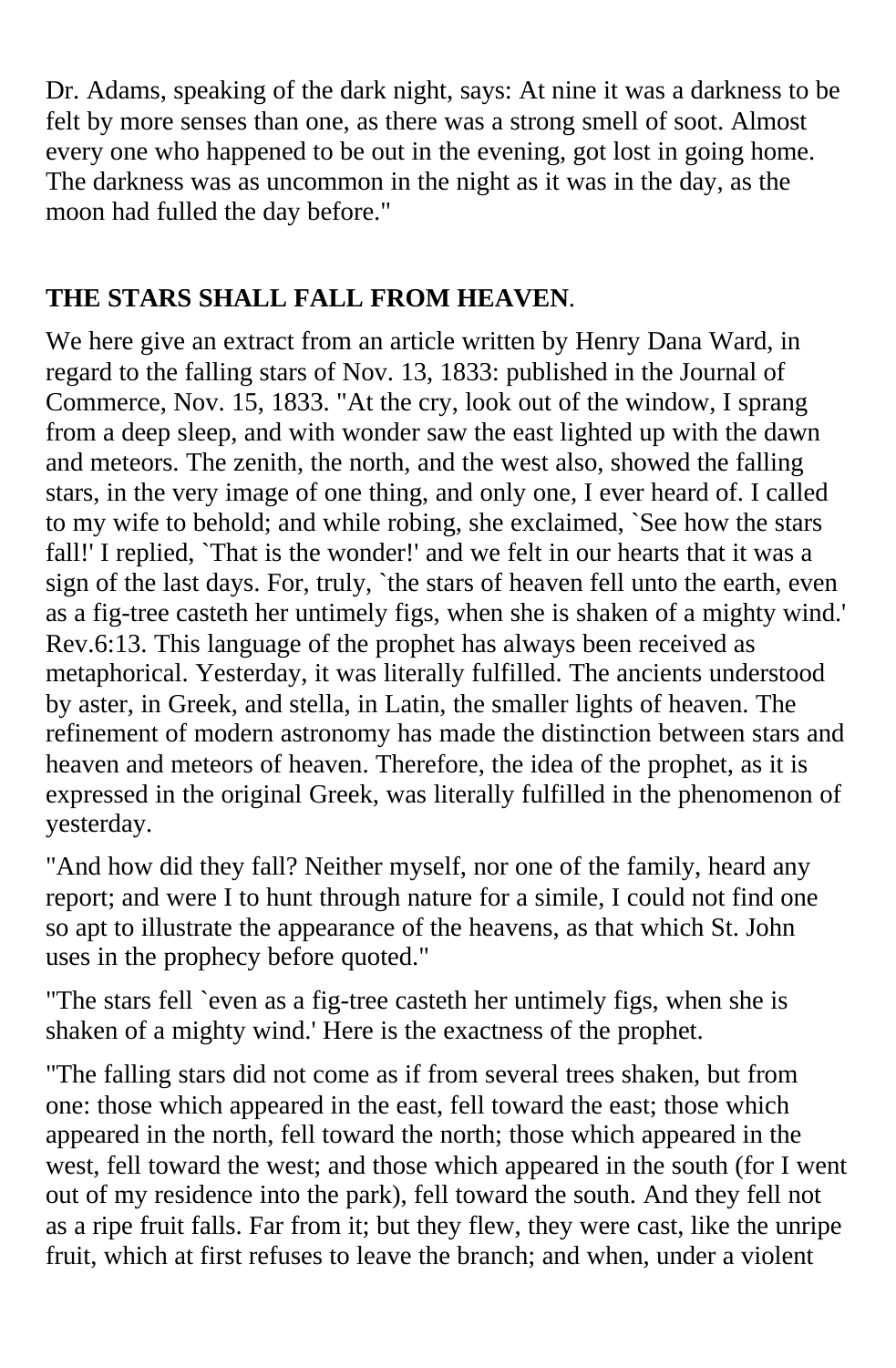pressure, it does break its hold, it flies swiftly, straight off, descending; and in the multitude falling, some cross the track of others, as they are thrown with more or less force; but each one falls on its own side of the tree. Such was the appearance of the above phenomenon to the inmates of my house."

Prof. Olmstead, of Yale College, says: "The extent of the shower of 1883 was such as to cover no inconsiderable part of the earth's surface, from the middle of the Atlantic on the east, to the Pacific on the West; and from the northern coast of South America, to undefined regions among the British possessions on the north, the exhibition was visible, and everywhere presented nearly the same appearance. The meteors did not fly at random over all parts of the sky, but appeared to emanate from a point in the constellation Leo, near a star called Gamma Leonis, in the bend of the sickle. This is no longer to be regarded as a terrestrial, but as a celestial, phenomenon; and shooting stars are now to be no more viewed as casual productions of the upper regions of the atmosphere, but as visitants from other worlds, or from the planetary voids."

The People's Magazine, Boston, January, 1834, on the falling stars of Nov. 13, 1833, says: "The Rockingham (Va.) Register calls it, A rain of fire, thousands of stars being seen at once; some said it began with considerable noise.

The Journal of Commerce informs us that `three hundred miles this side of Liverpool the phenomenon was as splendid there as here; and that in St. Lawrence County there was a snowstorm during the phenomenon, in which the falling stars appeared like lightning; . . . that in Germantown, Pa., they seemed like showers of great hail.'

"The Lancaster (Pa.) Examiner says: `The air was filled with innumerable meteors or stars; . . . hundreds of thousands of brilliant bodies might be seen falling at every moment, ... sloping their descent toward the earth, at an angle of about forty-five degrees, resembling flashes of fire.

This is important testimony as to the vast extent of the falling stars, and also as to their emanating from a single point in the heavens. It was the greatest display of celestial fire-works recorded on the pages of history. It was no atmospheric, or terrestrial phenomenon, common to the upper regions of the earth; but a display of the divine power, baffling the science of man.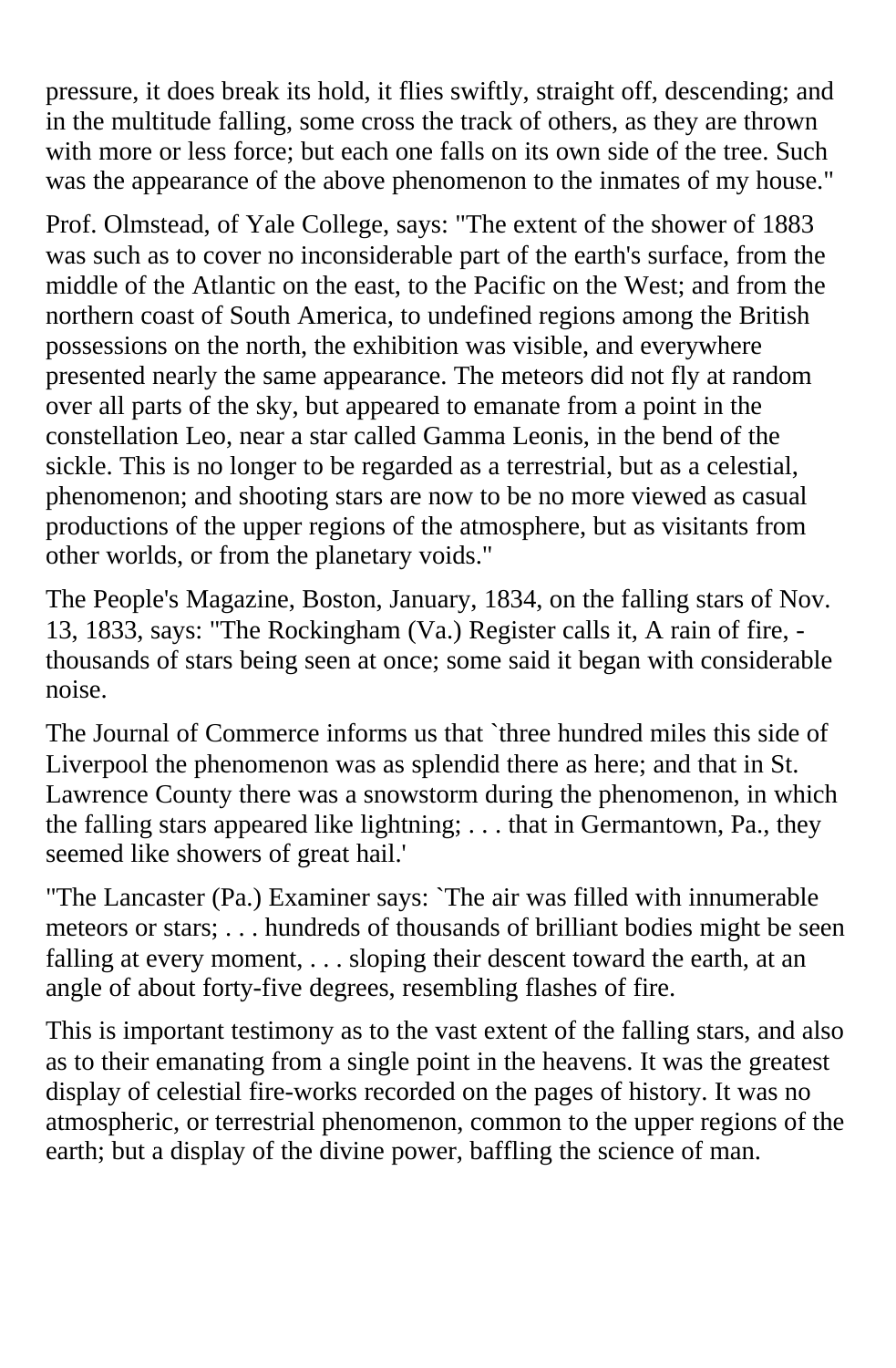#### **POWERS OF THE HEAVENS SHAKEN.**

This event we must regard as being future. It holds the same place in the events of this chapter, that the departing of the heavens as a scroll does in the events of the sixth seal of Rev.6. Both follow the falling stars. Please compare Matt.24:29, 30, with Rev.6:12, 17. The Scriptures plainly teach that, prior to the resurrection of the just by the voice of the Son of God, the voice of God the Father will shake the heavens and the earth, when will be fulfilled the shaking of the powers of the heavens. This will probably take place at the pouring out of the seventh vial into the air. Rev.16:17. Then it is said, "And there came a great voice out of the temple of Heaven, from the throne, saying, It is done." This is not the voice of the Son of God as he descends to raise the dead. It comes from the throne of God in the temple of Heaven. "Whose voice then shook the earth; but now he hath promised, saying, Yet once more I shake not the earth only, but also heaven." Heb.12:26. "The Lord also shall roar out of Zion, and utter his voice from Jerusalem, and the heavens and the earth shall shake; but the Lord will be the hope of his people, and the strength of the children of Israel." Joel 3:16.

We would not speak too positively of future events; but venture the opinion that the voice of the Father will shake the heavens and the earth before the sign of the Son of Man appears. The people of God will be safe. Islands may disappear, and mountains be thrown down; but the saints will remain unharmed. Earthquakes may break up the earth's surface, so that kings and nobles, rich and poor, bond and free, may hide "themselves in dens and in the rocks of the mountains," still God will be the hope of his people.

#### **SIGN OF THE SON OF MAN**.

This is not one of the signs which show that the Son of Man is near; but "the sign of the Son of Man in heaven." It is that which signifies his position. When Christ ascended from the mount of Olivet, "a cloud received him "from the sight of the disciples. They still gazed at the cloud as it rolled upward, bearing the Saviour toward the Father's throne; but they could not see his person. When he comes "in like manner" as he was taken up to Heaven, the cloud will appear small in the distance; but as it draws near, it will apparently increase in size. It will signify to those who are looking for his return, that he is there, soon to burst forth from the cloud in matchless glory. This cloud will be the sign of the Son of Man in heaven.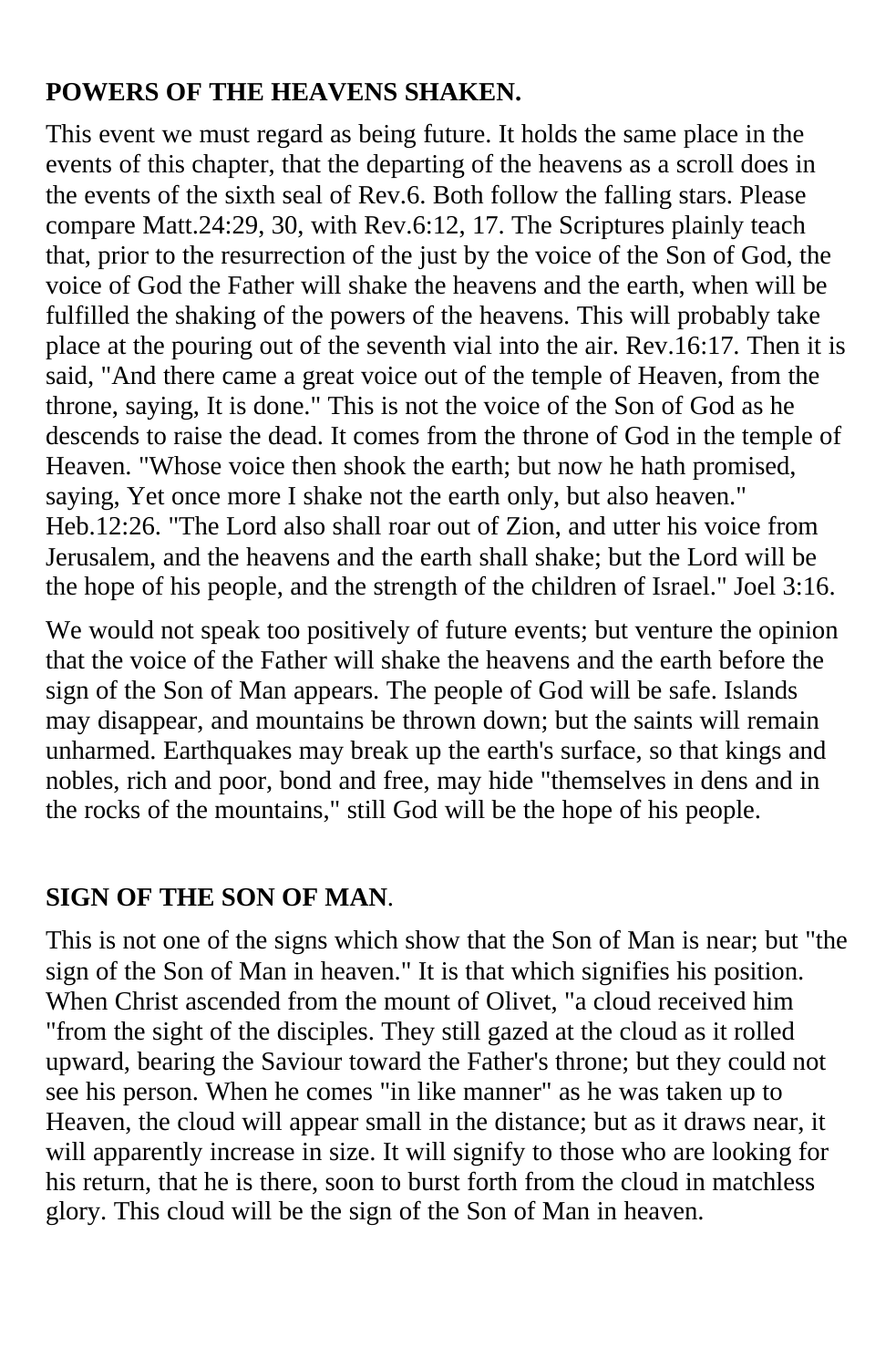#### **THE TRIBES OF THE EARTH MOURN.**

During the pouring out of the seven last plagues, and at the time of the shaking of the powers of the heavens, a large portion of the wicked will doubtless be destroyed. A portion still remain, to view scenes still more terrible, and to endure anguish more dreadful. The sign is soon in heaven. The once slighted, insulted, and crucified Saviour, now King of kings, and Lord of lords, is coming near the earth! His glory blazes everywhere! The saints hope and rejoice with trembling; but what an hour for the wicked! The tribes of the earth mourn. Amid the ruins of shivered creation they hold one general prayer-meeting. Kings and great men, rich men, chief captains and mighty men, free and bond, all, yes, all unite in the general wail. As the Son of Man in the glory of his Father, attended by all the holy angels, draws still nearer, consternation fills every breast. They hide in dens, and in the rocks of the mountains. Their only hope is to be concealed from the glory of that scene. They know it is too late to pray for mercy; that probation for the human family has ended forever. Here is a copy of that dreadful prayer: "Mountains and rocks, fall on us, and hide us from the face of Him that sitteth upon the throne, and from the wrath of the Lamb; for the great day of his wrath is come, and who shall be able to stand?" Rev.6:16, 17.

But rocks cannot shelter them from the burning glory manifested by the King of kings, attended by the whole heavenly host. The presence of but one angel before Joseph's sepulcher, caused the keepers to fall like dead men. Then when "the Son of Man shall come in the glory of the Father," "and all the holy angels with him," no sinner can endure the scene, and live. The exceeding brightness of that vast multitude of angels, brighter than

a thousand suns at noonday, will pierce the sinner's lowest hiding-place, and will "make a speedy riddance of all them that dwell in the land." Zeph.1:18. Or, as Paul says, "Whom the Lord shall consume with the spirit of his mouth, and shall destroy with the brightness [bright shining, Macknight's translation] of his coming." O Christian brother, we warn you to watch and be ready to receive your Saviour with joy. Backslider, arouse, and return to the Lord while he may be found. And, poor sinner, though you have never tasted of the pardoning love of Christ, you, too, may come and find pardon, and a shelter from approaching wrath.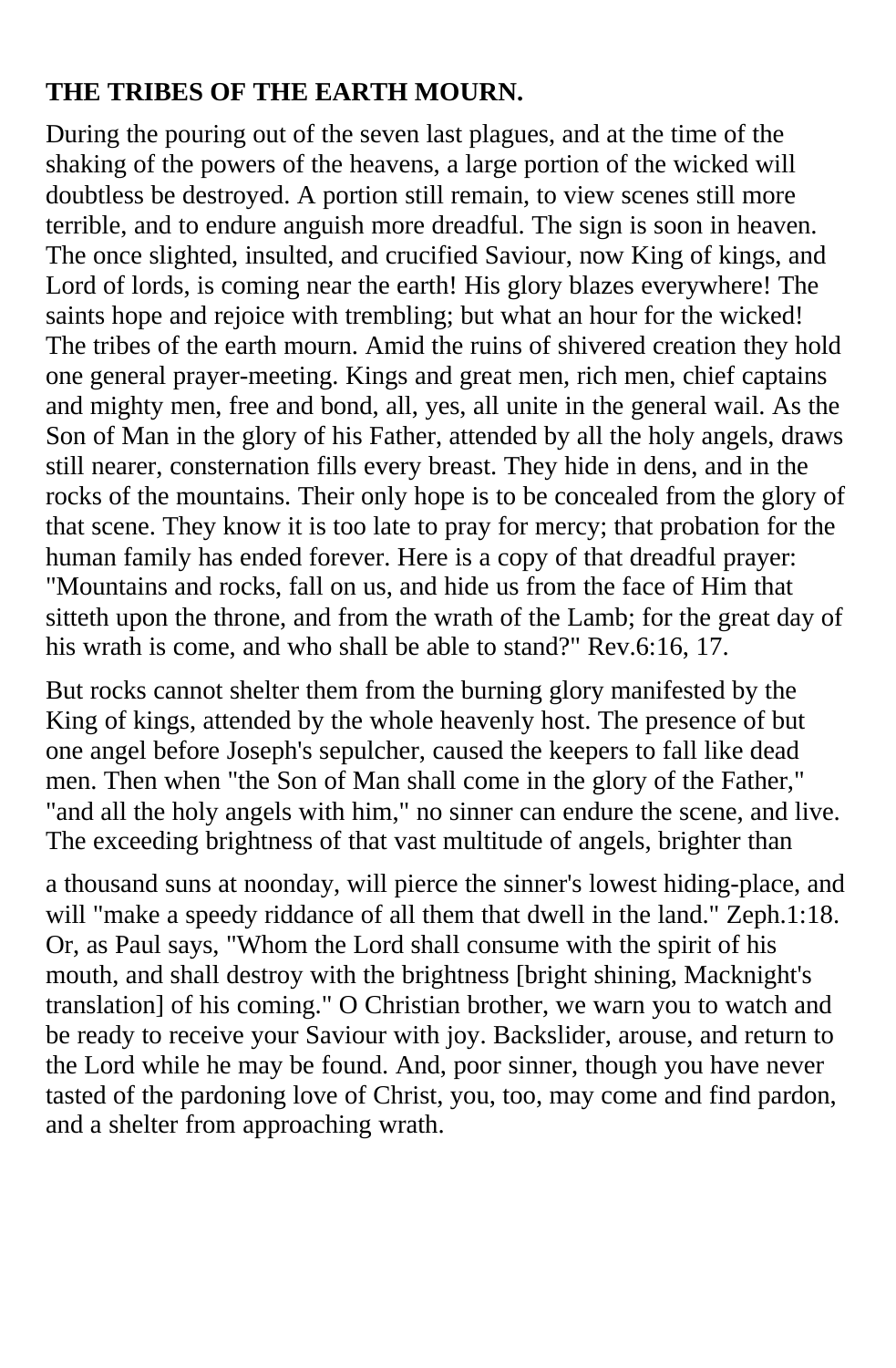#### **JESUS NEXT APPEARS.**

The Son of Man will be seen "coming in the clouds of heaven with power and great glory." But before his coming, a great work will be done for his people. Should he suddenly burst upon them now, they could not endure "the power and great glory" of the scene. This subject is well illustrated by the following words of the prophet: "Then shall we know, if we follow on to know the Lord, his going forth is prepared as the morning; and he shall come unto us as the rain; as the latter and former rain unto the earth." Hosea 6:3. The morning is a beautiful figure of the opening glory of the day of God. The day-star first appears, then the dawn of day. And as the light of day increases, our eyes are enabled to endure it, and view the sun shining in his strength. But, should the light of the sun burst upon the world suddenly at midnight, no human eye could endure it.

So will the people of God be prepared to meet their coming King. They must first break away from the love and cares of this world, and consecrate all to the Lord. Then will they, in due time, share the outpouring of the holy Spirit "as the rain, as the latter and the former rain upon the earth." The daystar will arise in their hearts. 2Pet.1:19. Those who have taken heed to the sure word of prophecy through the dark, watching night, will then raise their heads in triumph. They are filled with faith, and with the Holy Spirit. Glory is poured upon them till they can gaze on Christ and angels. The trumpet sounds. The angels are dispatched to the graves' mouths. The voice of the Son of God awakes the sleeping saints of all ages. They come forth in immortal perfection; and as they leave the earth, the living saints are changed. The "elect from one end of heaven to the other," each with an angel bright and strong to lead the way, are all caught up to meet the Lord, who waits in mid-heaven to receive the purchase of his blood. As language would fail to describe what follows, dear reader, we leave you here to contemplate it, praying that we may be prepared to participate in the meeting scene.

## **PARABLE OF THE FIG-TREE.**

Verses 32,33. "Now learn a parable of the fig-tree; when his branch is yet tender, and putteth forth leaves, ye know that summer is nigh. So likewise ye, when ye shall see all these things, know that it [He, margin,] is near, even at the doors." The parable of the fig-tree is probably the most forcible figure that could be used by our Lord to illustrate this subject. When the trees of the field begin to put forth their leaves, and the tender grass springs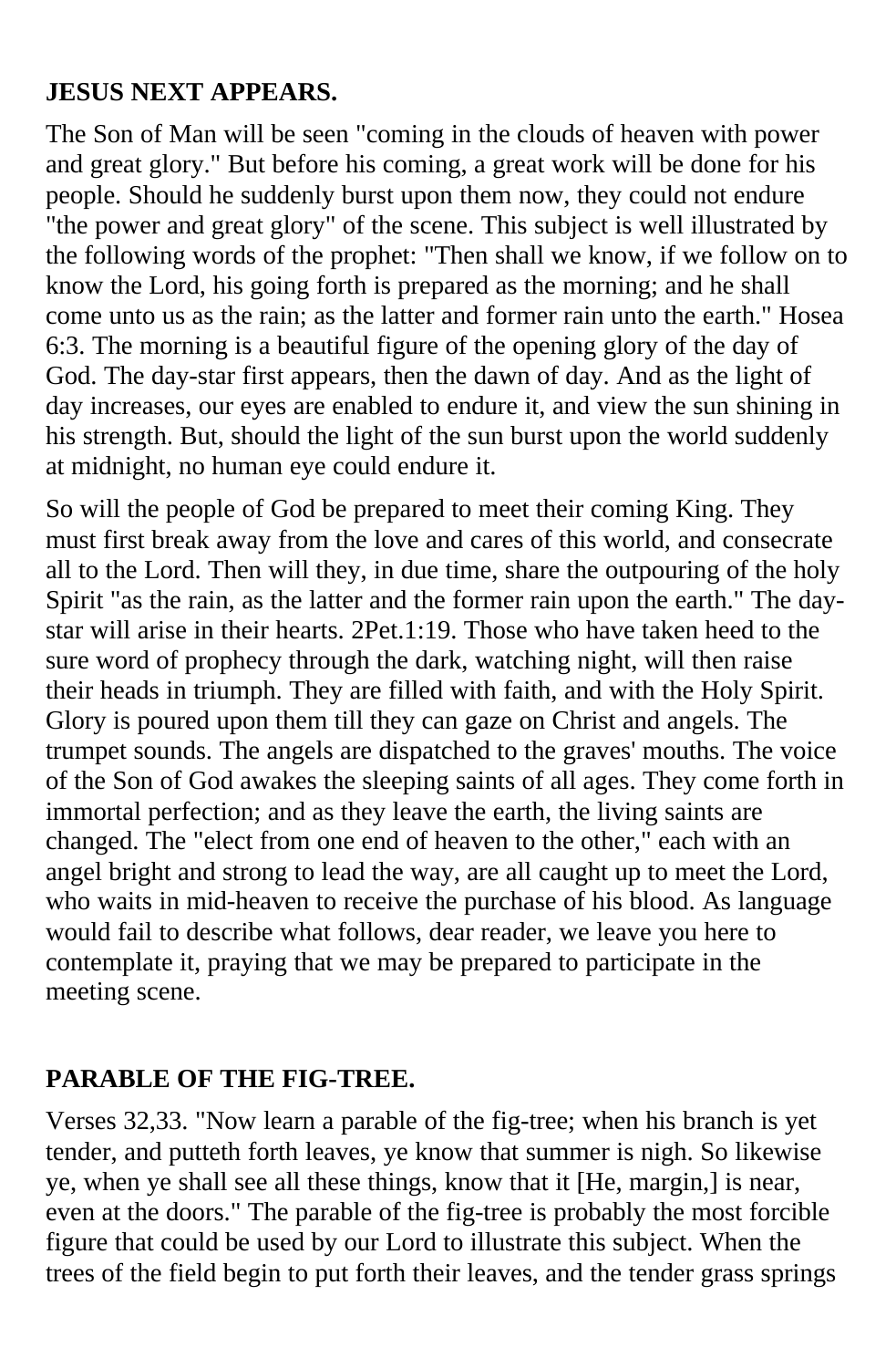up, and the ground is being covered with its green, velvet carpet, we know that summer is nigh. It is a certainty with us that summer is coming when we see these signs in nature. We know that summer is nigh. "So likewise," or, with the same certainty, we may know that Christ's coming is at the doors when the signs in the sun, moon, and stars, are fulfilled.

Here, dear reader, our Lord has stated the object of these signs, which is, that we may know when his coming is at the doors. But we are told that the church is not to know anything of the period of Christ's second advent. Then, we inquire, why did our Lord give signs of the event? Are they given to deceive us? to lead the honest Christian to look for Christ's coming when, in fact, nothing is to be known of the time of the event? Certainly not. The fact that Christ foretells signs of his coming, and then states the object of those signs, that the church may know when the event is near, even at the doors, is sufficient proof that it is the design of Heaven that the church should understand the period of the second advent.

## **ALL THESE THINGS.**

Our Lord says (Luke 21:28), "And when these things BEGIN to come to pass, then look up, and lift up your heads, for your redemption draweth nigh." The signs began to come to pass with the dark day of 1780. Then it could be said that redemption draweth nigh, and from that time the humble follower of Jesus might look up in expectation of witnessing his glorious appearing. But (verse 31) "when ye see these things come to pass, know ye that the kingdom of God is nigh at hand."

The signs in the sun, moon, and stars, are all that were given to base faith upon. All the other events mentioned in connection with these, have their fulfillment after the faith of God's people is perfected, and the doom of all sinners is fixed; therefore they cannot be embraced in the phrase "all these things." The three signs having come to pass, we may now learn the parable of the fig-tree, and know that Christ's coming is near, even at the doors. The phrase, "all these things," does not embrace the mourning of the tribes of the earth, and the sign of the Son of Man. Neither does it embrace the shaking of the powers of the heavens; for that does not take place until the seventh vial is poured out. But the faith of God's people is perfected, and the doom of all sinners is forever fixed, before the pouring out of the first vial. The parable of the fig-tree was given to inspire faith in the minds of those who hear the reasons of Christ's soon coming. But to suppose that this parable is to be learned after it said, "He that is unjust, let him be unjust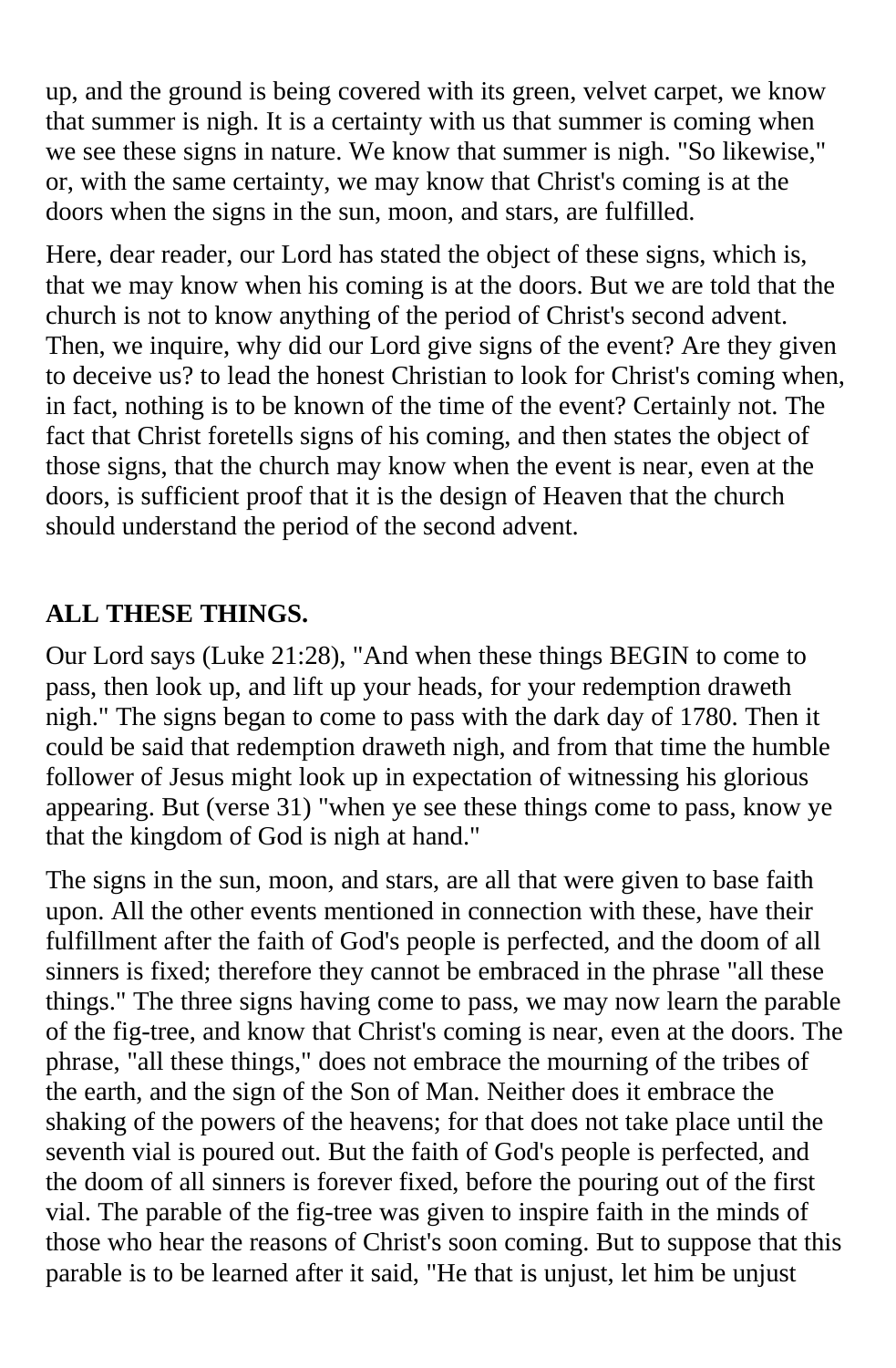still. . . and he that is holy let him be holy still;" after the thunder, lightning, great earthquake, and great hail, "each stone about the weight of a talent," is most absurd. No! The phrase, "all these things," in Verse 33, embraces the three great signs in the sun, moon, and stars, given to strengthen the faith of God's people, while merciful warnings are being given to the world. Here, then, since the falling stars of 1833, the parable of the fig-tree has force, and we may know that Christ's coming is near, even at the doors, with all the certainty that we know that summer is nigh when the trees put forth their tender buds and leaves.

## **THIS GENERATION SHALL NOT PASS.**

Verses 34,35: "Verily I say unto you, This generation shall not pass away till all these things be fulfilled. Heaven and earth shall pass away, but my words shall not pass away." Many suppose that our Lord here speaks of the generation then living, who listened to his teachings. That such are in error on this point, the following facts clearly prove:

1. It is certainly true that what is embraced in the phrase, "all these things," was not fulfilled in that generation.

2. It could not be the generation living in the days of his flesh, for he said to them (Luke 11:29), "There shall no sign be given it but the sign of Jonas, the prophet."

It is evident that our Lord refers to the generation who were to see the signs fulfilled, and who were to be instructed by the parable of the fig-tree. In this prophetic discourse, he leads the minds of his disciples down over the events of the Christian age, mentions the signs in the sun, moon, and stars, which were to appear in the last generation, and the declares that this generation shall not pass away till all these things be fulfilled.

In like manner, Paul carries his brethren forward to the resurrection, when he says, "We shall not all sleep, but we shall all be changed, in a moment, in the twinkling of an eye, at the last trump." 1Cor.15:51, 52. Or, "Then we which are alive and remain shall be caught up together with them in the clouds, to meet the Lord in the air." 1Thess.4:17. The things here mentioned by the apostle did not take place in his day. They have not yet taken place. Notwithstanding, he speaks of them as though they would take place in his day, and he have a part in them.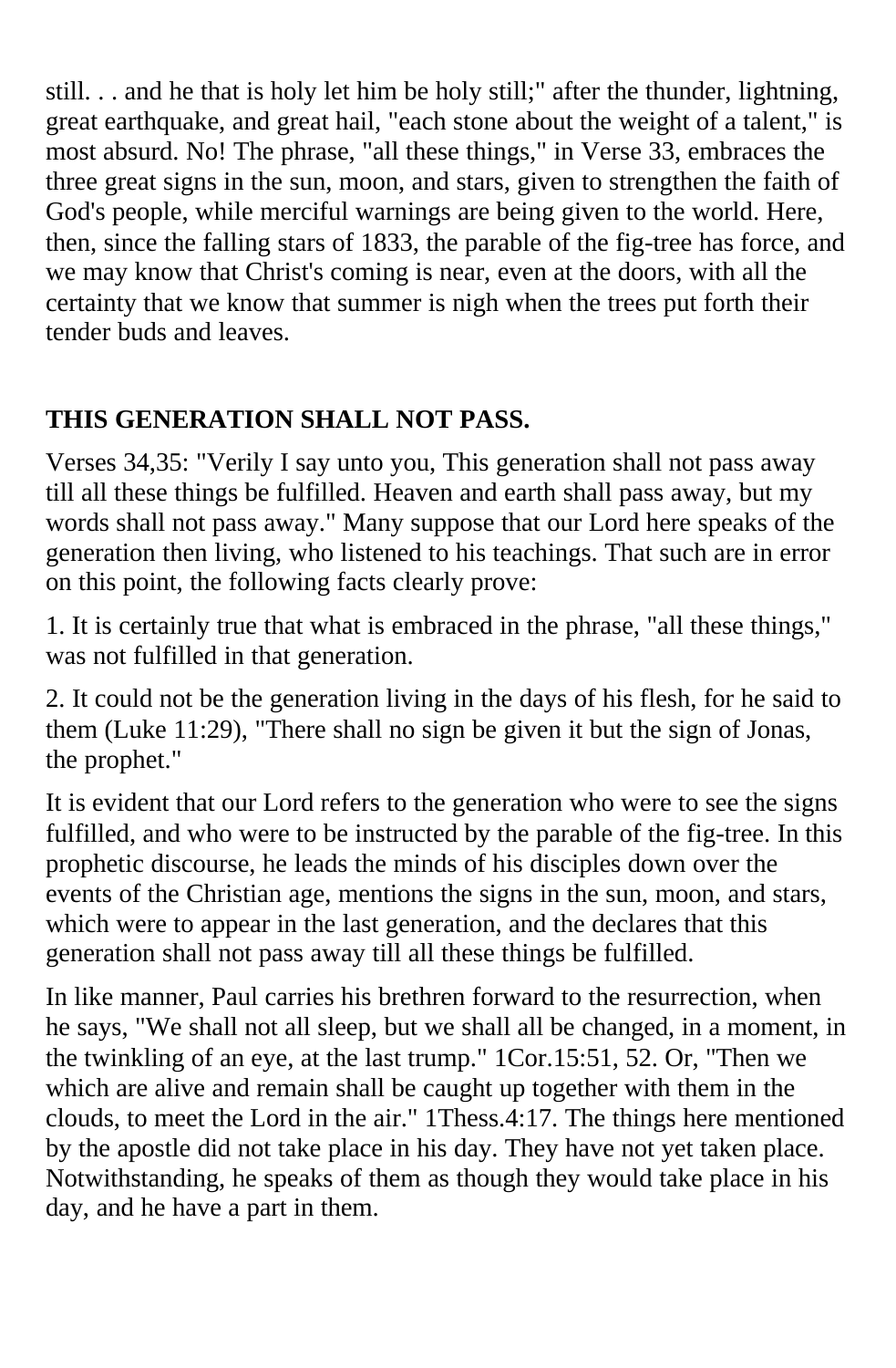Also, in like manner is the mind carried backward in Ps.95:10: "Forty years long was I grieved with this generation." The generation here spoken of provoked the Lord in the wilderness, long before David lived. He goes back and speaks of it as though it were present. In this manner our Lord goes forward, and speaks of the last generation as though it were present.

We do not believe that the phrase, "this generation," marks any definite number of years. Some suppose that our Lord designed to teach that some who were witnesses of the dark days in 1780 would live to witness the second coming of the Saviour. But it is our opinion that the Lord designed to teach that the people who should live at the time of the fulfillment of the last sign (the falling stars of 1833), and should hear the proclamation of the coming of Christ, based partly upon the fulfilled signs, should witness the scenes connected with his coming.

The proclamation of the coming and kingdom of Christ is given to the last generation. God did not send Noah to preach to the next to the last generation before the flood, but to the last. The very generation which was destroyed by the waters of the flood saw Noah build the ark, and heard his warning voice. So God has raised up men to give the solemn warning to the world at the right time to give force to the warning. And the very generation of men that live after the three great signs are fulfilled, and who hear and reject the warning message from Heaven, will drink the cup of the unmingled wrath of God. For such, the seven last plagues are reserved. And those of this very generation who receive the message, suffer disappointments, and endure the trials of the waiting position, will witness the coming of Christ, and exclaim, "Lo, this is our God; we have waited for him, and he will save us." Isa. 25:9.

With what emphasis our Lord gave utterance to this sentiment. It is a rebuke upon our unbelief. As we read it, God help us to believe it: "Verily I say unto you, this generation shall not pass till all these things be fulfilled.' And as though this were not enough to lead us to unwavering faith, he adds these forcible words: "Heaven and earth shall pass away, but my words shall not pass away."

## **THE DAY AND HOUR.**

Verses 36,37: "But of that day and hour knoweth no man, no, not the angels of Heaven but my Father only. But as the days of Noe were, so shall also the coming of the Son of Man be." The day and hour, and even the year, of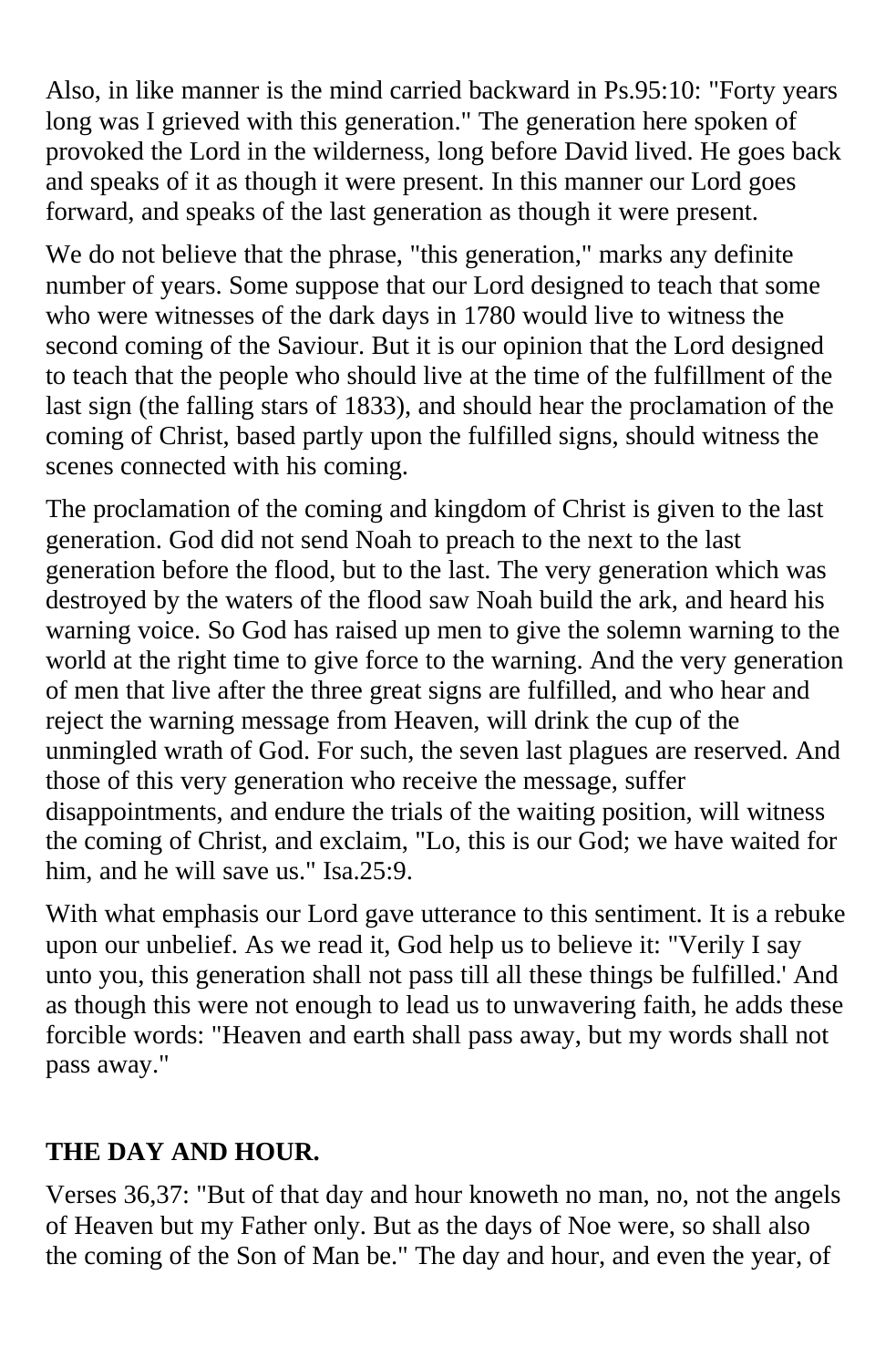the second advent, are purposely hidden. Some of the prophetic periods reach to the time of the end, while others extend still farther down, very near the end itself; yet none of them reach to the coming of the Son of Man. The prophecies clearly point to the period of the second advent, but do not give the definite time of that event. But many suppose that the text proves that nothing may be known of the period of the second advent. In this, they greatly err, as may be seen from the following reasons:

1. Because our Lord, after stating that the sun should be darkened, and that the moon should not give her light, and that the stars should fall from heaven, gives the following forcible parable, and makes the most distinct application of it to this subject. He says: "Now learn a parable of the figtree; when his branch is yet tender, and putteth forth leaves, ye know that summer is nigh. So likewise ye, when ye shall see all these things, know that it is near, even at the doors." Verses 32, 33. No figure should exceed the fact illustrated in a single particular. This being the case in the parable of the fig-tree, the point becomes an exceedingly strong one. No language can be more direct. No proof can be more complete. With all that certainty with which we know that summer is nigh when we see the buds and the leaves shoot forth from the trees in spring, may we know that Christ is at the doors. The most daring unbelief will hardly venture to deny those words of the Son of God, and assert that nothing can be known of the period of his second coming.

2. Because our Lord declares that as the days of Noah were, so should also the coming of the Son of Man be. Said God to Noah, "My Spirit shall not always strive with man, for that he also is flesh; yet his days shall be an hundred and twenty years." Gen.6:3. The period of the flood was given to the patriarch. And under the direct providence of God, he prepared the ark and warned the people. So the fulfilling prophecies and the signs distinctly declare that the second coming of Christ is at the doors, and the solemn message has gone forth.

3. Those who claim that the text proves that nothing may be known of the period of the second advent, make it prove too much for their own unbelief. As recorded by Mark, the declaration reads: "But of that day and that hour knoweth no man, no, not the angels which are in Heaven, neither the Son, but the Father." If the text proves that men will know nothing of the period of the second advent, it also proves that angels will know nothing of it, and also that the Son will know nothing of it, till the event takes place! This position proves too much, therefore proves nothing to the point. Christ will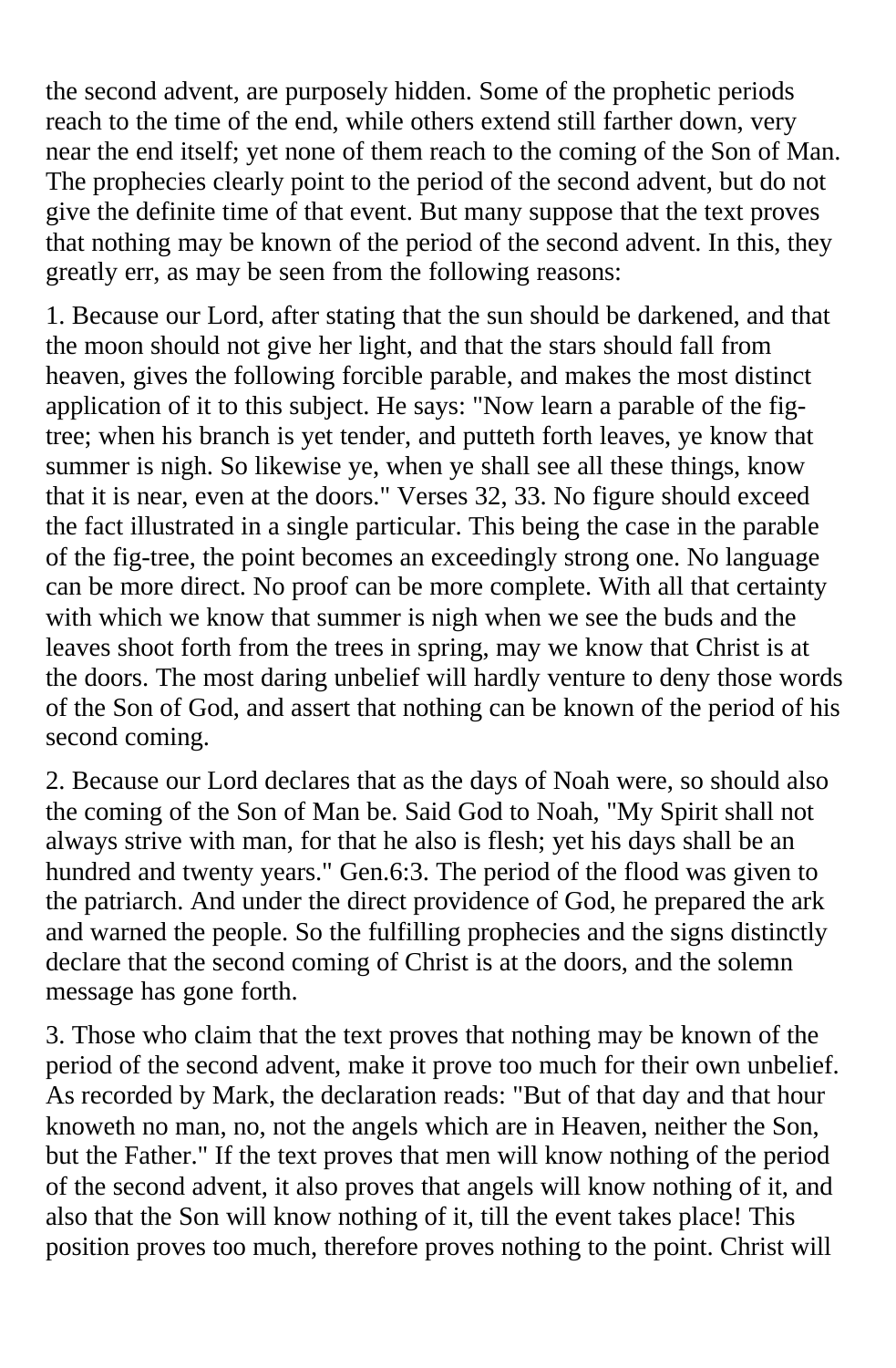know of the period of his second advent to this world. The holy angels who wait around the throne of Heaven to receive messages relative to the part they act in the salvation of men, will know of the time of this closing event of salvation. And so will the waiting, watching people of God understand. An old English version of the passage reads, "But that day and hour no man maketh known, neither the angels which are in Heaven, neither the Son, but the Father." This is the correct reading, according to several of the ablest critics of the age. The word know is used in the same sense here that it is by Paul, in 1Cor.2:2: "For I determined not to know [make known] anything among you, save Jesus Christ, and him crucified." Men will not make known the day and hour, angels will not make it known, neither will the Son; but the Father will make it known.

Says Campbell: "Macknight argues that the term know is here used as a causative, in the Hebrew sense of the conjugation hiphil, that is, to make known. . . . . His [Christ's] answer is just equivalent to saying, The Father will make it known when it pleases him; but he has not authorized man, angel, or the Son, to make it known. Just in this sense, Paul uses the term know: 1Cor.2:2: `I came to you making known the testimony of God; for I determine to make known nothing among you but a crucified Christ.' "

Albert Barnes, in his Notes on the Gospels, says: "Others have said that the verb rendered knoweth means sometimes to make known, or to reveal, and that the passage means, `that day and hour none maketh known, neither the angels, nor the Son, but the Father.' It is true the word has sometimes that meaning, as 1Cor.2:2."

The Father will make known the time. He gave the period of the flood to Noah, which well represents the proclamation of the second advent, given in connection with the evidence of the termination of the periods of Daniel, during the great Advent movement of 1840-44.

And when the patriarch's work of warning and building was finished, God said to him, "Come thou and all thy house into the ark." "For yet seven days, and I will cause it to rain upon the earth forty days and forty nights." So when the waiting, watching, weeping, toiling time shall be finished, and the saints shall all be sealed, and shut in with God, then will the voice of the Father from Heaven make known the definite time. See Rev.16:17; Joel 3:16; Jer.25:30.

The present is emphatically the waiting, watching time. It is the especial period of the patience of the saints. In definite time we would find relief from the state of suspense to which our present position subjects us. The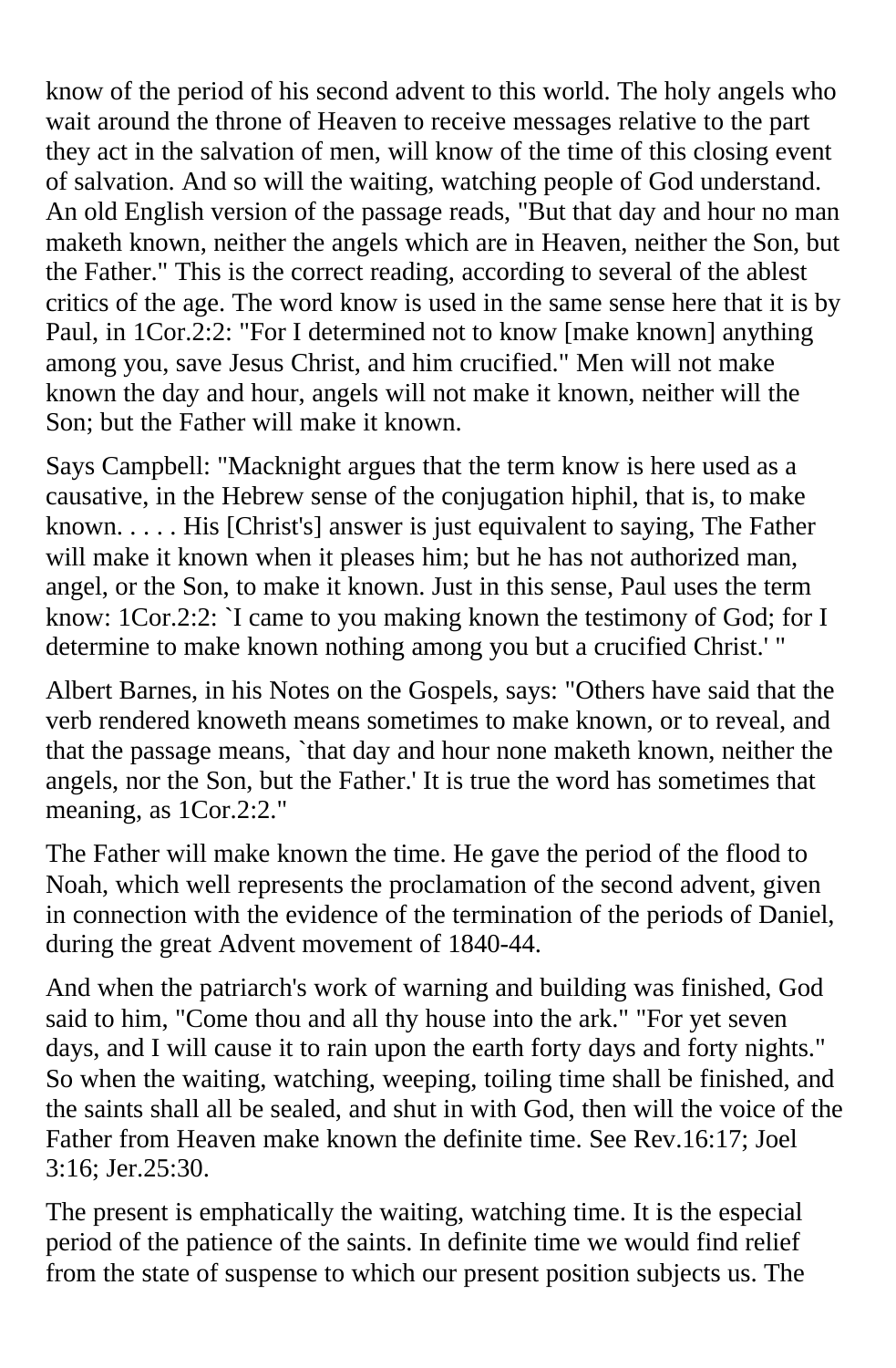Lord appeals to us thus: "Watch, ye therefore; for ye know not when the Master of the house cometh, at even, or at midnight, or at the cockcrowing, or in the morning; lest coming suddenly he find you sleeping. And what I say unto you, I say unto all, Watch." Mark.13:35-37.

One of the fatal consequences of not watching is distinctly stated in Rev.3:3: "If therefore thou shalt not watch, I will come on thee as a thief, and thou shalt not know what hour I will come upon thee." The consequence of not watching will be ignorance of the time. What will be the consequence of watching? The inference is unavoidable, that it will be a knowledge of the time. In answer to the agonizing prayer of the Son of God, "Father, glorify thy name," there came a voice from Heaven, saying, "I have both glorified it, and will glorify it again." The disciples understood these words from Heaven, while the people that stood by said it thundered. John 12:27-29. So will the waiting disciples of Christ understand the voice of God when he shall speak from on high. But the unbelieving world will not understand it. In comparing Noah's days and ours, the Lord continues:

### **NOAH'S TIME AND OURS.**

Verses 38,39: "For as in the days that were before the flood, they were eating and drinking, marrying and giving in marriage, until the day that Noe entered into the ark, and knew not until the flood came, and took them all away; so shall also the coming of the Son of Man be." A picture of the present condition of the mass of mankind is here drawn. How dark the features! The people of the last generation will be like those before the flood, while the ark was preparing. Noah preached, and warned them of the coming flood, and they mocked. He built the ark, and they scoffed and jeered. He was a preacher of righteousness. His works were calculated to give edge to, and set home to the heart, what he preached. Every righteous sermon, and every blow struck in building the ark, condemned a careless, scoffing world. As the time drew nearer, the people were more careless, more hardened, more bold and impudent, and their condemnation surer. Noah and his family were alone. And could one family know more than all the world? The ark is a matter of ridicule, and Noah is regarded as a willful bigot.

But the Lord calls Noah into the ark. And by the hand of Providence the beasts are led into the ark; and the Lord shuts Noah in. This is regarded at first by the scoffing multitude as something wonderful; but it is soon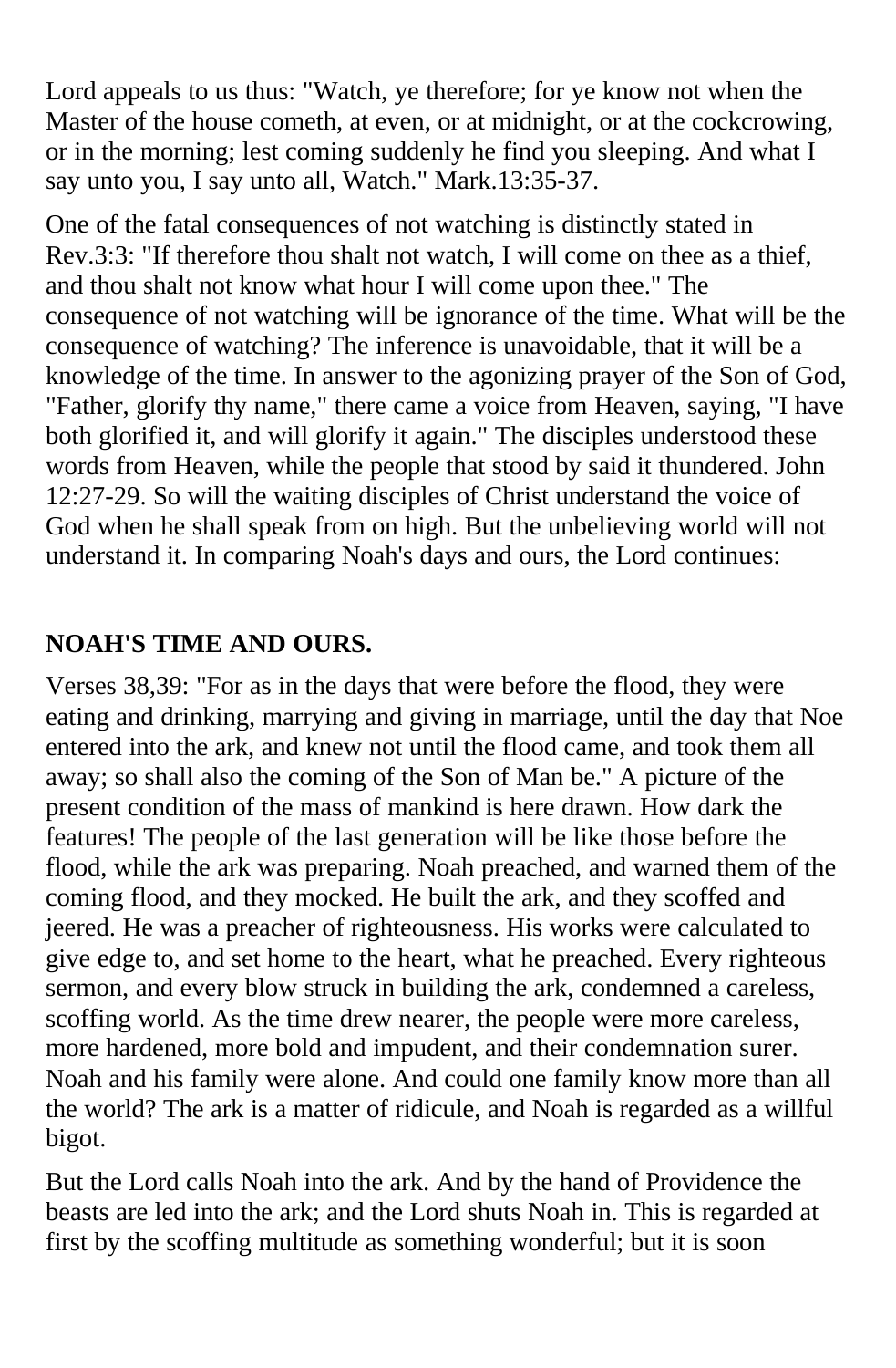explained away by the wiser ones, so as to calm their fears, and they breathe easier.

The day of expectation finally arrives. The sun rises as usual, and the heavens are clear. "Now where is old Noah's flood?" is heard from a thousand impious lips. The farmer is caring for his herds and lands, and the mechanic is pursuing his work of building. On this very day, some are being joined in marriage. With many, it is a day of unusual feasting and sports. And while all are looking to long years of future prosperity and happiness, suddenly the heavens gather blackness. Fear fills every heart. The windows of heaven open, and the rain in torrents descends. "The fountains of the great deep are broken up," and here and there come gushing up rivers of waters. The valleys are fast filling up, and thousands are swept away in death. Some flee to the highest points of land; but the water fast follows them up. Men bear their wives and children to the mountains, but are obliged to part with them there to drown, while they climb the highest trees. But soon they, too, are covered with water, so that there is not a restingplace for Noah's dove. All are still in death. Horrid death! made still more horrible by being in consequence of slighted mercy! But where is Noah? Ah! safe in the ark, borne upon the billows. Safe from the flood; for God "shut him in."

By most people, the evidences of the soon coming of Christ are considered insufficient to base faith upon. But mark: the testimony and acts of one man condemned the people destroyed by the flood. The evidences then were sufficient, otherwise the world would not have been condemned. But a hundred times more convincing evidences come pouring in upon us, that the day of the Lord is near, and hasteth greatly. We follow down the numerous prophetic chains of Daniel, and of the Revelation, and we find ourselves in every instance standing just before the day of wrath. We see the signs spoken of by prophets, by Christ, and in the epistles, fulfilling, or fulfilled. And at the right time, and in the right manner, to fulfill certain prophecies, a solemn message arises in different parts of the world: "Blow ye the trumpet in Zion, and sound an alarm in my holy mountain; let all the inhabitants of the land tremble; for the day of the Lord cometh, for it is nigh at hand." Joel 2:1. Wherever we look, we see prophecy fulfilling. While the knowledge of God and the spirit of holiness are departing, spiritual wickedness, like a flood, covers the land.

But these evidences are considered insufficient to rest faith upon. Well, what kind of evidence would the unbelieving have? "When the signs of the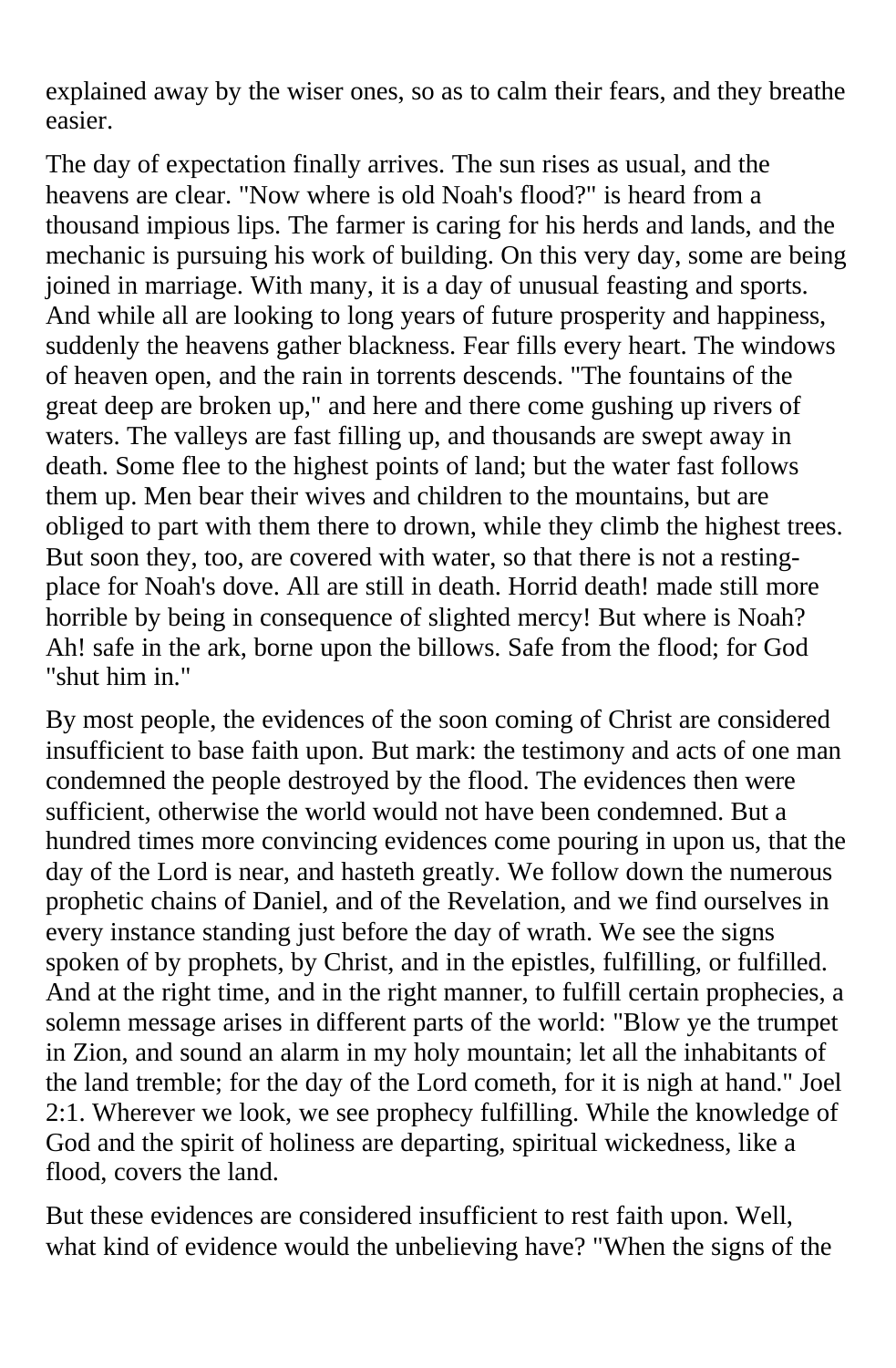end," says the skeptic, "are fulfilled, they will be so plain that no one can doubt." But if the signs are of such a nature, and are fulfilled in such a manner, as to compel all to believe in the coming of Christ, how can it be as it was in the days of Noah? Men were not then compelled to believe. But eight believing souls were saved, while all the world besides sank in their unbelief beneath the waters of the flood. God has never revealed his truth to man in a manner to compel him to believe. Those who have wished to doubt his word, have found a wide field in which to doubt, and a broad road to perdition; while those who have wished to believe, have ever found everlasting rock upon which to to rest their faith.

Just before the end, the world will be hardened in sin, and indifferent to the claims of God. Men will be careless about hearing warnings of danger, and blinded by cares, pleasures, and riches. An unbelieving and infidel race will be eating, drinking, marrying, building, planting, and sowing. It is right to eat and drink to sustain nature; but the sin is in excess and gluttony. The marriage covenant is holy; but God's glory is seldom thought of. Building, planting, and sowing, necessary for convenient shelter, food, and clothing, are right; but the world has gone wholly after these things, so that men have no time for disposition to think of God, Heaven, Christ's coming, and the Judgment. This world is their god, and all their energies of body and mind bow down to serve it. And the evil day is put far away.

The faithful watchman who sounds the alarm as he sees destruction coming, is held up before the people from the pulpits of our land, and by the religious press, as a "fanatic," a "teacher of dangerous heresies;" while in contrast is set forth a long period of peace and prosperity to the church. So the churches are quieted to sleep. The scoffer continues to scoff, and the mocker mocks on. But their day is coming. Thus saith the prophet of God: "Howl ye; for the day of the Lord is at hand; it shall come as a destruction from the Almighty. Therefore shall all hands be faint, and every man's heart shall melt. And they shall be afraid; pangs and sorrows shall take hold of them. . . . Behold, the day of the Lord cometh, cruel both with wrath and fierce anger, to lay the land desolate; and he shall destroy the sinners thereof out of it." Isa.13:6-9.

Most dreadful day! And is it near? Yes; it hasteth! It hasteth greatly! What a description given by the prophet! Read it; and as you read, try to feel how dreadful will be that day: "The great day of the Lord is near, it is near, and hasteth greatly, even the voice of the day of the Lord: the mighty man shall cry there bitterly. That day is a day of wrath, a day of trouble and distress, a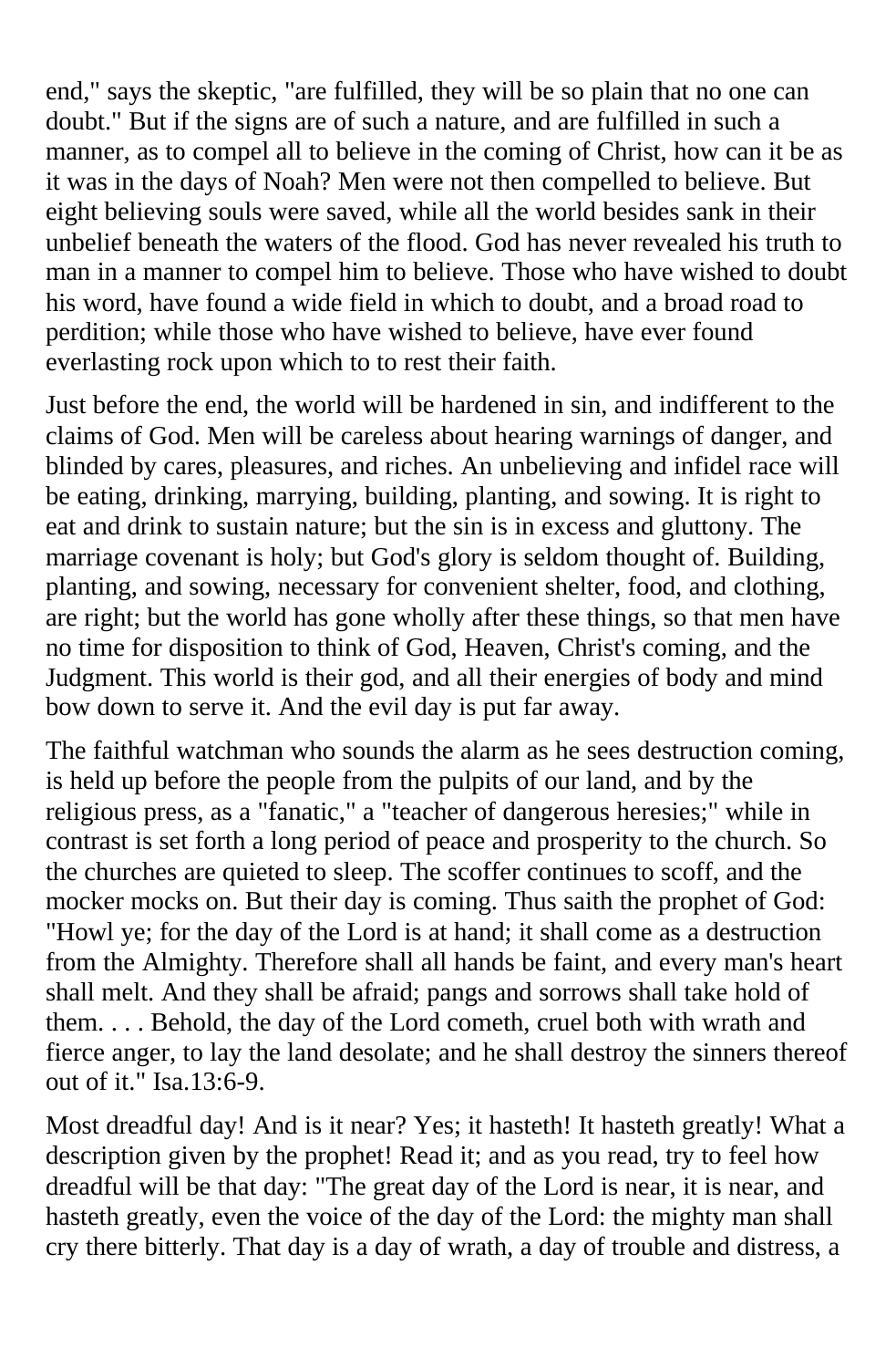day of wasteness and desolation, a day of darkness and gloominess, a day of clouds and thick darkness, a day of the trumpet and alarm against the fenced cities, and against the high towers. And I will bring distress upon men, that they shall walk like blind men, because they have sinned against the Lord: and their blood shall be poured out as dust, and their flesh as the dung. Neither their silver nor their gold shall be able to deliver them in the day of the Lord's wrath; but the whole land shall be devoured by the fire of his jealousy; for he shall make even a speedy riddance of all them that dwell in the land." Zeph.1:14-18.

Now we hear the "peace-and-safety" cry from the pulpit, and all the way along down to the grogshop. "Where is the promise of His coming?" is murmured from the impious lips of a thousand last-day scoffers. But the scene will speedily change. "For when they shall say, Peace and safety, then sudden destruction cometh upon them . . . and they shall not escape." The scoffing of the haughty scoffer will soon be turned to wailing and howling. "The lofty looks of man shall be humbled, and the haughtiness of men shall be bowed down; and the Lord alone shall be exalted in that day. For the day of the Lord of hosts shall be upon every one that is proud and lofty, and upon every one that is lifted up; and he shall be brought low." Isa.2:11,12. "And the slain of the Lord shall be at that day from one end of the earth even unto the other end of the earth: they shall not be lamented, neither gathered, nor buried; they shall be dung upon the ground." Jer.25:33.

The last plagues, in which is filled up the wrath of God, now bottled up in Heaven, waiting for mercy to finish her last pleadings, will be poured out. Unmingled wrath of Jehovah! And not one drop of mercy? Not one! Jesus will lay off his priestly attire, leave the mercy-seat, and put on the garments of vengeance, never more to offer his blood to wash the sinner from his sins. The angels will wipe the last tear shed over sinners, while the mandate resounds through all Heaven, Let them alone. The groaning, weeping, praying church on earth, who in the last message employs every power to sound everywhere the last note of warning, lest the blood of souls be found in her garments, is now hushed in solemn silence. The Holy Spirit has written within them these prophetic words of their soon-expected Lord: "He that is unjust, let him be unjust still; and he which is filthy, let him be filthy still; and he that is righteous, let him be righteous still and he that is holy, let him be holy still." Rev.22:11.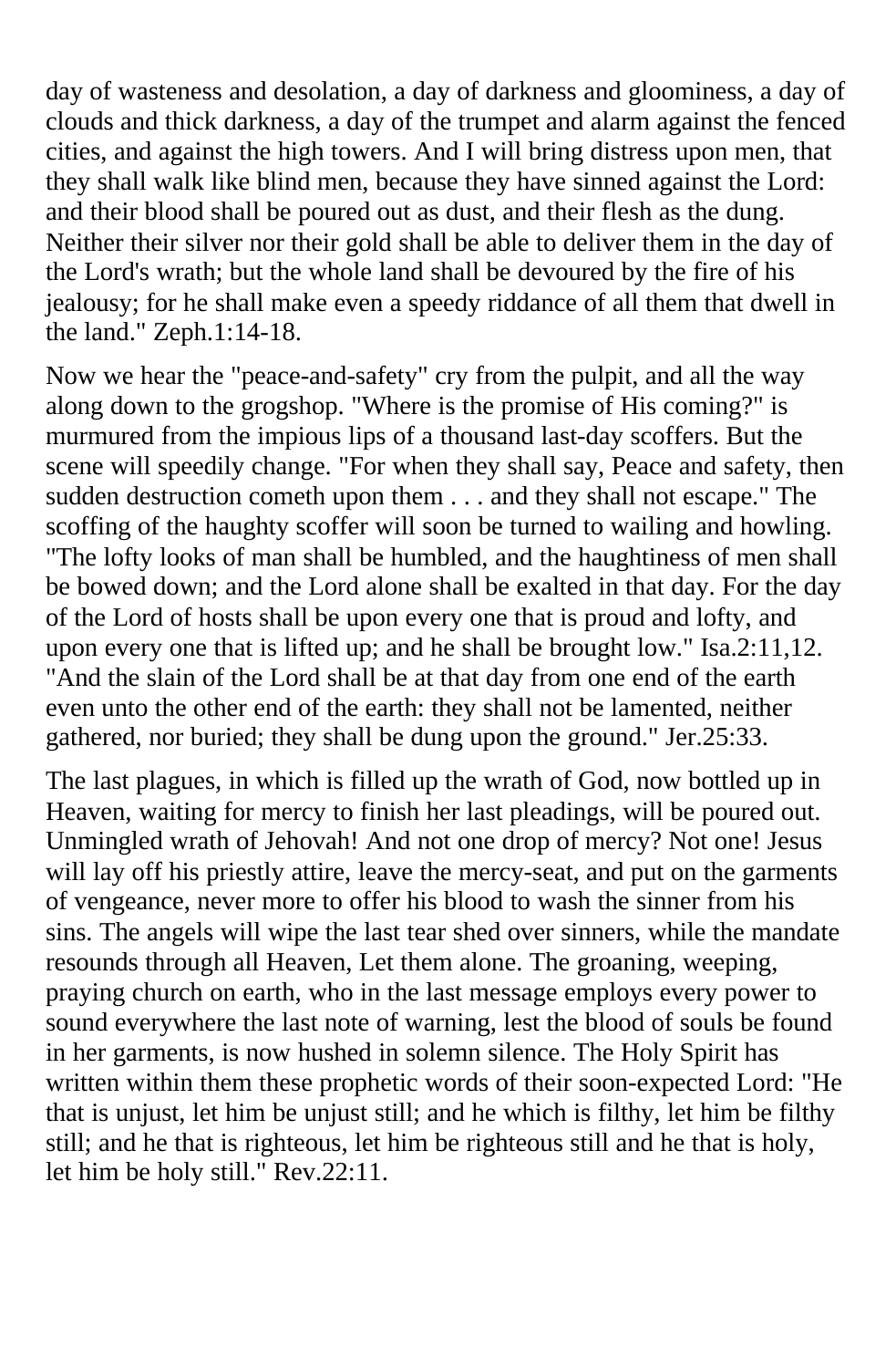#### **THE FINAL SEPARATION.**

Verses 40,41: "Then shall two be in the field; the one shall be taken, and the other left. Two women shall be grinding at the mill; one shall be taken, and the other left. This language was designed to illustrate the final separation of the righteous and the wicked. Many husbands and wives, parents and children, brothers and sisters, will then part, never to meet again.

#### **THOSE WHO WATCH, WILL KNOW THE TIME.**

Verses 42-44: "Watch therefore; for ye know not what hour your Lord doth come. But know this, that if the good man of the house had known in what watch the thief would come, he would have watched, and would not have suffered his house to be broken up. Therefore, be ye also ready; for in such an hour as ye think not, the Son of Man cometh."

The day and hour of Christ's second coming are not revealed in the Scriptures. Neither is the year in which this glorious event is to take place pointed out. No one of the prophetic periods reaches to the second coming of Christ. The sanctuary is to be cleansed at the end of the 2300 days, and Daniel is to stand in his lot at at the end of the 1335 days. But that these events occur before the second appearing of Christ, is susceptible of the clearest proof. Both these prophetic periods terminated in 1844. But we cannot give a defense of our position in regard to these periods in this work.

The time from the end of the prophetic periods to the coming of Christ is emphatically the waiting, watching time. Those who watch, as our Lord commands, will know the time. No man will make it known; for it is not revealed to man in the Scriptures. Angels will not make it known, though they may minister to and communicate with, the children of men. Neither will the Son. But the Father will make it known when he speaks again from Heaven. He once spake the ten commandments in the hearing of the people. His voice then shook the earth. When he speaks again, the heavens and earth will both shake. Says Paul: "Whose voice then shook the earth; but now he hath promised, saying, Yet once more I shake not the earth only, but also heaven." Heb.12:26. "The Lord also shall roar out of Zion, and utter his voice from Jerusalem; and the heavens and the earth shall shake." Joel 3:16.

Probably there is no prophecy that better describes the present state of unbelief in the world in regard to the second advent, caused partly by fanatical time-movements, than the following: "Son of Man, what is that proverb that ye have in the land of Israel, saying, The days are prolonged,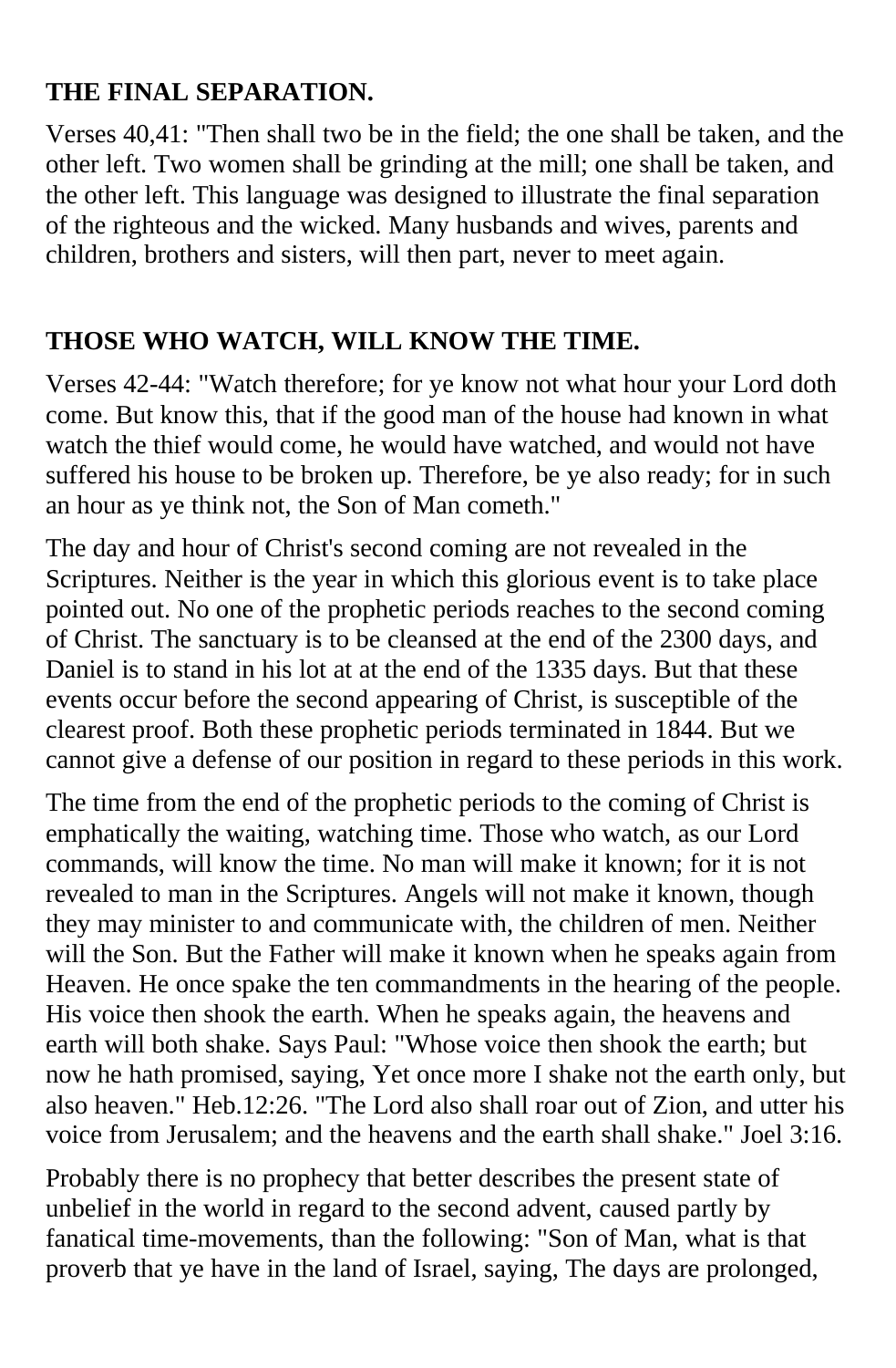and every vision faileth? Tell them, therefore, Thus saith the Lord God: I will make this proverb to cease, and they shall no more use it as a proverb in Israel; but say unto them, The days are at hand, and the effect of every vision. For there shall be no more any vain vision nor flattering divination within the house of Israel. For I am the Lord: I will speak,and the word that I shall speak shall come to pass; it shall be no more prolonged; for in your days, O rebellious house, will I say the word, and will perform it, saith the Lord God." Eze.12:22-25. The burden of this prophecy is time; therefore, the word here mentioned that the Lord will speak, will be the time.

Rev.3:3, is also to the point: "Remember therefore how thou hast received and heard, and hold fast, and repent. If therefore thou shalt not watch, I will come on thee as a thief, and thou shalt not know what hour I will come upon thee." Those who do not watch, will not know the hour. Those who watch, will know the hour.

The present watching condition is clearly defined in 1Thess.5:1-4: "But of the times and the seasons, brethren, ye have no need that I write unto you. For yourselves know perfectly that the day of the Lord so cometh as a thief in the night. For when they shall say, Peace and safety, then sudden destruction cometh upon them, as travail upon a woman with child; and they shall not escape. But ye, brethren, are not in darkness, that that day should overtake you as a thief."

The present watching, waiting position requires much faith and patience. Says Paul, "Cast not away therefore your confidence, which hath great recompense of reward. For ye have need of patience, that, after ye have done the will of God [in proclaiming the coming of Christ], ye might receive the promise. For yet a little while, and He that shall come will come, and will not tarry. Now the just shall live by faith; but if any man draw back, my soul shall have no pleasure in him. But we are not of them who draw back unto perdition; but of them that believe to the saving of the soul." Heb.10:35-39.

Says James, "Be patient therefore, brethren, unto the coming of the Lord. Behold, the husbandman waiteth for the precious fruit of the earth, and hath long patience for it, until he receive the early and latter rain. Be ye also patient; stablish your hearts; for the coming of the Lord draweth nigh." Chap.5:7,8.

The present position and present duty of God's people are defined in Rev.14:12: "Here is the patience of the saints: here are they that keep the commandments of God, and the faith of Jesus."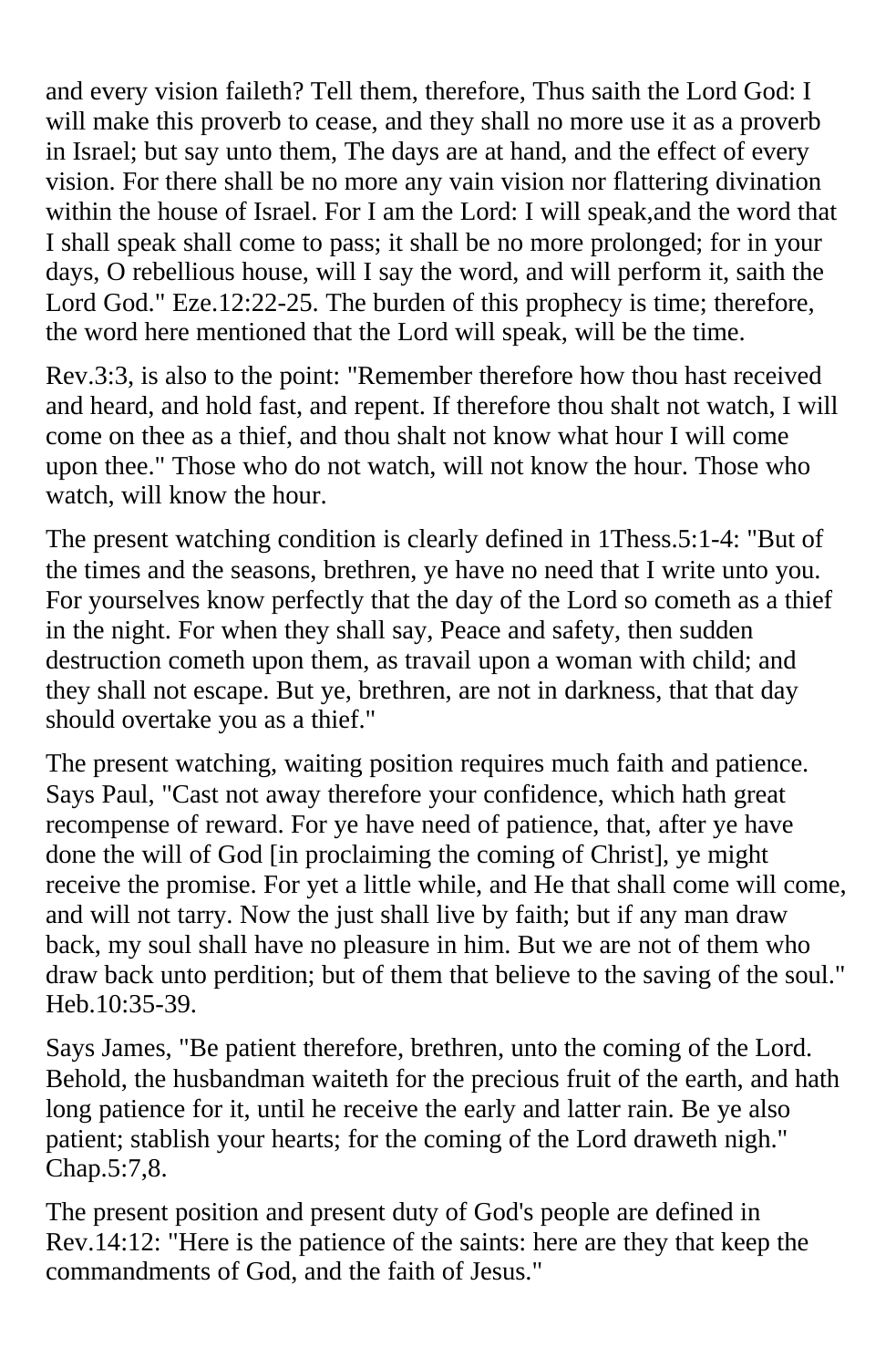## **THE FAITHFUL AND WISE SERVANT.**

Verses 45-47: "Who then is a faithful and wise servant, whom his lord hath made ruler over his household, to give them meat in due season? Blessed is that servant whom his lord, when he cometh, shall find so doing. Verily I say unto you, that he shall make him ruler over all his goods."

In this figure, Christ is represented as the lord of the household of faith (see Mark 13:35; Heb.3:6), leaving his house, and committing the work of caring for his church to his servants. A blessing is promised those servants who are faithfully discharging their duty when their Lord comes. They are to feed the flock of God, over whom the Holy Ghost hath made them overseers. Acts 20:28. They must preach the word. 2Tim.4:2. They should watch for souls as they that must give account. Heb.13:17. They will not only give meat to the household, but they will give it in due season. They will preach the present truth. Their last work, before the return of their Master, will be to proclaim his coming, and to teach the necessary preparation. They will sacrifice the society and blessings of home, and go everywhere, preaching the word, suffering fatigue of body and burden of spirit. But such will have great reward in the kingdom of God. "Who is that faithful and wise servant?" Where shall we find him? Ans. He is faithfully and wisely attending to the interest of the household of faith.

1. He is faithful. As a faithful watchman, he will give timely warning when he sees the sword coming. His work just before the end is seen in the following scriptures: Joel 2:1: "Blow ye the trumpet in Zion, and sound an alarm in my holy mountain: let all the inhabitants of the land tremble; for the day of the Lord cometh, for it is nigh at hand." Isa.58:1: "Cry aloud, spare not, lift up thy voice like a trumpet, and show my people their transgression, and the house of Jacob their sins." 2Tim.4:1-5: "I charge thee therefore before God, and the Lord Jesus Christ, who shall judge the quick and the dead at his appearing and his kingdom, Preach the word; be instant in season, out of season; reprove, rebuke, exhort, with all long-suffering and doctrine. For the time will come when they will not endure sound doctrine; but after their own lusts shall they heap to themselves teachers, having itching ears; and they shall turn away their ears from the truth, and shall be turned unto fables. But watch thou in all things, endure afflictions, do the work of an evangelist, make full proof of thy ministry."

2. He must be wise. "He that winneth souls is wise." He must be wise. He will expose error, then hold forth the truth in its harmony and beauty, and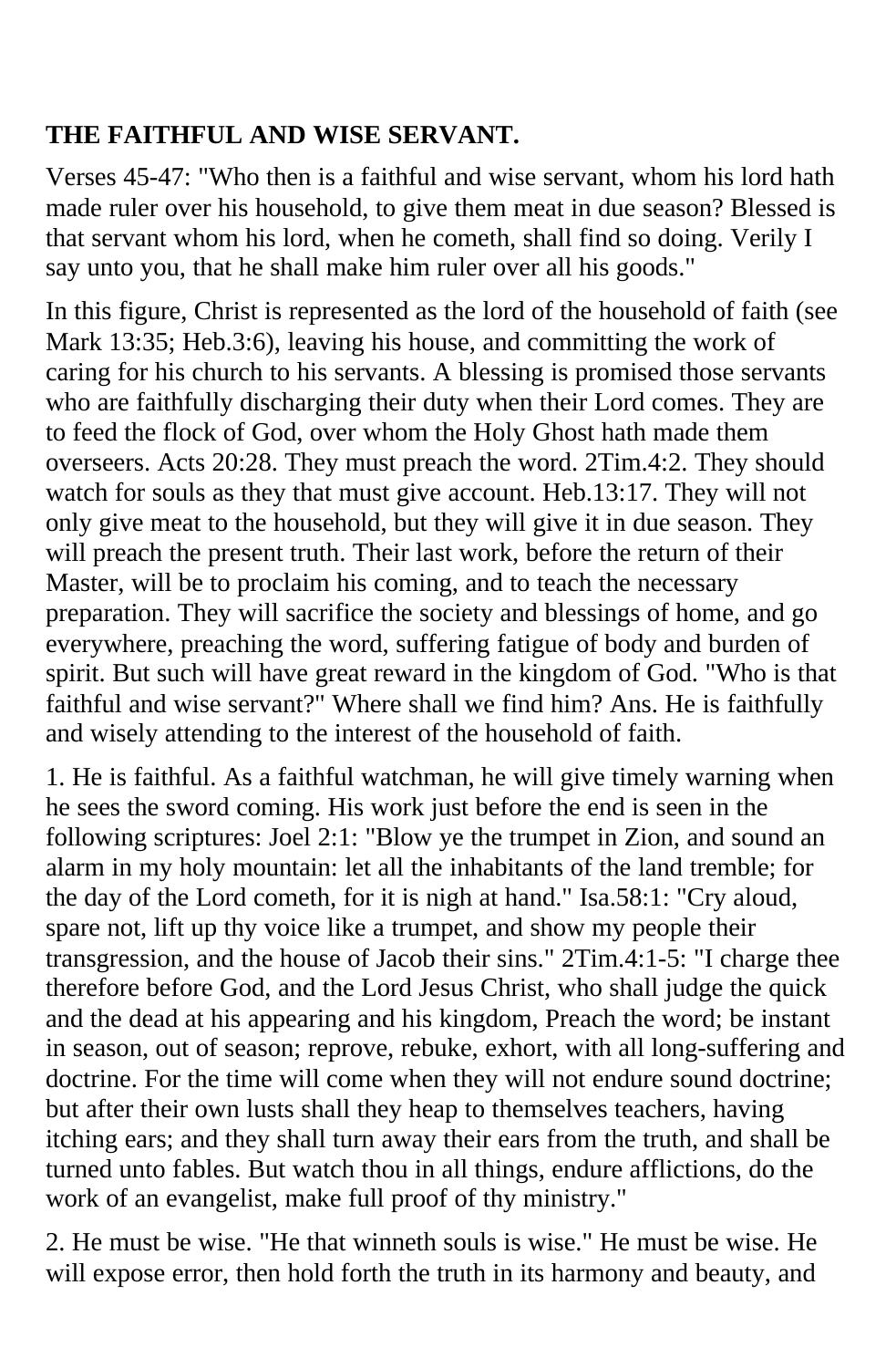thus win men to the truth. When it becomes his duty to "reprove and rebuke," it will be at a proper time and place, and then with all "longsuffering and doctrine." He will study to show himself "approved unto God, a workman that needeth not to be ashamed, rightly dividing the word of truth." 2Tim.2:15.

#### **THE EVIL SERVANT.**

Verses 48-51: "But and if that evil servant shall say in his heart, My lord delayeth his coming; and shall begin to smite his fellow-servants, and to eat and drink with the drunken; the lord of that servant shall come in a day when he looketh not for him, and in an hour that he is not aware of; and shall cut him asunder, and appoint him his portion with the hypocrites: there shall be weeping and gnashing of teeth." What the evil servant says and does, shows most clearly the position and work of the faithful and wise servant. Why the evil servant says, "My Lord delayeth his coming," is because the faithful servant is proclaiming the coming of his Lord. Why the evil servant smites the faithful servant, is because he teaches the speedy coming of his Lord. The faithful servant, true to his commission to preach the "gospel of the kingdom" to a fallen church and a scoffing world, toils on, and the evil servant smites on. One is laying up treasure in Heaven, and is preparing to go home to his eternal reward; while the other is calling down upon his head the displeasure of the high and holy One, and is getting ready to receive the unmingled cup of the fury of the Lord. The faithful servant is turning some, at least, to righteousness, to shine forever as stars in his crown of glory, while the evil servant pursues his downward course and work of death, making the bitter cup of woe which awaits him, still more bitter. But the separating day is coming. The Lord will come, and cut asunder the evil servant, and appoint him his portion with the lost. In the general wailing and gnashing of teeth, with hypocrites he will receive the portion due him for his works.

Head the doom of the false shepherds, the ministers of the last generation, who come up to the day of the Lord with their garments all stained over with the blood of souls. They now cry, Peace and safety, and their flocks confide in them. They stand between us and the people, and turn away the arrow of truth. But their day is coming, dreadful beyond description. Thus saith the Lord: "Howl, ye shepherds, and cry; and wallow yourselves in the ashes, ye principal of the flock; for the days of your slaughter and of your dispersions are accomplished; and ye shall fall like a pleasant vessel. And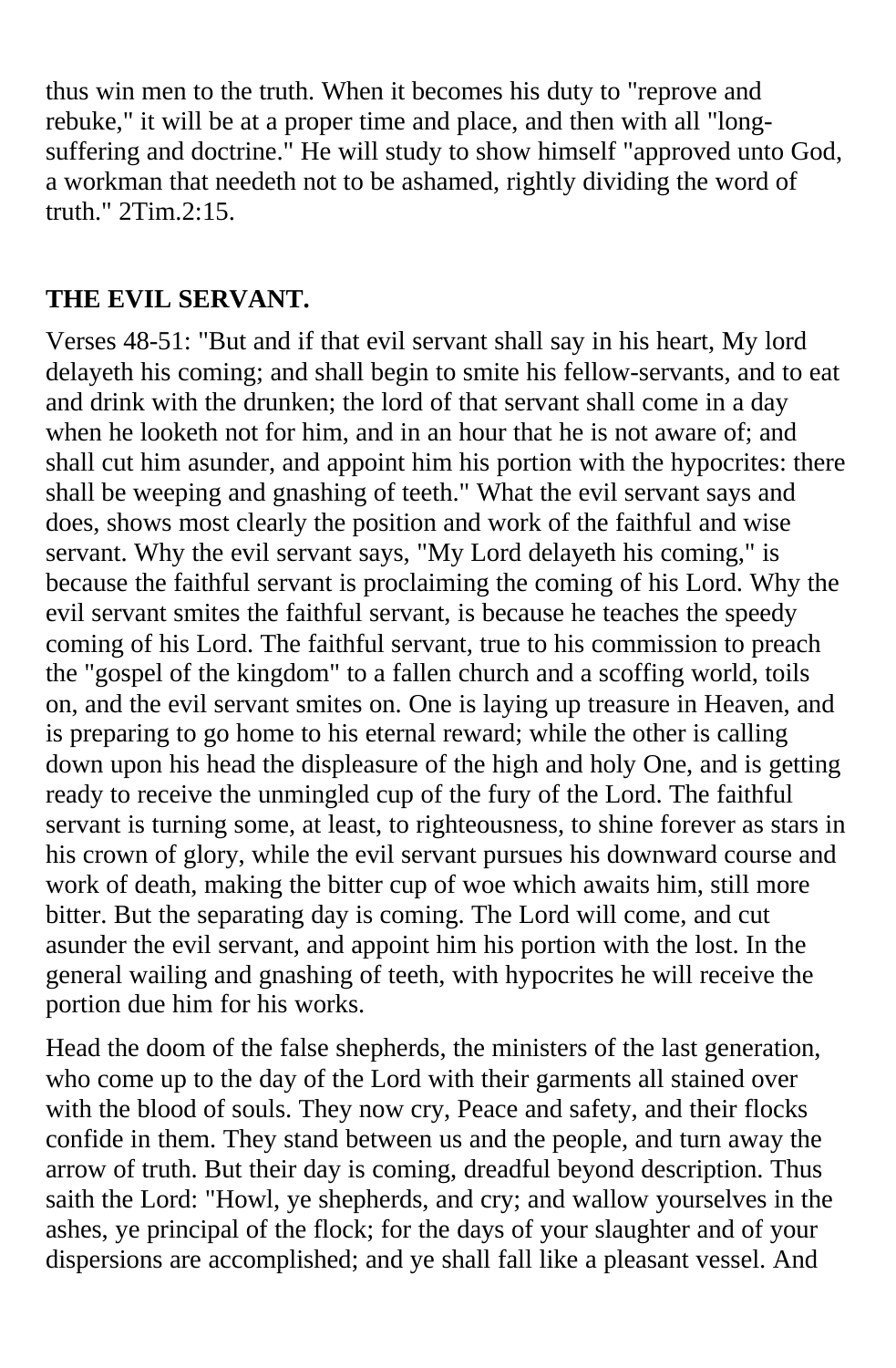the shepherds shall have no way to flee, nor the principal of the flock to escape. A voice of the cry of the shepherds, and an howling of the principal of the flock, shall be heard; for the Lord hath spoiled their pasture. And the peaceable habitations are cut down, because of the fierce anger of the Lord." Jer.25:34-37.

## **PARABLE OF TEN VIRGINS.**

Chap.25:1-4: "Then shall the kingdom of Heaven be likened unto ten virgins, which took their lamps, and went forth to meet the bridegroom. And five of them were wise, and five were foolish. They that were foolish took their lamps, and took no oil with them; but the wise took oil in their vessels with their lamps."

The twenty-fourth and twenty-fifth chapters of Matthew are one connected discourse. The parable of the ten virgins of chapter 25, is a further illustration of the great subject of the second advent, treated in the previous chapter, especially of the action of the wise and the evil servants, given in the closing part of it. "Then shall the kingdom of Heaven be likened [compared, Campbell's translation] unto ten virgins." At the very time when both these classes of servants are manifested, may the kingdom of Heaven be compared to an eastern marriage. The parable, then, does not have a general application; but illustrates the kingdom of Heaven at a particular time. There can be no mistake on this point.

Some have desired to obtain a correct account of an eastern marriage, that they might better understand this parable. But let it be understood that our Saviour has here given the desired history, and testifies that the kingdom of Heaven shall be likened, or compared, unto it.

The kingdom of Heaven is not the future kingdom of glory. The parable can in no wise illustrate that kingdom. The term here, as in many other places in the New Testament, applies to the work of grace; or, more definitely expressed, it refers to the great second-advent movement, caused by the power of the word and Spirit of God upon the minds and hearts of men.

The ten virgins illustrate those who professed faith in the evidences of the soon coming of Christ, based upon fulfilled and fulfilling prophecy, and the signs of the times. Their lamps represent the word of God. Ps.119:105; 2Pet.1:19. The oil may illustrate abiding faith, produced by a thorough work of the word and Spirit of God upon the hearts and lives of men. The difference, then, between those illustrated by the foolish, and the wise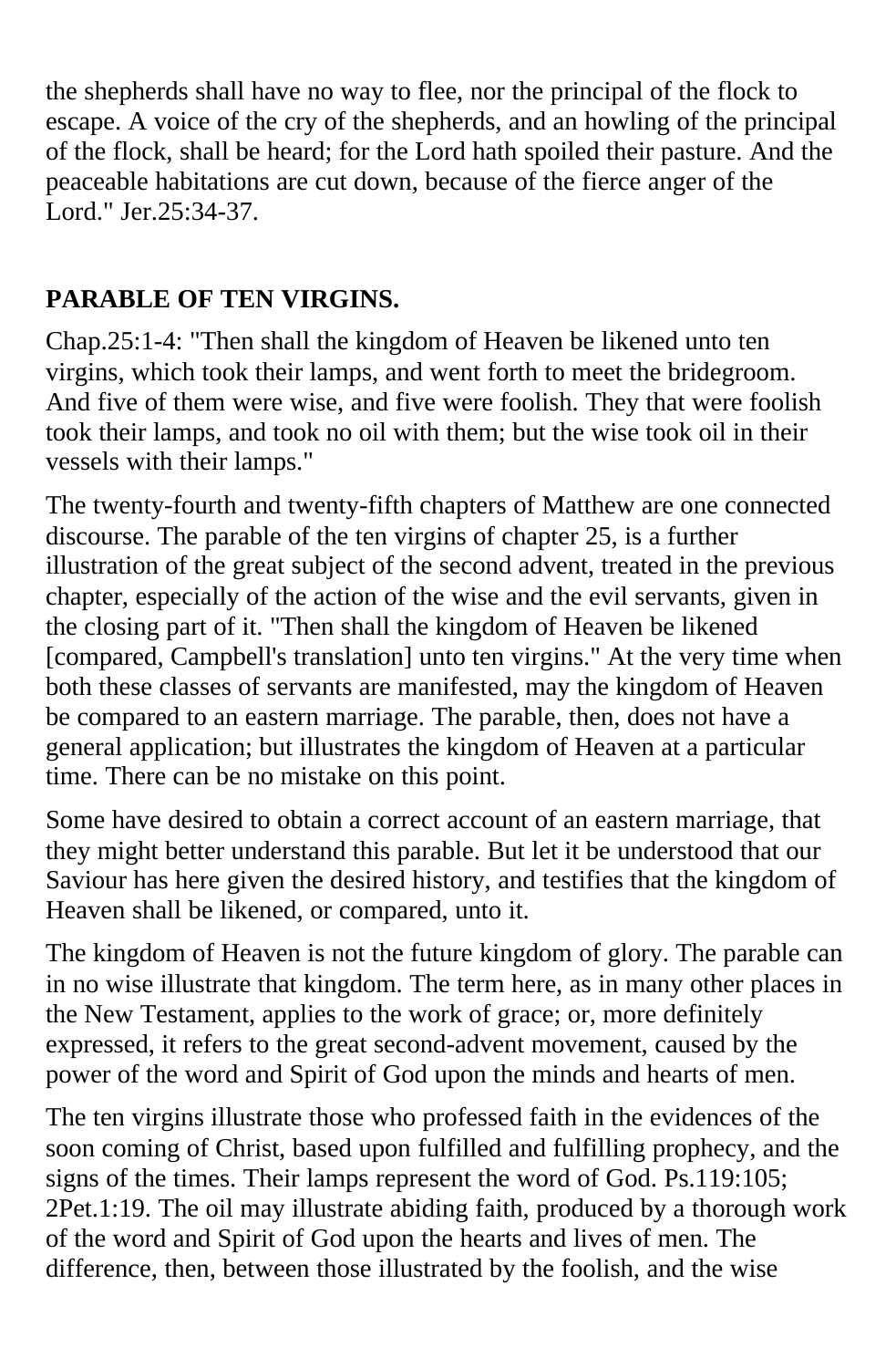virgins, is that one class rest in that faith which alone is the result of theory, while the other class have that abiding faith which results not only from theory, but also from the work of grace wrought by the word and Spirit of God. And in the great advent movement, these two classes have been clearly manifested.

Verses 5-7: "While the bridegroom tarried, they all slumbered and slept. And at midnight there was a cry made, Behold, the bridegroom cometh; go ye out to meet him. Then all those virgins arose, and trimmed their lamps." The bridegroom in this parable represents Jesus Christ, and the tarrying of the bridegroom clearly shows a disappointment on the part of those looking for his second coming, and a consequent delay. The first point of expectation, as expressed in the title page of Wm.Miller's nineteen lectures, was "about the year 1843." This time passed, and believers, for as time, sank into a position which is well represented by the words, "They all slumbered and slept."

In the summer of 1844, it was seen that those evidences which had been relied upon as proof that the 2300 prophetic days of Dan.8, would end in the year 1843, proved that they would terminate in 1844. The entire body of believers had been united, agreeing with Wm.Miller that the 2300 days dated from the going forth of the commandment to restore and to build Jerusalem, B.C. 457. This point settled, the figures 1843 were readily found:

| From             | 2300 |
|------------------|------|
| Take             | -457 |
| And there remain | 1843 |

But it was seen that it would require 457 full years before Christ, and 1843 full years after Christ, to make 2300 full years; so that if the 2300 years commenced with the first day of B.C. 457, they would reach to the first day of A.D. 1844. It was also seen that this prophetic period did not commence with the year 457, in the spring, but in the autumn of that year; consequently, 2300 full years would terminate in the autumn of 1844. In connection with this view of the subject, a most forcible application of the parable of the ten virgins, and other scriptures, was made, and a most solemn, searching cry went forth to Adventists everywhere, "Behold, the Bridegroom cometh; go ye out to meet him." This appeal to professed believers went with astonishing rapidity and power, and all were aroused to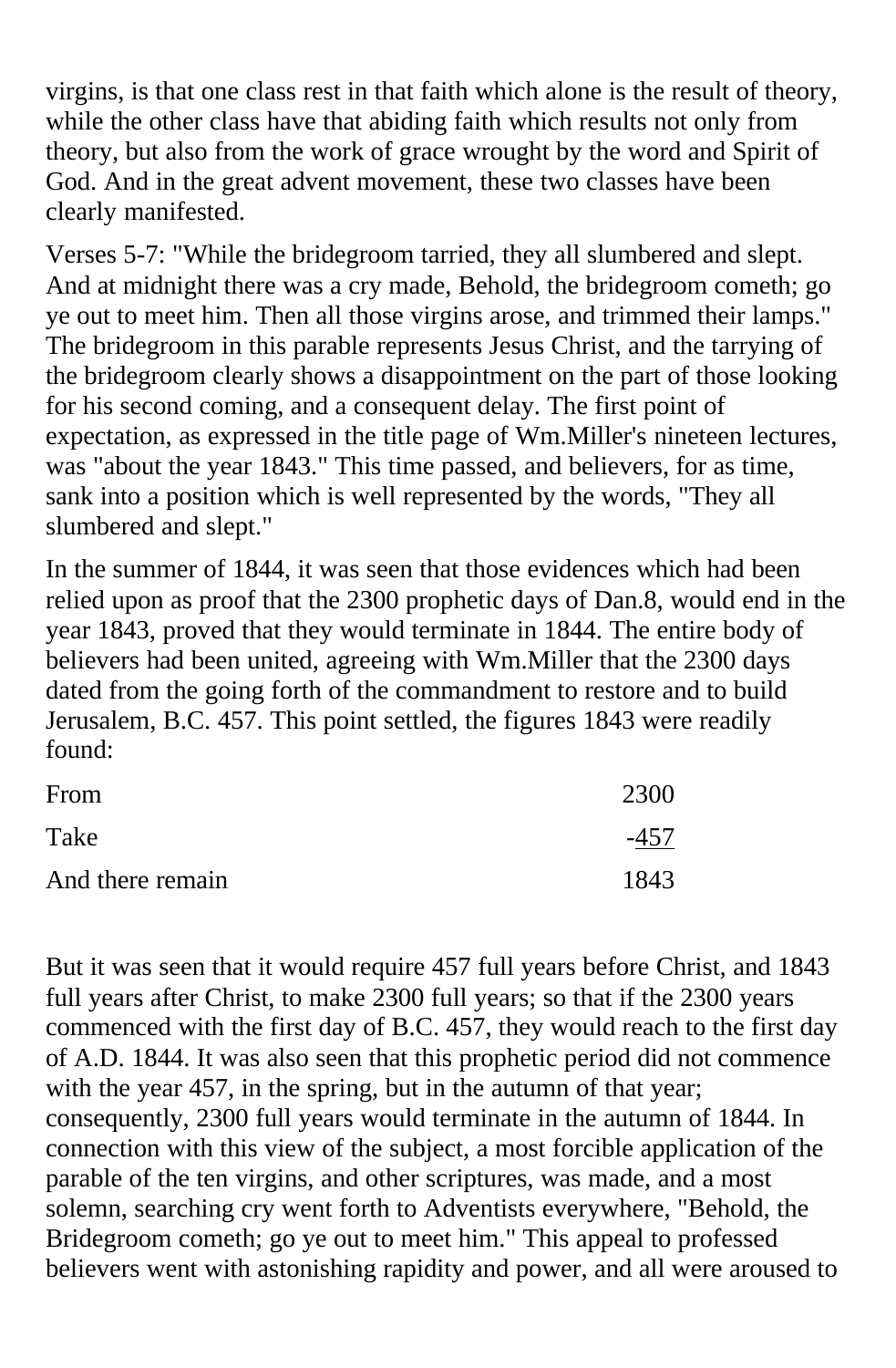search the Scriptures with greater care and deeper interest, fitly represented by the words, "Then all those virgins arose, and trimmed their lamps.

## **CHARACTER OF THE WORK.**

As to the character of the work which resulted from giving what was called the midnight cry, it evidently was the special work of God. It was not, as many supposed the result of fanaticism.

1. Because it bore the marks of the especial providence of God. It was not characterized by those extremes ever manifested where human excitement, and not the word and Spirit of God, has the controlling influence. It was in harmony with those seasons of humiliation, rending of heart, confession and complete consecration of all, which are matters of history in the Old Testament, and are made matters of duty in the New.

2. Because it was subversive of all those forms of fanaticism which had made their appearance somewhat in connection with the second-advent cause. These were at once swallowed up by the solemn power of the midnight cry, as the rods of the magicians were by the rod of Aaron.

3. Because the work was marked with sobriety, humility, solemnity, reverence, self-examination, repentance, confessions, and tears, instead of lightness, exaltation, trifling, irreverent expressions, self-justification, pride in spiritual things, voluntary humility and will-worship, which generally characterize the conduct of fanatics.

4. Because the work bore the fruit of the Spirit of God, as set forth in the New Testament. It was evidently guided by wisdom from above. The apostle James declares this wisdom to be "first pure, then peaceable, gentle, and easy to be entreated, full of mercy and good fruits, without partiality, and without hypocrisy." Chap.3:17. Paul says that the fruit of the Spirit is love, joy, peace, long-suffering, gentleness, goodness, faith, meekness, temperance. Gal.5:22,23. These are the good fruits of the work and Spirit of God, and these did all appear in an eminent sense as the results of the midnight cry.

Of all the great religious movements since the days of the first apostles of our Lord, none stand out more pure and free from the imperfections of human nature and the wiles of Satan, than that of the autumn of 1844. In fact, after looking back upon it for more than twenty-six years as the greenest spot on all the way in which God has led his people, we do not see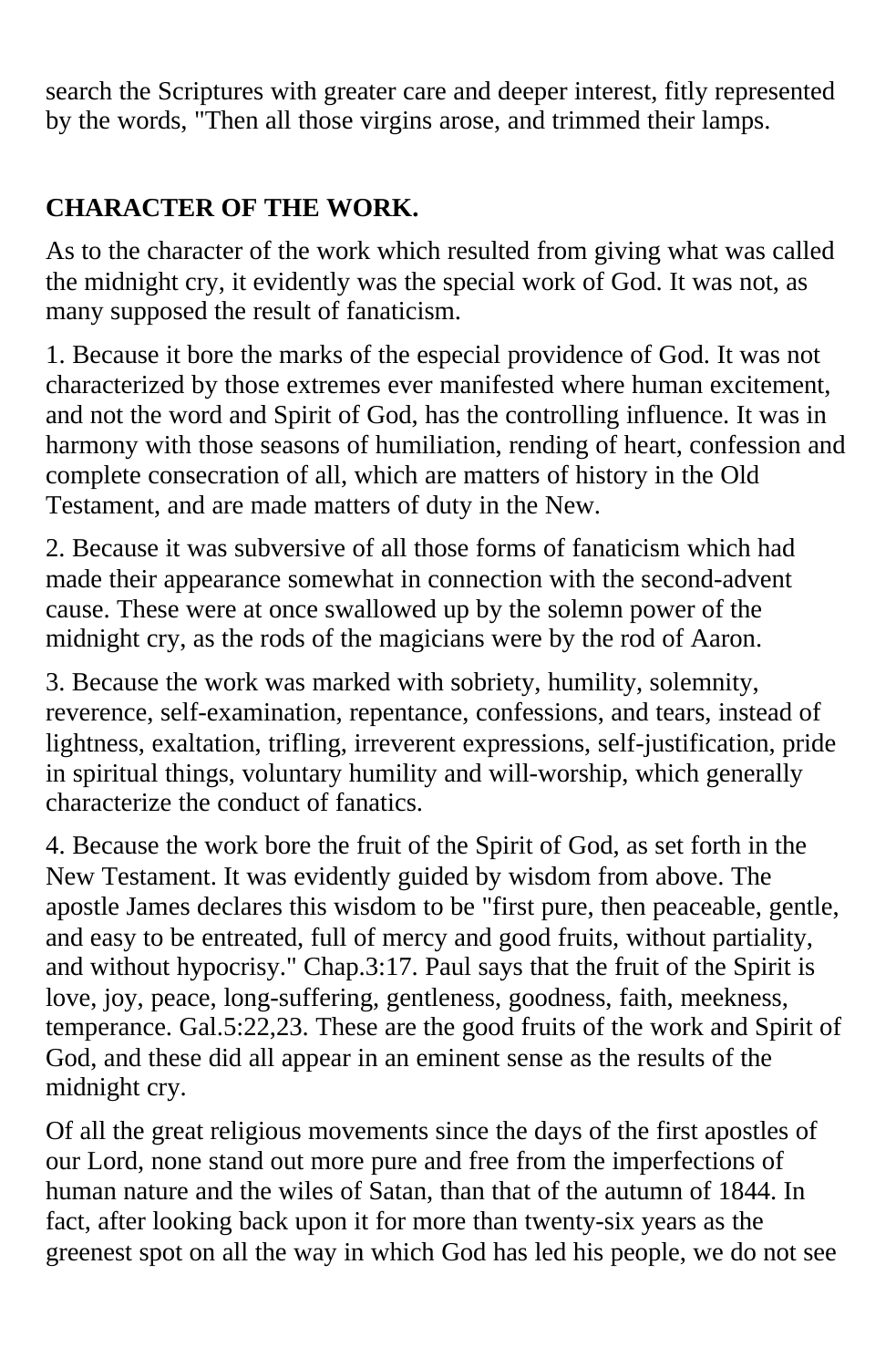how it could have been better, at least so far as the direct providence and work of God is concerned. It was beyond the control of human hands, or human minds. Men and demons sought to hinder and to mar this work; but the power that attended it brushed away their influence as you would remove a spider's web, and there stood the work of God, free from the print of a man's hand.

The Advent Shield published in January, 1845, bears testimony to the character of that work, in words of truth and soberness. And let it be borne in mind of truth and soberness. And let it be borne in mind that the Shield was a standard work, of 440 pages, for all Adventists at that time, and that the following testimony from it was not published till about three months after the seventh-month movement, when Adventists had taken time to review the past, and settle, as was supposed, upon a firm, united position:

"It produced everywhere the most deep searching of heart and humiliation of soul before the God of high Heaven. It caused a weaning of affections from the things of this world, a healing of the controversies and animosities, a confession of wrongs, a breaking down before God, and penitent, brokenhearted supplications to him for pardon and acceptance. It caused selfabasement and prostration of soul, such as we never before witnessed."

Verses 8,9: "And the foolish said unto the wise, Give us of your oil; for our lamps are gone out. But the wise answered, saying, Not so; lest there be not enough for us and you; but go ye rather to them that sell, and buy for yourselves." Those who had no part in the great advent movement can scarcely form any idea of that work. But those who took part in that work know that the burden of testimony to believers everywhere was that the preparation was an individual work. All were faithfully warned to look to God, and obtain an individual experience. The urgent requests for help from those in whom the work had been superficial, and the faithful responses of those who had the work at heart, are well illustrated by the above conversation between the foolish and wise virgins.

#### **THE MARRIAGE OF THE LAMB.**

Verse 10: "And while they went to buy, the bridegroom came; and they that were ready went in with him to the marriage; and the door was shut." There are two thing which the scriptures of the Old and New Testaments illustrate by marriage: First, the union of God's people in all past ages, as well as at the present time, with their Lord; second, Christ's reception of the throne of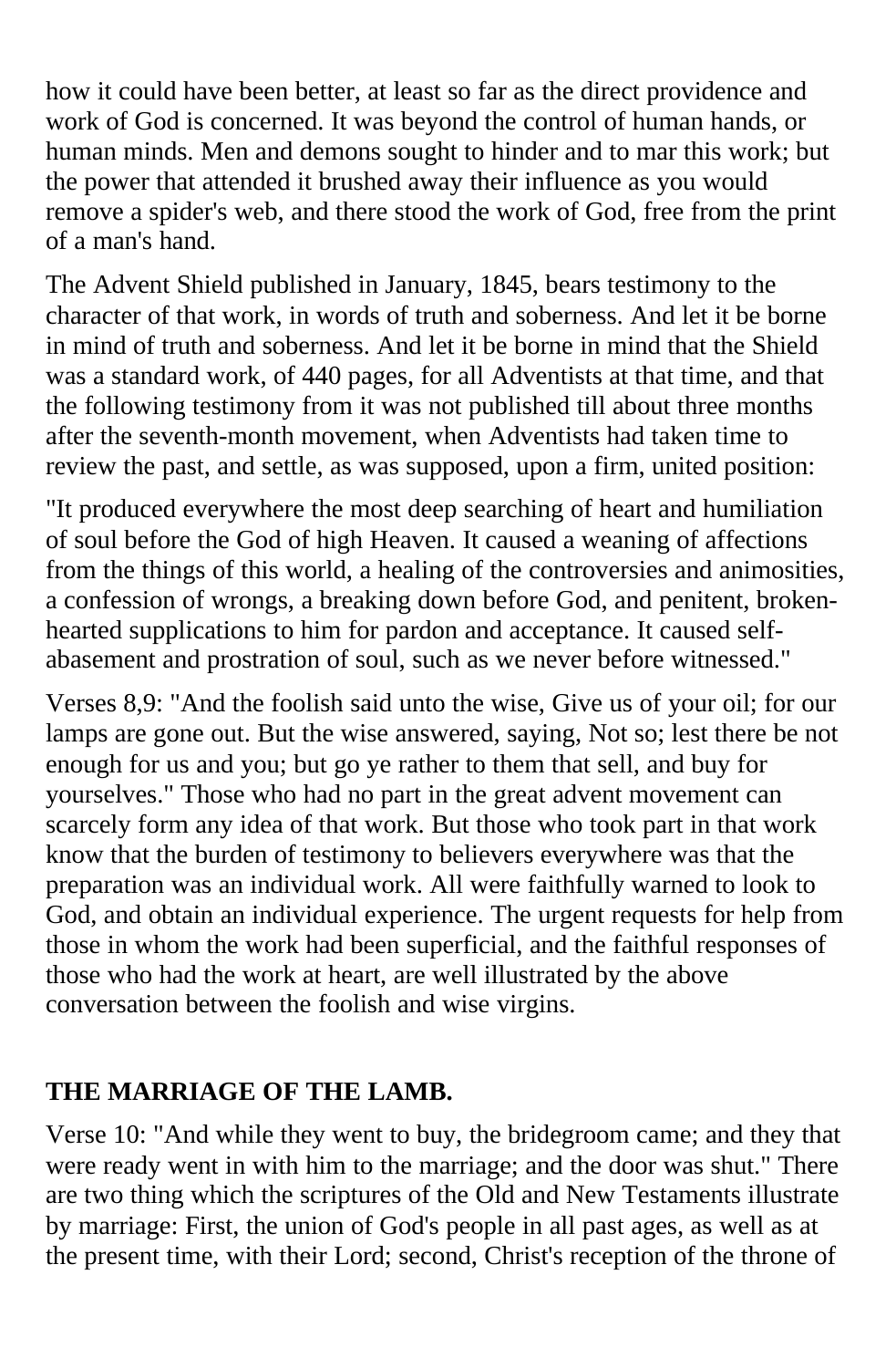David, which is the New Jerusalem. But union of believers with their Lord has existed since the days of Adam, and cannot be regarded as the marriage of the Lamb. It is supposed that Isaiah (54:5) speaks of the church when he says, "Thy Maker is thine husband;" but Paul, in Gal.4, applies this prophecy to the New Jerusalem. Says John, speaking of Christ, "He that hath the bride is the bridegroom." John 3:29. That Christ is here represented in his relation to his followers by a bridegroom, and his followers by a bride, is true; but that he and they are here called the bridegroom and bride, is not true. No one believes that the event called the marriage of the Lamb took place eighteen hundred years since.

Paul, in writing to the church, 2Cor.11:2, says, "I have espoused you to one husband, that I may present you a chaste virgin to Christ." But does this prove that the marriage of the Lamb took place in Corinth? or, did Paul only wish to represent by marriage, the union which he had effected, through the gospel, between Christ and the church at Corinth? He also says, Eph.5:23, "For the husband is the head of the wife, even as Christ is the head of the church." But please turn and read from verse 22, and it will be seen that Paul's subject is the relation and duty of man and wife to each other. This is illustrated and enforced by the relation of Christ and the church. Those who suppose that Paul is here defining who the Lamb's wife is, are greatly mistaken. That is not his subject. He commences. "Wives, submit yourselves unto your own husbands." Verse 22. "Husbands, love your wives." Verse 25.

The marriage of the Lamb does not cover the entire period of probation, in which believers are united to their Lord, from Adam to the close of probation. It is one event, to take place at one point of time, and that is just prior to the resurrection of the just. Then what is the bride in the marriage of the Lamb? Said the angel to John, "Come hither, I will show thee the bride, the Lamb's wife." Rev.21:9. Did the angel show John the church? "And he carried me away in the Spirit to a great and high mountain, and showed me that great city, the holy Jerusalem, descending out of Heaven from God." Verse 10.

The New Jerusalem is also represented as the mother. "But Jerusalem which is above is free, which is the mother of us all." Gal.4:26. Christ is represented (Isa.9:6) as the "everlasting Father" of his people; the New Jerusalem, the mother, and the subjects of the first resurrection, the children. And, beyond all doubt, the resurrection of the just is represented by birth. How appropriate, then, is the view that the marriage of the Lamb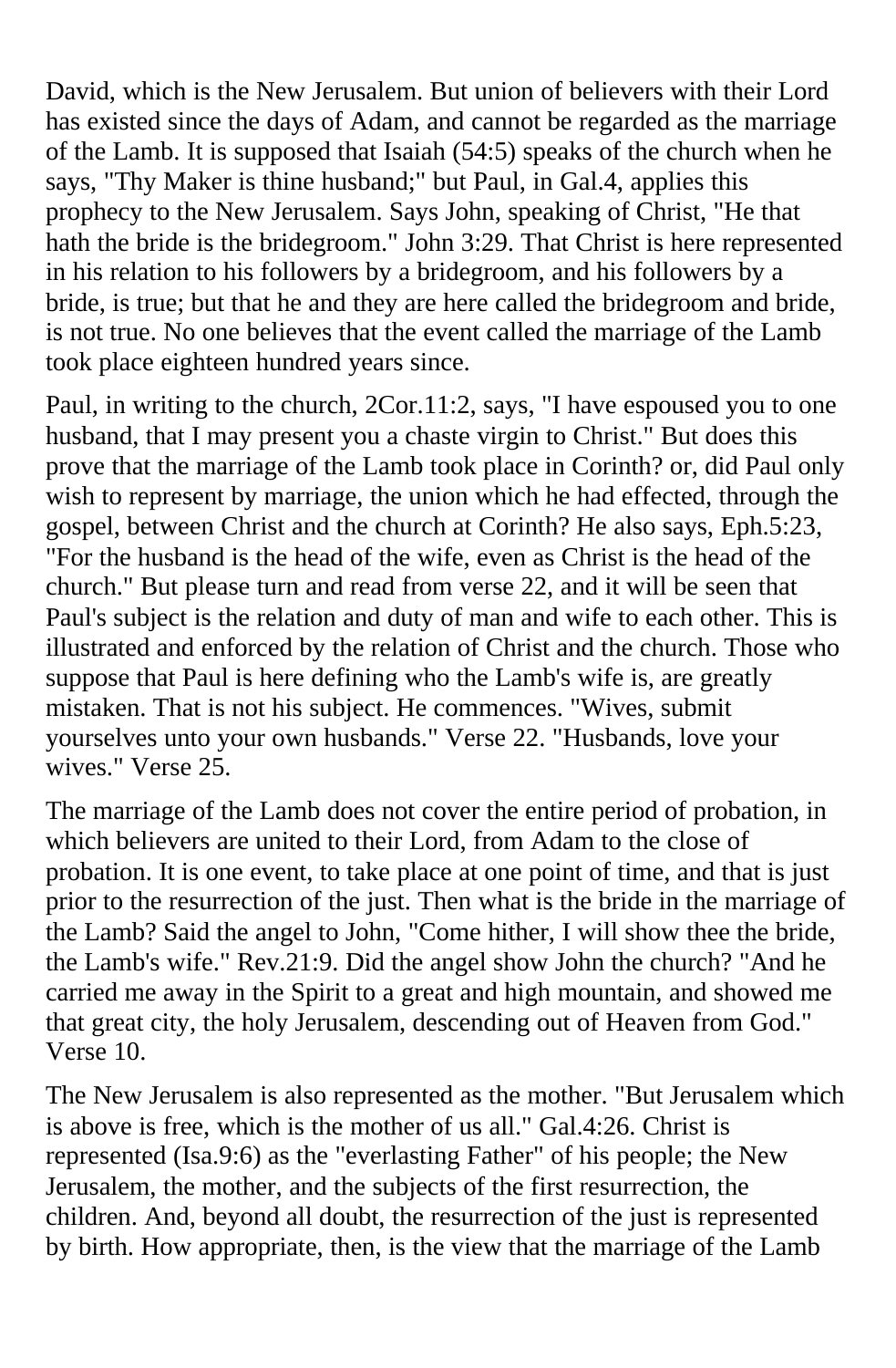takes place in Heaven before the Lord comes, and before the children of the great family of Heaven are brought forth at the resurrection of the just.

Let those who are disposed to cling to the old view that the church is the bride, and that the marriage is after Christ comes, and the saints are caught up to Heaven, answer the following questions:

1. Who are illustrated by the man found at the marriage, Matt.22, not having on the wedding garment? Will any be caught up by mistake, to be bound hand and foot, and cast down to the earth again?

2. If the church is the bride, who are they that are called to the marriage as guests?

3. Jerusalem above is the mother of the children of promise; but if the church is the Lamb's wife, who are the children?

The marriage of the Lamb is Christ's reception of the throne of David, or his own throne, which is the New Jerusalem above. That city is finally to come down upon the new earth, to be the capital of the everlasting kingdom. The event illustrated by the coming of the bridegroom in the parable, is thus described by the prophet: "I saw in the night visions, and, behold, one like the Son of Man came with the clouds of heaven, and came to the Ancient of Days, and the brought him near before him. And there was given him dominion, and glory, and a kingdom, that all people, nations, and languages, should serve him." Dan.7:13,14. This language describes a grand transaction in Heaven between the Father and the Son. The Son, at his second advent to this world, does not approach the Father. So far from this, the apostle represents the Father as remaining in Heaven, and sending his Son. "And he [the Father] shall send Jesus Christ, which before was preached unto you." Acts 3:20.

The words of the Psalmist are to the point: "Ask of me [says the Father to the Son], and I shall give thee the heathen for thine inheritance, and the uttermost parts of the earth for thy possession. Thou shalt break them with a rod of iron, thou shalt dash them in pieces like a potter's vessel." Ps.2:8,9. Before the Son makes his second advent to this world, he receives from the Father "dominion, and glory, and a kingdom."

After the coronation of the King of kings, or the marriage of the Lamb, the opening heavens will reveal him coming in grandeur and in glory, leading on the armies of Heaven to the last great conflict with the beast, the false prophet, and the kings of the earth. See Rev.19. "His eyes were as a flame of fire, and on his head were many crowns." "And he hath on his vesture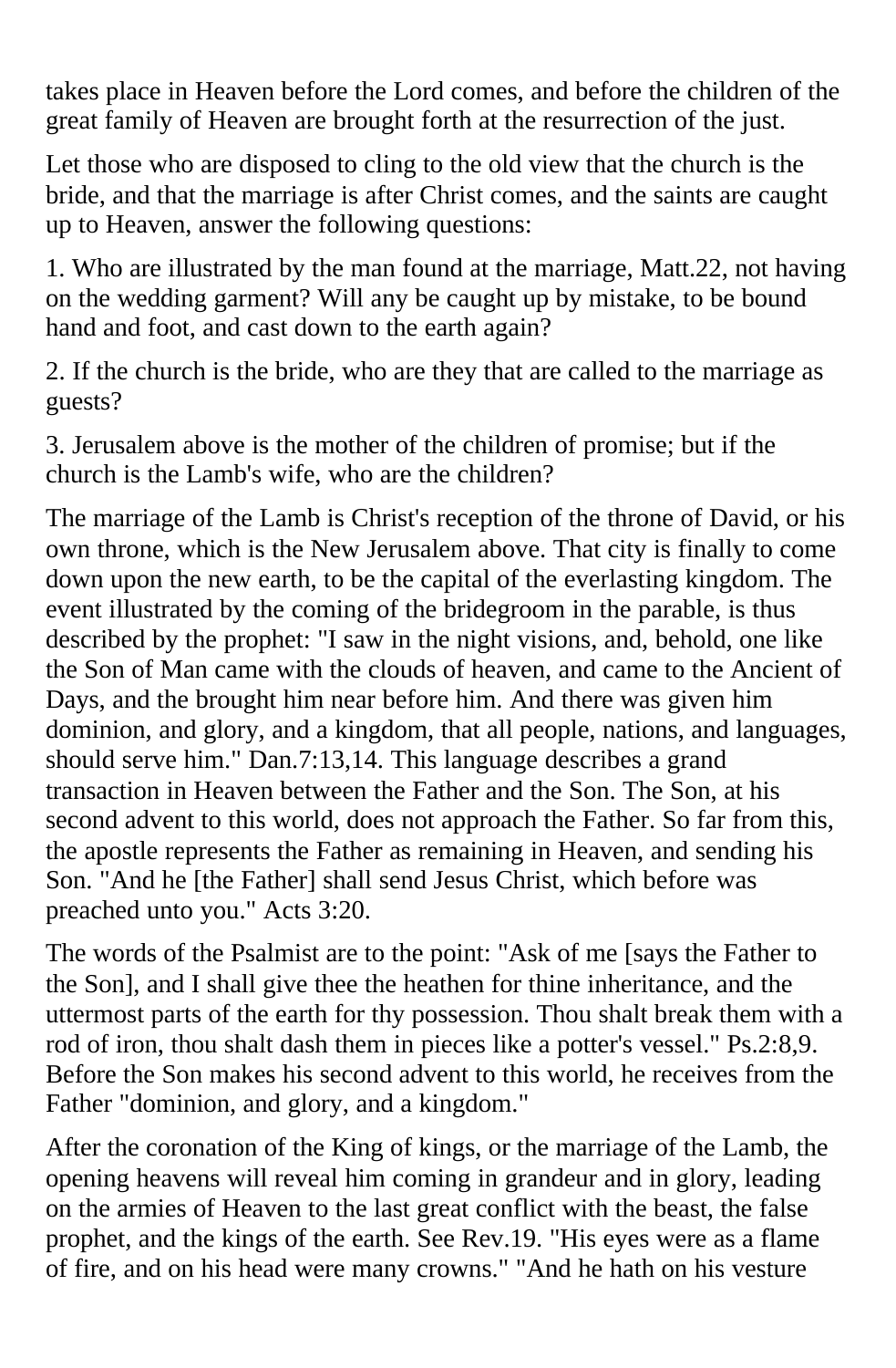and on his thigh a name written, King of kings, and Lord of lords." His mission then will be to "judge and make war." He will then destroy his enemies, and redeem his people. The marriage is over, and his people are still waiting his return. The true position of the waiting ones is thus described: "Let your loins be girded about, and your lights burning: and ye yourselves like unto men that wait for their lord, when he will return from the wedding." Luke 12:35,36.

In the parable, while the foolish virgins were gone to buy oil, the bridegroom came; those that were ready went in with him to the marriage, and the door was shut. Our position is, that before the second advent, events take place on earth and in Heaven, connected with the experience and history of those who are called out to wait for the Lord, which may be, and will be, likened, or compared, to the several events of an eastern marriage named by our Lord. The bridegroom, in the parable, represents Christ. The coming of the bridegroom, and the marriage, in the parable, represent events that take place in Heaven in connection with the reception of the throne of the immortal kingdom by the rightful heir, Jesus Christ. The marriage of the Lamb takes place before the second advent, so that at Christ's second appearing he returns from the wedding. These facts will appear evident from a close examination of Ps.2:8,9; Dan.7:13,14; Matt.12:36.

The shutting of the door, in this parable, does not represent the closing of human probation, sometimes called the shutting of the door of mercy. That last decisive event is at the close of Christ's ministration in the most holy place of the heavenly sanctuary, and is spoken of by our Lord thus: "When once the Master of the house is risen up, and hath shut to the door, and ye begin to stand without, and to knock at the door, saying, Lord, Lord, open unto us; and he shall answer and say unto you, I know you not whence ye are." Luke 13:25. That is when Jesus rises from his mediatorial work, lays off his priestly garments, and puts on his royal robes. Then will the King of kings proclaim in Heaven, to be repeated by the church on earth: "He that is unjust, let him be unjust still; and he which is filthy, let him be filthy still; and he that is righteous, let him the righteous still; and he that is holy, let him be holy still. And behold I come quickly, and my reward is with me." Rev.22:11,12. "And at that time shall Michael stand up, the great prince which standeth for the children of Thy people, and there shall be a time of trouble, such as never was." Dan.12:1.

But the shut door of the parable illustrates the closing of Christ's work in the holy place of the heavenly sanctuary, at the end of the 2300 prophetic days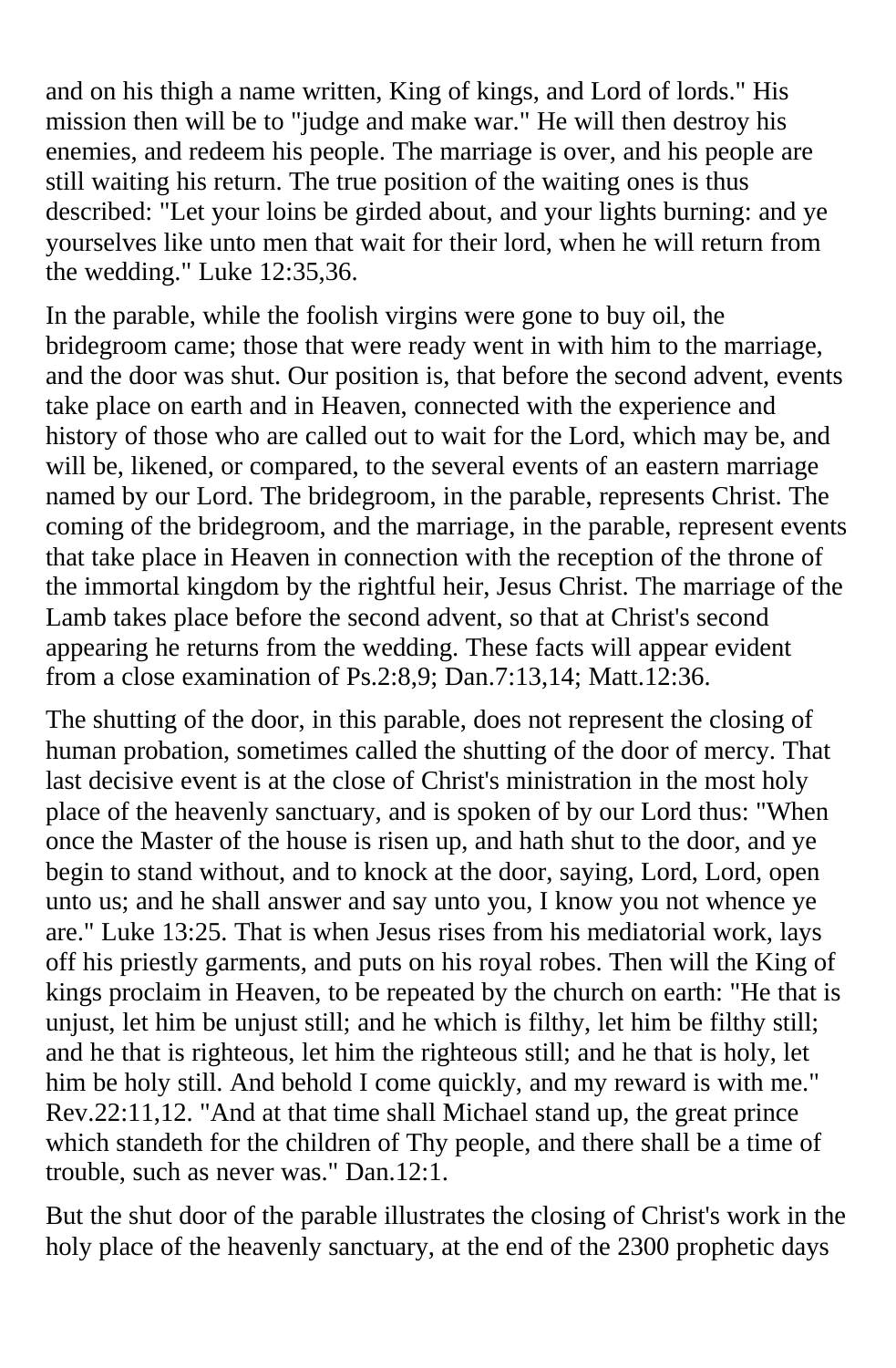of Dan.8:14, when the heavenly Bridegroom entered upon that last work of atonement which is to terminate with his union with the throne of the immortal kingdom."

At that time Christ closed one distinct ministration, or shut the door of the holy place, and opened another distinct ministration, or opened the door of the most holy place, as he, the great high priest, entered it to cleanse the sanctuary.

This open, and this shut, door, are thus spoken of in the address to the Philadelphia church: "These things saith He that is holy, he that is true, he that hath the key of David, he that openeth, and no man shutteth, and shutteth, and no man openeth; I know thy works. Behold, I have set before thee an open door, and no man can shut it." Rev.3:7,8. The term, "key of David," in this text, has direct reference to Christ's reception of the throne of David, which is his rightful throne, the throne of the immortal kingdom. And the entire address to the Philadelphia (brotherly love) church applies to that glorious period in the history of Adventists, when, by the power of the midnight cry in the autumn of 1844, every heart beat in union, and every voice was raised in the joyful proclamation, "Behold, the Bridegroom cometh; go ye out to meet him." Was the door of mercy then shut? No! The truth is so far from this that the Coming One declar[es to his d](#page-50-0)ear, waiting people, "Behold, I have set before thee an open door." **\*1** 

Verses 11-13: "Afterward came also the other virgins, saying, Lord, Lord, open to us. But he answered and said, Verily I say unto you, I know you not. Watch, therefore; for ye know neither the day nor the hour wherein the Son of Man cometh." The wise virgins represent those who occupied a correct position in 1844, and those who still receive it and adhere to it. These were in a state of acceptance with Christ, and could be represented as going in with him to the marriage. And do not the foolish virgins, who came afterward represent those who in 1854 occupied an erroneous position in regard to the prophetic periods?

The light upon the cleansing of the heavenly sanctuary had been given. The open door of the most holy place, revealing the ark of the ten commandments, had been set before all Adventists. But many closed their eyes, and rebelled against the law of God in that ark. The rejection of so clear light left them exposed to the terrible delusion of a false time movement in 1854. And the folly of these timeists is manifested in that they have departed from the true position on time, have rejected the open door, and are in rebellion against the law of God.